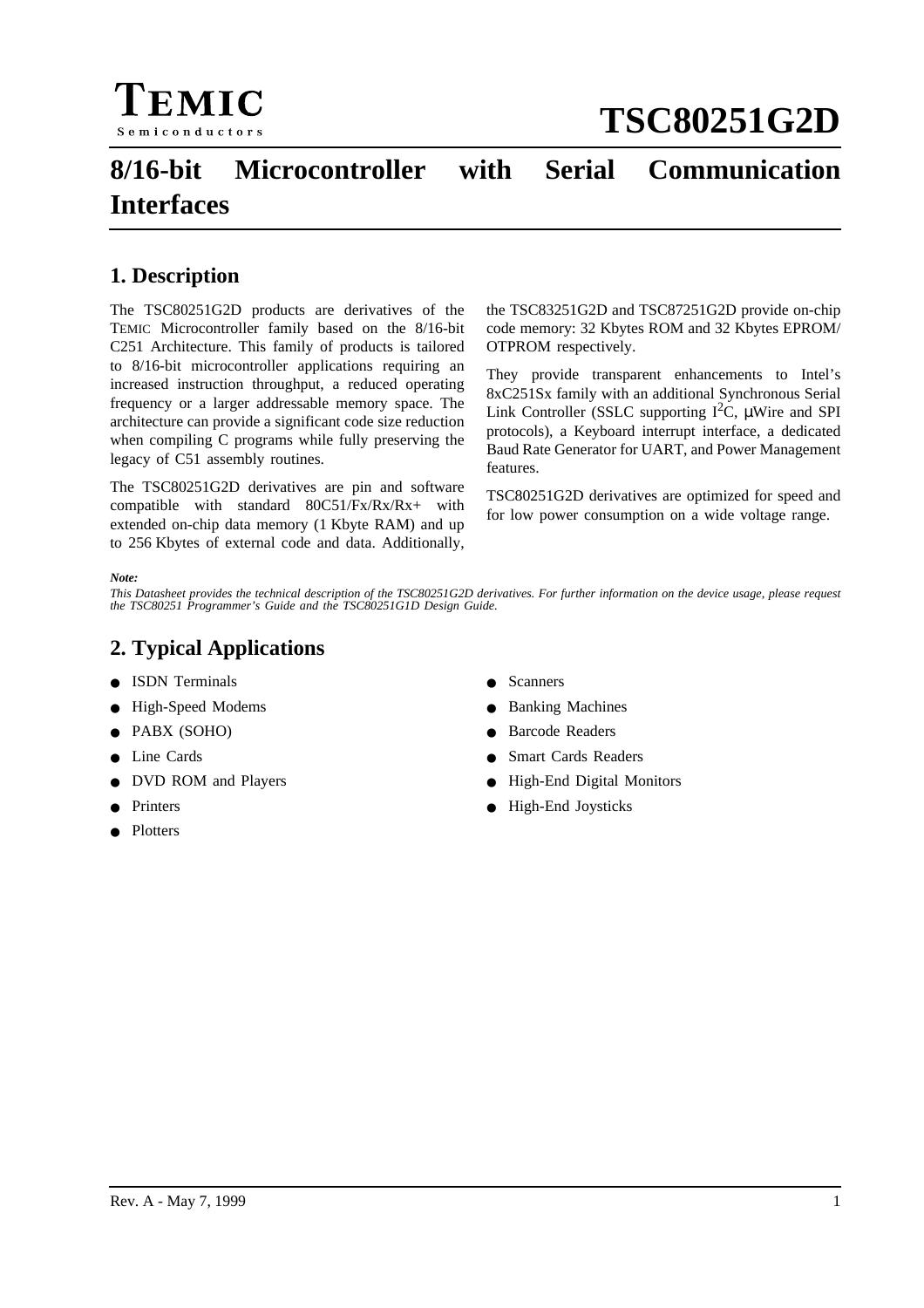

- Pin and Software Compatibility with Standard 80C51 Products and 80C51Fx/Rx/Rx+
- Plug-In Replacement of Intel's 8xC251Sx
- C251 core: Intel's  $MCS^{(0)}251$  D-step Compliance
	- 40-byte register file
	- Registers accessible as Bytes, Words or Dwords
	- Three-stage instruction pipeline
	- 16-bit internal code fetch
- Enriched C51 Instruction Set
	- 16-bit and 32-bit ALU
	- Compare and conditional jump instructions
	- Expanded set of move instructions
- Linear Addressing
- 1 Kbyte of On-Chip RAM
- External Memory Space (Code/Data) Programmable from 64 Kbytes to 256 Kbytes
- TSC87251G2D: 32 Kbytes of On-Chip EPROM/ OTPROM
	- SINGLE PULSE Programming Algorithm
- TSC83251G2D: 32 Kbytes of On-Chip Masked ROM
- TSC80251G2D: ROMless Version
- Four 8-bit Parallel I/O Ports (Ports 0, 1, 2 and 3 of the standard 80C51)
- Serial I/O Port: full duplex UART (80C51 compatible) with independent Baud Rate Generator
- SSLC: Synchronous Serial Link Controller
	- $I^2C$  multi-master protocol
	- µWire and SPI master and slave protocols
- Three 16-bit Timers/Counters (Timers 0, 1 and 2 of the standard 80C51)
- EWC: Event and Waveform Controller
	- Compatible with Intel's Programmable Counter Array (PCA)
	- Common 16-bit timer/counter reference with four possible clock sources (Fosc/4, Fosc/12, Timer 1 and external input)
	- Five modules, each with four programmable modes:
		- 16-bit software timer/counter
		- 16-bit timer/counter capture input and software pulse measurement
		- High-speed output and 16-bit software pulse width modulation (PWM)
		- 8-bit hardware PWM without overhead
- 16-bit watchdog timer/counter capability
- Secure 14-bit Hardware Watchdog Timer
- Power Management
	- Power-On reset (integrated on the chip)
	- Power-Off flag (cold and warm resets)
	- Software programmable system clock
	- Idle mode
	- Power-Down mode
- Keyboard Interrupt Interface on Port 1
- Non Maskable Interrupt Input (NMI)
- Real-Time Wait States Inputs (WAIT#/AWAIT#)
- ONCE mode and full speed Real-Time In-Circuit Emulation support (Third Party Vendors)
- **High Speed Versions:** 
	- $4.5$  to 5.5 V
	- 16 MHz and 24 MHz
	- Typical operating current: 35 mA @ 24 MHz 24 mA @ 16 MHz
	- Typical power-down current: 2  $\mu$ A
- Low Voltage Version:
	- 2.7 to 5.5 V
	- 16 MHz
	- Typical operating current: 11 mA @ 3V
	- Typical power-down current: 1 µA
- Temperature Ranges:
	- Commercial ( $0^{\circ}$ C to +70 $^{\circ}$ C)
	- Industrial (-40 $\rm{^{\circ}C}$  to +85 $\rm{^{\circ}C}$ )
	- Option: extended range  $(-55^{\circ}C \text{ to } +125^{\circ}C)$
- Packages:
	- PDIL 40, PLCC 44 and VOFP 44
	- CDIL 40 and CQPJ 44 with window
	- Options: known good dice and ceramic packages

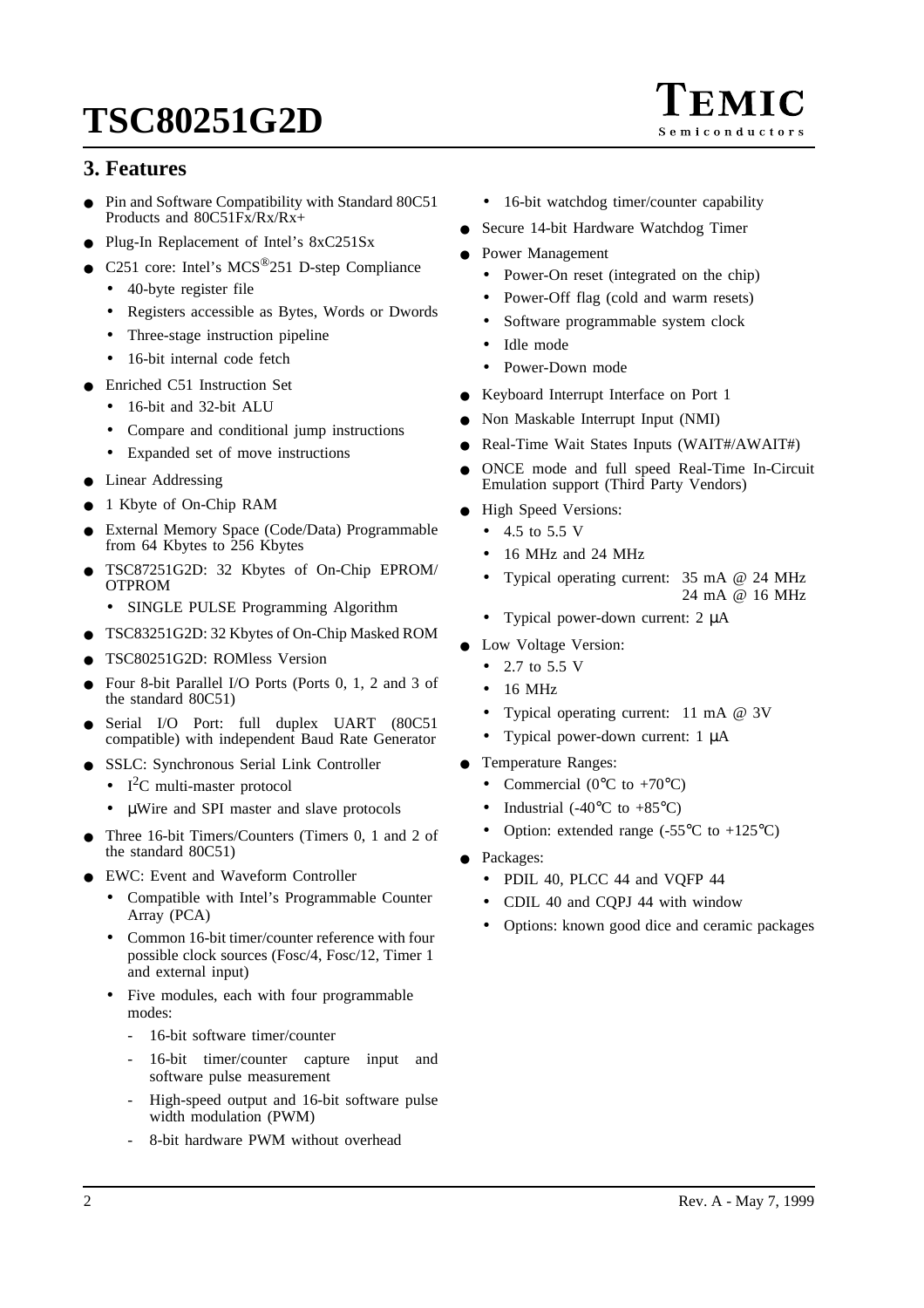

# **4. Block Diagram**



**Figure 1. TSC80251G2D Block Diagram**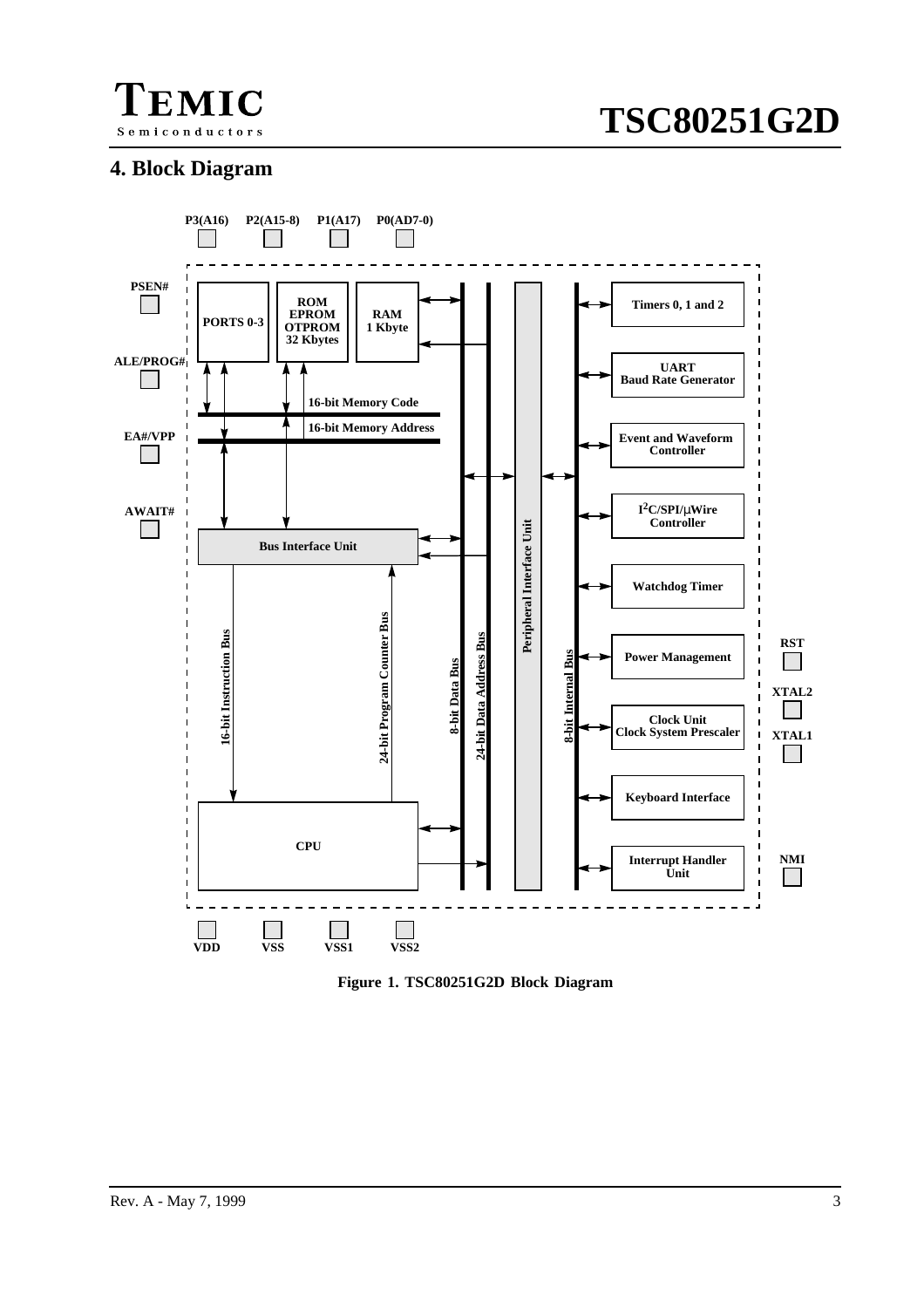

# **5. Pin Description**

# **5.1 Pinout**







**Figure 3. TSC80251G2D 44-pin PLCC Package**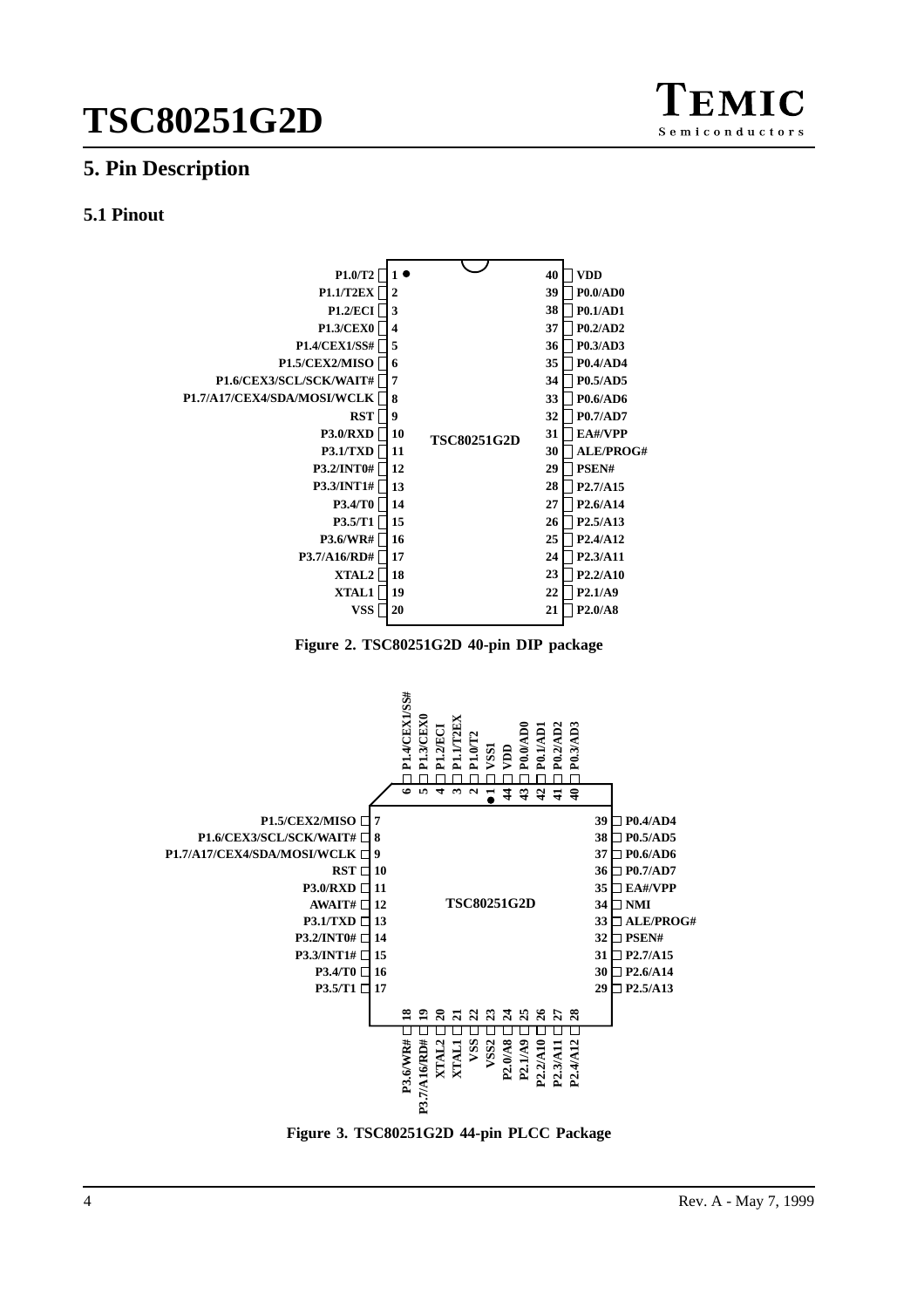





| <b>DIP</b>     | <b>PLCC</b>    | <b>VOFP</b>    | <b>Name</b>                 | <b>DIP</b> | <b>PLCC</b> | <b>VQFP</b> | <b>Name</b>                       |
|----------------|----------------|----------------|-----------------------------|------------|-------------|-------------|-----------------------------------|
|                | $\mathbf{1}$   | 39             | VSS1                        |            | 23          | 17          | VSS <sub>2</sub>                  |
| $\mathbf{1}$   | $\overline{2}$ | 40             | P1.0/T2                     | 21         | 24          | 18          | P2.0/AB                           |
| 2              | 3              | 41             | P1.1/T2EX                   | 22         | 25          | 19          | P2.1/A9                           |
| $\mathbf{3}$   | $\overline{4}$ | 42             | P1.2/ECI                    | 23         | 26          | 20          | P2.2/A10                          |
| $\overline{4}$ | 5              | 43             | P1.3/CEX0                   | 24         | 27          | 21          | P <sub>2.3</sub> /A <sub>11</sub> |
| 5              | 6              | 44             | P1.4/CEX1/SS#               | 25         | 28          | 22          | P2.4/A12                          |
| 6              | $\tau$         | $\mathbf{1}$   | P1.5/CEX2/MISO              | 26         | 29          | 23          | P2.5/A13                          |
| $\tau$         | 8              | $\overline{2}$ | P1.6/CEX3/SCL/SCK/WAIT#     | 27         | 30          | 24          | P <sub>2.6</sub> /A <sub>14</sub> |
| 8              | 9              | 3              | P1.7/A17/CEX4/SDA/MOSI/WCLK | 28         | 31          | 25          | P <sub>2.7</sub> /A <sub>15</sub> |
| 9              | 10             | $\overline{4}$ | <b>RST</b>                  | 29         | 32          | 26          | PSEN#                             |
| 10             | 11             | $\mathfrak{F}$ | P3.0/RXD                    | 30         | 33          | 27          | ALE/PROG#                         |
|                | 12             | 6              | AWAIT#                      |            | 34          | 28          | NMI                               |
| 11             | 13             | $\overline{7}$ | P3.1/TXD                    | 31         | 35          | 29          | EA#/VPP                           |
| 12             | 14             | 8              | P3.2/INT0#                  | 32         | 36          | 30          | P0.7/AD7                          |
| 13             | 15             | 9              | P3.3/INT1#                  | 33         | 37          | 31          | P0.6/AD6                          |
| 14             | 16             | 10             | P3.4/T0                     | 34         | 38          | 32          | P0.5/AD5                          |
| 15             | 17             | 11             | P3.5/T1                     | 35         | 39          | 33          | P0.4/AD4                          |
| 16             | 18             | 12             | P3.6/WR#                    | 36         | 40          | 34          | P0.3/AD3                          |
| 17             | 19             | 13             | P3.7/A16/RD#                | 37         | 41          | 35          | P0.2/AD2                          |
| 18             | 20             | 14             | XTAL <sub>2</sub>           | 38         | 42          | 36          | P0.1/AD1                          |
| 19             | 21             | 15             | XTAL1                       | 39         | 43          | 37          | P0.0/AD0                          |
| 20             | 22             | 16             | <b>VSS</b>                  | 40         | 44          | 38          | <b>VDD</b>                        |

|  |  |  |  |  | Table 1. TSC80251G2D Pin Assignment |
|--|--|--|--|--|-------------------------------------|
|--|--|--|--|--|-------------------------------------|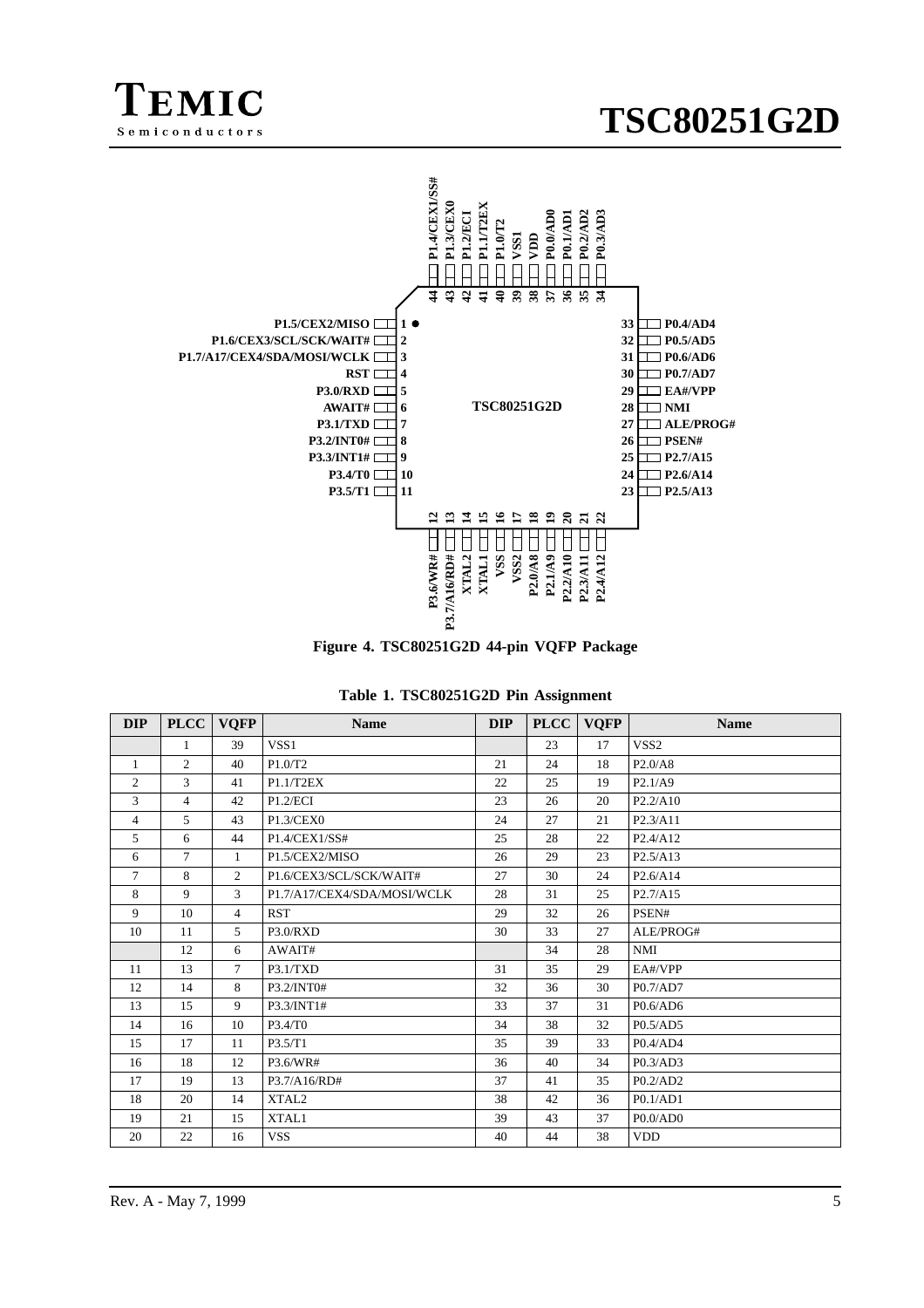

# **5.2 Signals**

|  |  |  |  |  | Table 2. Product Name Signal Descriptions |
|--|--|--|--|--|-------------------------------------------|
|--|--|--|--|--|-------------------------------------------|

| <b>Signal</b><br><b>Name</b> | <b>Type</b>  | <b>Description</b>                                                                                                                                                                                                                                                                                                                                                                                              | <b>Alternate</b><br><b>Function</b> |
|------------------------------|--------------|-----------------------------------------------------------------------------------------------------------------------------------------------------------------------------------------------------------------------------------------------------------------------------------------------------------------------------------------------------------------------------------------------------------------|-------------------------------------|
| A17                          | $\Omega$     | 18 <sup>th</sup> Address Bit<br>Output to memory as 18th external address bit (A17) in extended bus applications, depending<br>on the values of bits RD0 and RD1 in UCONFIG0 byte (see Table 13, Page 15).                                                                                                                                                                                                      | P1.7                                |
| A16                          | $\Omega$     | 17 <sup>th</sup> Address Bit<br>Output to memory as 17th external address bit (A16) in extended bus applications, depending<br>on the values of bits RD0 and RD1 in UCONFIG0 byte (see Table 13, Page 15).                                                                                                                                                                                                      | P3.7                                |
| $A15:8^{(1)}$                | $\mathbf{O}$ | <b>Address Lines</b><br>Upper address lines for the external bus.                                                                                                                                                                                                                                                                                                                                               | P <sub>2.7:0</sub>                  |
| $AD7:0^{(1)}$                | $\rm I/O$    | <b>Address/Data Lines</b><br>Multiplexed lower address lines and data for the external memory.                                                                                                                                                                                                                                                                                                                  | P0.7:0                              |
| ALE                          | $\mathbf{O}$ | <b>Address Latch Enable</b><br>ALE signals the start of an external bus cycle and indicates that valid address information<br>are available on lines A16/A17 and A7:0. An external latch can use ALE to demultiplex the<br>address from address/data bus.                                                                                                                                                       |                                     |
| AWAIT#                       | I            | Real-time Asynchronous Wait States Input<br>When this pin is active (low level), the memory cycle is stretched until it becomes high.<br>When using the Product Name as a pin-for-pin replacement for a 8xC51 product, AWAIT#<br>can be unconnected without loss of compatibility or power consumption increase (on-chip<br>pull-up).<br>Not available on DIP package.                                          |                                     |
| CEX4:0                       | $\rm LO$     | <b>PCA</b> Input/Output pins<br>CEXx are input signals for the PCA capture mode and output signals for the PCA compare<br>and PWM modes.                                                                                                                                                                                                                                                                        | P1.7:3                              |
| EA#                          | $\bf{I}$     | <b>External Access Enable</b><br>EA# directs program memory accesses to on-chip or off-chip code memory.<br>For EA#= 0, all program memory accesses are off-chip.<br>For EA#= 1, an access is on-chip ROM if the address is within the range of the on-chip<br>ROM; otherwise the access is off-chip. The value of EA# is latched at reset.<br>For devices without ROM on-chip, EA# must be strapped to ground. |                                     |
| ECI                          | $\mathbf{O}$ | <b>PCA External Clock input</b><br>ECI is the external clock input to the 16-bit PCA timer.                                                                                                                                                                                                                                                                                                                     | P1.2                                |
| MISO                         | $\rm I/O$    | <b>SPI Master Input Slave Output line</b><br>When SPI is in master mode, MISO receives data from the slave peripheral. When SPI is in<br>slave mode, MISO outputs data to the master controller.                                                                                                                                                                                                                | P <sub>1.5</sub>                    |
| <b>MOSI</b>                  | $\rm LO$     | <b>SPI Master Output Slave Input line</b><br>When SPI is in master mode, MOSI outputs data to the slave peripheral. When SPI is in<br>slave mode, MOSI receives data from the master controller.                                                                                                                                                                                                                | P1.7                                |
| <b>INT1:0#</b>               | Ι            | <b>External Interrupts 0 and 1</b><br>INT1#/INT0# inputs set IE1:0 in the TCON register. If bits IT1:0 in the TCON register are<br>set, bits IE1:0 are set by a falling edge on INT1#/INT0#. If bits IT1:0 are cleared, bits IE1:0<br>are set by a low level on INT1#/INT0#.                                                                                                                                    | P3.3:2                              |
| NMI                          | $\bf{I}$     | Non Maskable Interrupt<br>Holding this pin high for 24 oscillator periods triggers an interrupt.<br>When using the Product Name as a pin-for-pin replacement for a 8xC51 product, NMI can<br>be unconnected without loss of compatibility or power consumption increase (on-chip pull-<br>down).<br>Not available on DIP package.                                                                               |                                     |
| P0.0:7                       | I/O          | Port 0<br>P0 is an 8-bit open-drain bidirectional I/O port. Port 0 pins that have 1s written to them float<br>and can be used as high impedance inputs. To avoid any paraitic current consumption, Floating<br>P0 inputs must be polarized to $V_{DD}$ or $V_{SS}$ .                                                                                                                                            | AD7:0                               |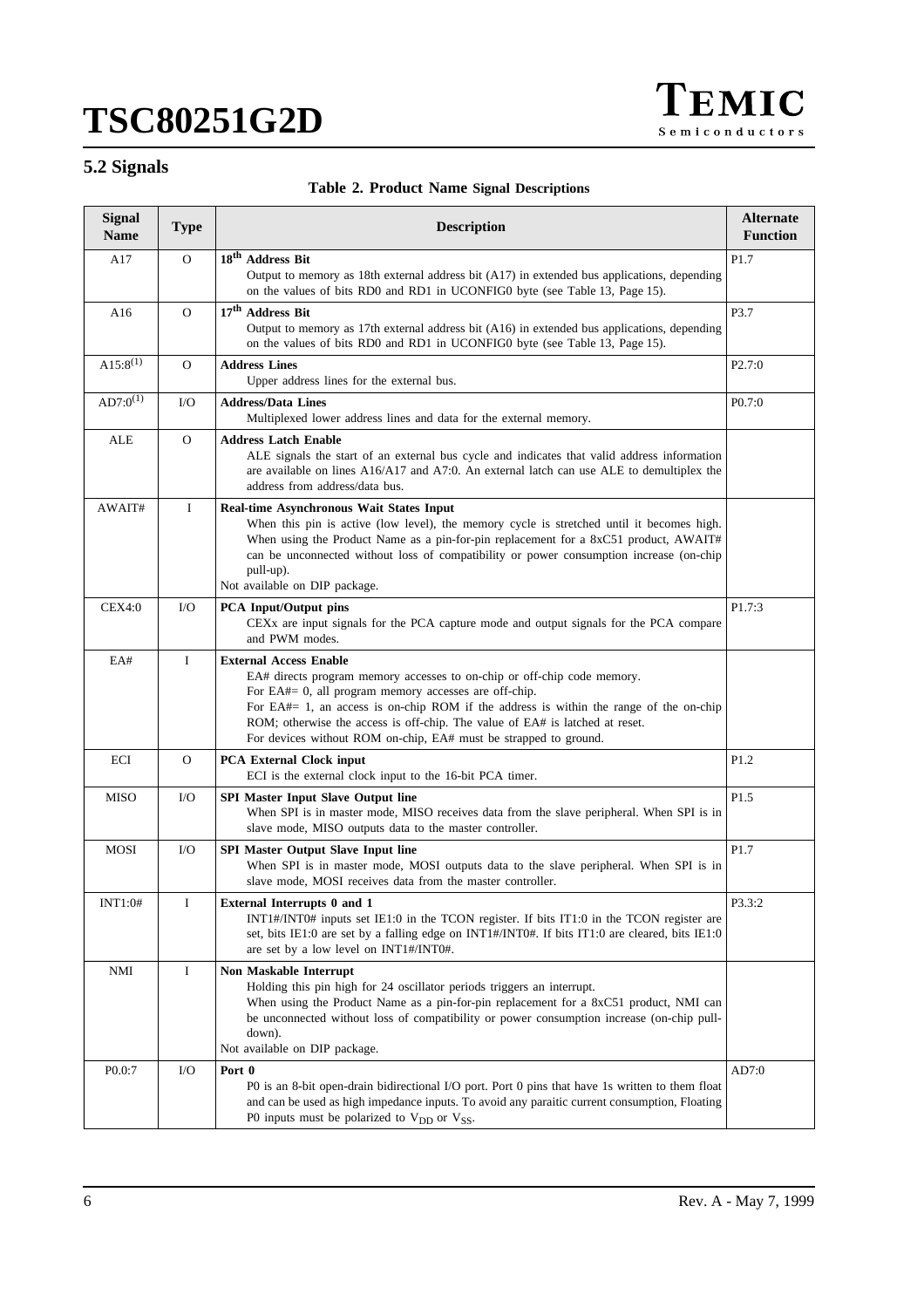

| <b>Signal</b><br><b>Name</b> | <b>Type</b>  | <b>Description</b>                                                                                                                                                                                                                                                                                                                                                                                                                                                                                                                             | <b>Alternate</b><br><b>Function</b> |
|------------------------------|--------------|------------------------------------------------------------------------------------------------------------------------------------------------------------------------------------------------------------------------------------------------------------------------------------------------------------------------------------------------------------------------------------------------------------------------------------------------------------------------------------------------------------------------------------------------|-------------------------------------|
| P <sub>1.0</sub> :7          | $\rm LO$     | Port 1<br>P1 is an 8-bit bidirectional I/O port with internal pull-ups. P1 provides interrupt capability<br>for a keyboard interface.                                                                                                                                                                                                                                                                                                                                                                                                          |                                     |
| P2.0:7                       | $\rm LO$     | Port 2<br>P2 is an 8-bit bidirectional I/O port with internal pull-ups.                                                                                                                                                                                                                                                                                                                                                                                                                                                                        | A15:8                               |
| P3.0:7                       | $\rm LO$     | Port 3<br>P3 is an 8-bit bidirectional I/O port with internal pull-ups.                                                                                                                                                                                                                                                                                                                                                                                                                                                                        |                                     |
| PROG#                        | $\bf{I}$     | <b>Programming Pulse input</b><br>The programming pulse is applied to this input for programming the on-chip EPROM/<br>OTPROM.                                                                                                                                                                                                                                                                                                                                                                                                                 |                                     |
| PSEN#                        | $\mathbf{O}$ | Program Store Enable/Read signal output<br>PSEN# is asserted for a memory address range that depends on bits RD0 and RD1 in<br>UCONFIG0 byte (see Table 13, Page 15).                                                                                                                                                                                                                                                                                                                                                                          |                                     |
| RD#                          | $\mathbf{O}$ | Read or 17 <sup>th</sup> Address Bit (A16)<br>Read signal output to external data memory depending on the values of bits RD0 and RD1<br>in UCONFIG0 byte (see Table 13, Page 15).                                                                                                                                                                                                                                                                                                                                                              | P3.7                                |
| <b>RST</b>                   | $\mathbf{I}$ | Reset input to the chip<br>Holding this pin high for 64 oscillator periods while the oscillator is running resets the device.<br>The Port pins are driven to their reset conditions when a voltage greater than $V_{\text{IH1}}$ is applied,<br>whether or not the oscillator is running.<br>This pin has an internal pull-down resistor which allows the device to be reset by connecting<br>a capacitor between this pin and VDD.<br>Asserting RST when the chip is in Idle mode or Power-Down mode returns the chip to normal<br>operation. |                                     |
| <b>RXD</b>                   | $\rm LO$     | <b>Receive Serial Data</b><br>RXD sends and receives data in serial I/O mode 0 and receives data in serial I/O modes 1,<br>2 and 3.                                                                                                                                                                                                                                                                                                                                                                                                            | P3.0                                |
| SCL                          | $\rm LO$     | I <sup>2</sup> C Serial Clock<br>When $I2C$ controller is in master mode, SCL outputs the serial clock to slave peripherals.<br>When $I2C$ controller is in slave mode, SCL receives clock from the master controller.                                                                                                                                                                                                                                                                                                                         | P1.6                                |
| <b>SCK</b>                   | $\rm LO$     | <b>SPI Serial Clock</b><br>When SPI is in master mode, SCK outputs clock to the slave peripheral. When SPI is in<br>slave mode, SCK receives clock from the master controller.                                                                                                                                                                                                                                                                                                                                                                 | P1.6                                |
| <b>SDA</b>                   | $\rm LO$     | I <sup>2</sup> C Serial Data<br>SDA is the bidirectional $I2C$ data line.                                                                                                                                                                                                                                                                                                                                                                                                                                                                      | P1.7                                |
| SS#                          | $\bf{I}$     | <b>SPI Slave Select Input</b><br>When in Slave mode, SS# enables the slave mode.                                                                                                                                                                                                                                                                                                                                                                                                                                                               | P1.4                                |
| T1:0                         | ${\rm I/O}$  | Timer 1:0 External Clock Inputs<br>When timer 1:0 operates as a counter, a falling edge on the $T1:0$ pin increments the count.                                                                                                                                                                                                                                                                                                                                                                                                                |                                     |
| T <sub>2</sub>               | I/O          | <b>Timer 2 Clock Input/Output</b><br>For the timer 2 capture mode, T2 is the external clock input. For the Timer 2 clock-out mode,<br>T2 is the clock output.                                                                                                                                                                                                                                                                                                                                                                                  | P1.0                                |
| T <sub>2</sub> EX            | Ι.           | <b>Timer 2 External Input</b><br>In timer 2 capture mode, a falling edge initiates a capture of the timer 2 registers. In auto-<br>reload mode, a falling edge causes the timer 2 register to be reloaded. In the up-down counter<br>mode, this signal determines the count direction: $1 = up$ , $0 = down$ .                                                                                                                                                                                                                                 | P1.1                                |
| <b>TXD</b>                   | $\Omega$     | <b>Transmit Serial Data</b><br>TXD outputs the shift clock in serial I/O mode 0 and transmits data in serial I/O modes 1,<br>2 and 3.                                                                                                                                                                                                                                                                                                                                                                                                          | P3.1                                |
| <b>VDD</b>                   | <b>PWR</b>   | <b>Digital Supply Voltage</b><br>Connect this pin to $+5V$ or $+3V$ supply voltage.                                                                                                                                                                                                                                                                                                                                                                                                                                                            |                                     |
| <b>VPP</b>                   | $\bf{I}$     | <b>Programming Supply Voltage</b><br>The programming supply voltage is applied to this input for programming the on-chip EPROM/<br>OTPROM.                                                                                                                                                                                                                                                                                                                                                                                                     |                                     |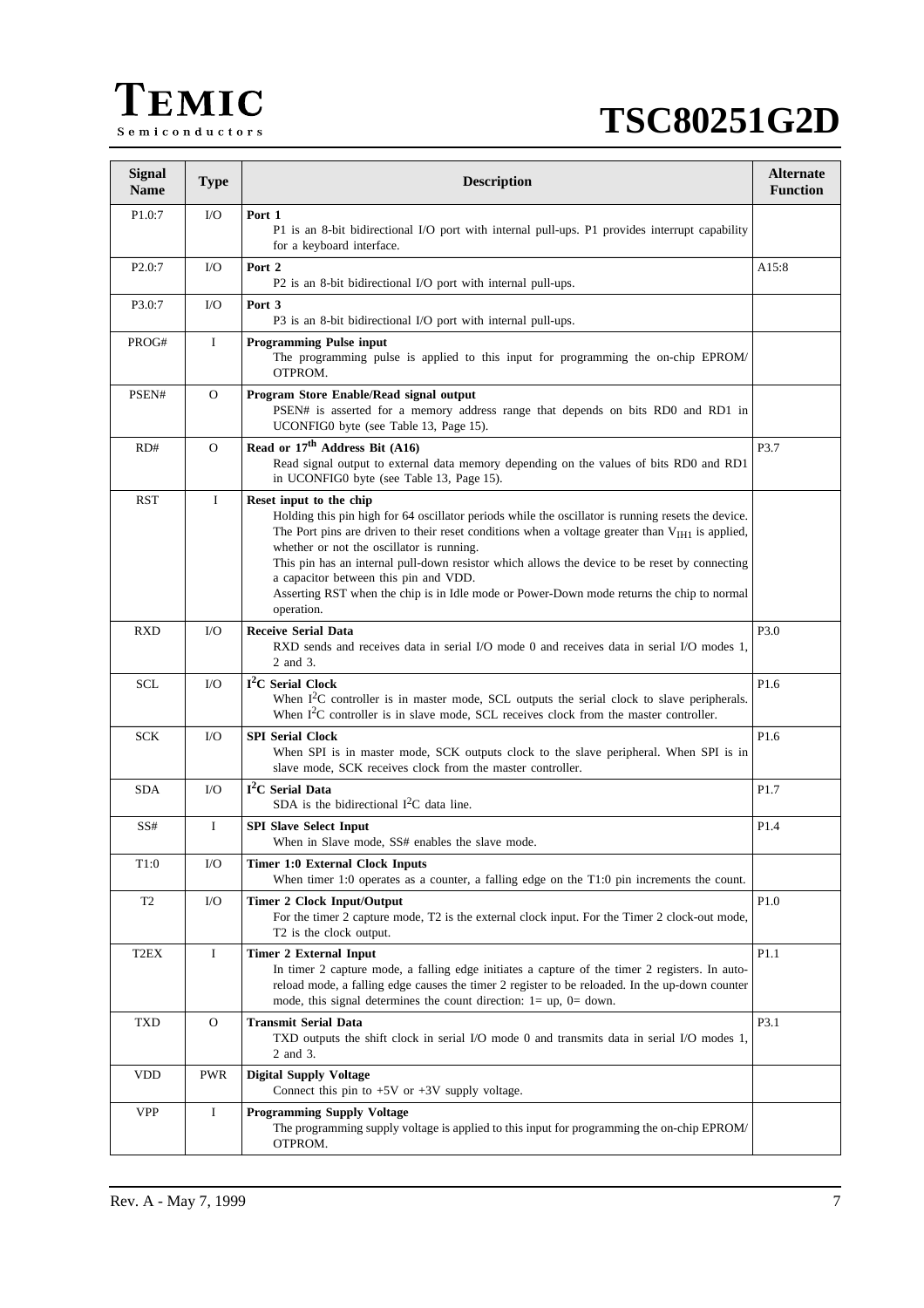TEMIC Semiconductors

| <b>Signal</b><br><b>Name</b> | <b>Type</b>  | <b>Description</b>                                                                                                                                                                                                                                                                                                                                       | <b>Alternate</b><br><b>Function</b> |
|------------------------------|--------------|----------------------------------------------------------------------------------------------------------------------------------------------------------------------------------------------------------------------------------------------------------------------------------------------------------------------------------------------------------|-------------------------------------|
| <b>VSS</b>                   | <b>GND</b>   | <b>Circuit Ground</b><br>Connect this pin to ground.                                                                                                                                                                                                                                                                                                     |                                     |
| VSS1                         | <b>GND</b>   | <b>Secondary Ground 1</b><br>This ground is provided to reduce ground bounce and improve power supply bypassing.<br>Connection of this pin to ground is recommended. However, when using the TSC80251G2D<br>as a pin-for-pin replacement for a 8xC51 product, VSS1 can be unconnected without loss of<br>compatibility.<br>Not available on DIP package. |                                     |
| VSS <sub>2</sub>             | <b>GND</b>   | <b>Secondary Ground 2</b><br>This ground is provided to reduce ground bounce and improve power supply bypassing.<br>Connection of this pin to ground is recommended. However, when using the TSC80251G2D<br>as a pin-for-pin replacement for a 8xC51 product, VSS2 can be unconnected without loss of<br>compatibility.<br>Not available on DIP package. |                                     |
| WAIT#                        | $\mathbf{I}$ | Real-time Synchronous Wait States Input<br>The real-time WAIT# input is enabled by setting RTWE bit in WCON (S:A7h). During bus<br>cycles, the external memory system can signal 'system ready' to the microcontroller in real<br>time by controlling the WAIT# input signal.                                                                            | P1.6                                |
| <b>WCLK</b>                  | $\Omega$     | <b>Wait Clock Output</b><br>The real-time WCLK output is enabled by setting RTWCE bit in WCON (S:A7h). When<br>enabled, the WCLK output produces a square wave signal with a period of one half the<br>oscillator frequency.                                                                                                                             | P1.7                                |
| WR#                          | $\Omega$     | Write<br>Write signal output to external memory.                                                                                                                                                                                                                                                                                                         | P3.6                                |
| XTAL1                        | $\bf{I}$     | Input to the on-chip inverting oscillator amplifier<br>To use the internal oscillator, a crystal/resonator circuit is connected to this pin. If an external<br>oscillator is used, its output is connected to this pin. XTAL1 is the clock source for internal<br>timing.                                                                                |                                     |
| XTAL2                        | $\Omega$     | Output of the on-chip inverting oscillator amplifier<br>To use the internal oscillator, a crystal/resonator circuit is connected to this pin. If an external<br>oscillator is used, leave XTAL2 unconnected.                                                                                                                                             |                                     |

*Note:*

*1. The description of A15:8/P2.7:0 and AD7:0/P0.7:0 are for the Non-Page mode chip configuration. If the chip is configured in Page mode operation, port 0 carries the lower address bits (A7:0) while port 2 carries the upper address bits (A15:8) and the data (D7:0).*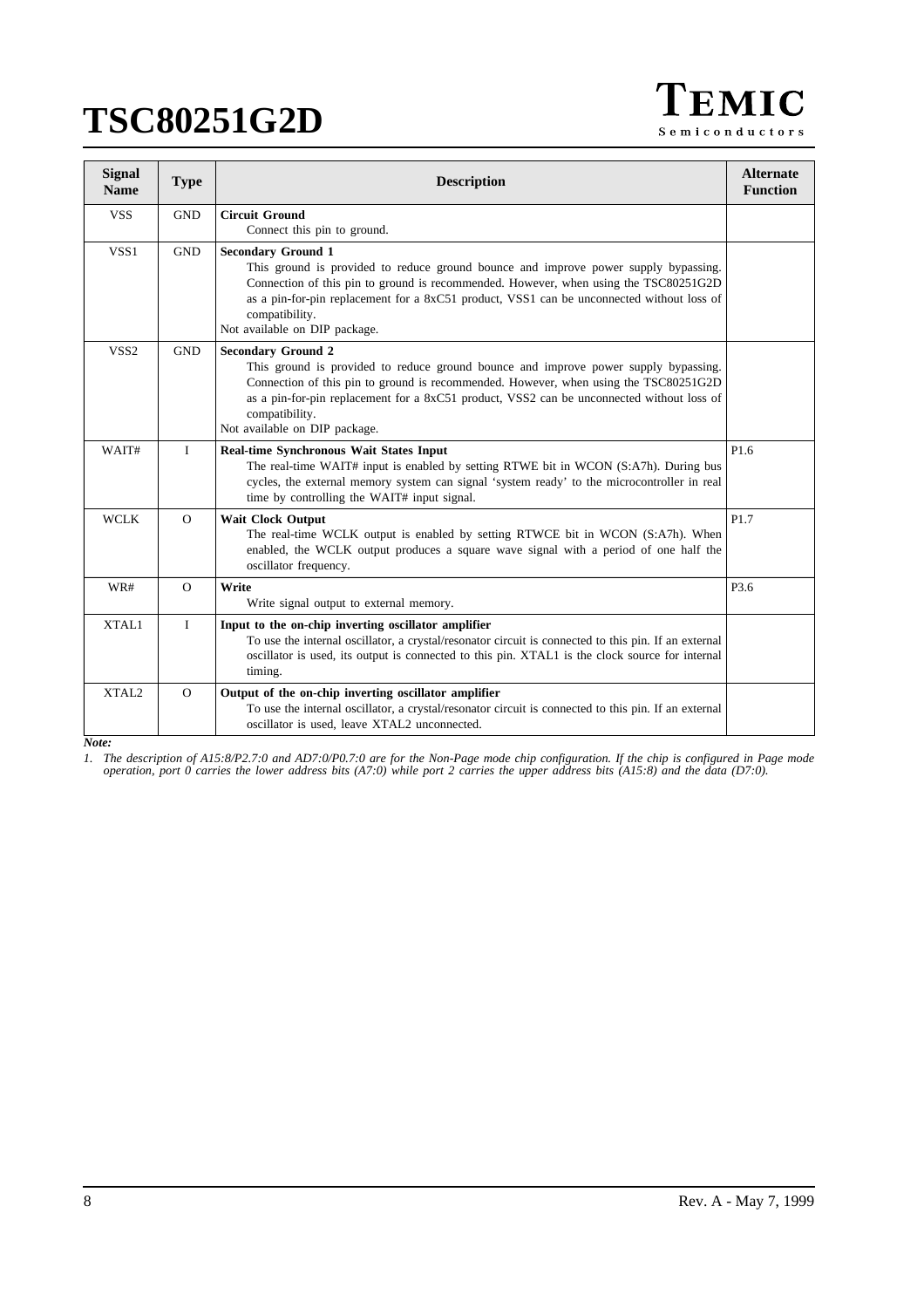

# **6. Address Spaces**

The TSC80251G2D derivatives implement four different address spaces:

- On-chip ROM program/code memory (not present in ROMless devices)
- On-chip RAM data memory
- Special Function Registers (SFRs)
- Configuration array

# **6.1 Program/Code Memory**

The TSC83251G2D and TSC87251G2D implement 32 Kbytes of on-chip program/code memory. Figure 5 shows the split of the internal and external program/code memory spaces. If EA# is tied to a high level, the 32-Kbyte on-chip program memory is mapped in the lower part of segment FF: where the C251 core jumps after reset. The rest of the program/code memory space is mapped to the external memory. If EA# is tied to a low level, the internal program/code memory is not used and all the accesses are directed to the external memory.

The TSC83251G2D products provide the internal program/code memory in a masked ROM memory while the TSC87251G2D products provide it in an EPROM memory. For the TSC80251G2D products, there is no internal program/code memory and EA# must be tied to a low level.



### **Figure 5. Program/Code Memory Mapping**

#### *Notes:*

*Special care should be taken when the Program Counter (PC) increments:*

- *1. If the program executes exclusively from on-chip code memory (not from external memory), beware of executing code from the upper eight bytes of the on-chip ROM (FF:7FF8h-FF:7FFFh). Because of its pipeline capability, the TSC80251G2D derivative may attempt to prefetch code from external memory (at an address above FF:7FFFh) and thereby disrupt I/O Ports 0 and 2. Fetching code constants from these 8 bytes does not affect Ports 0 and 2.*
- *2. When PC reaches the end of segment FF:, it loops to the reset address FF:0000h (for compatibility with the C51 Architecture). When PC increments beyond the end of segment FE:, it continues at the reset address FF:0000h (linearity). When PC increments beyond the end of segment 01:, it loops to the beginning of segment 00: (this prevents from its going into the reserved area).*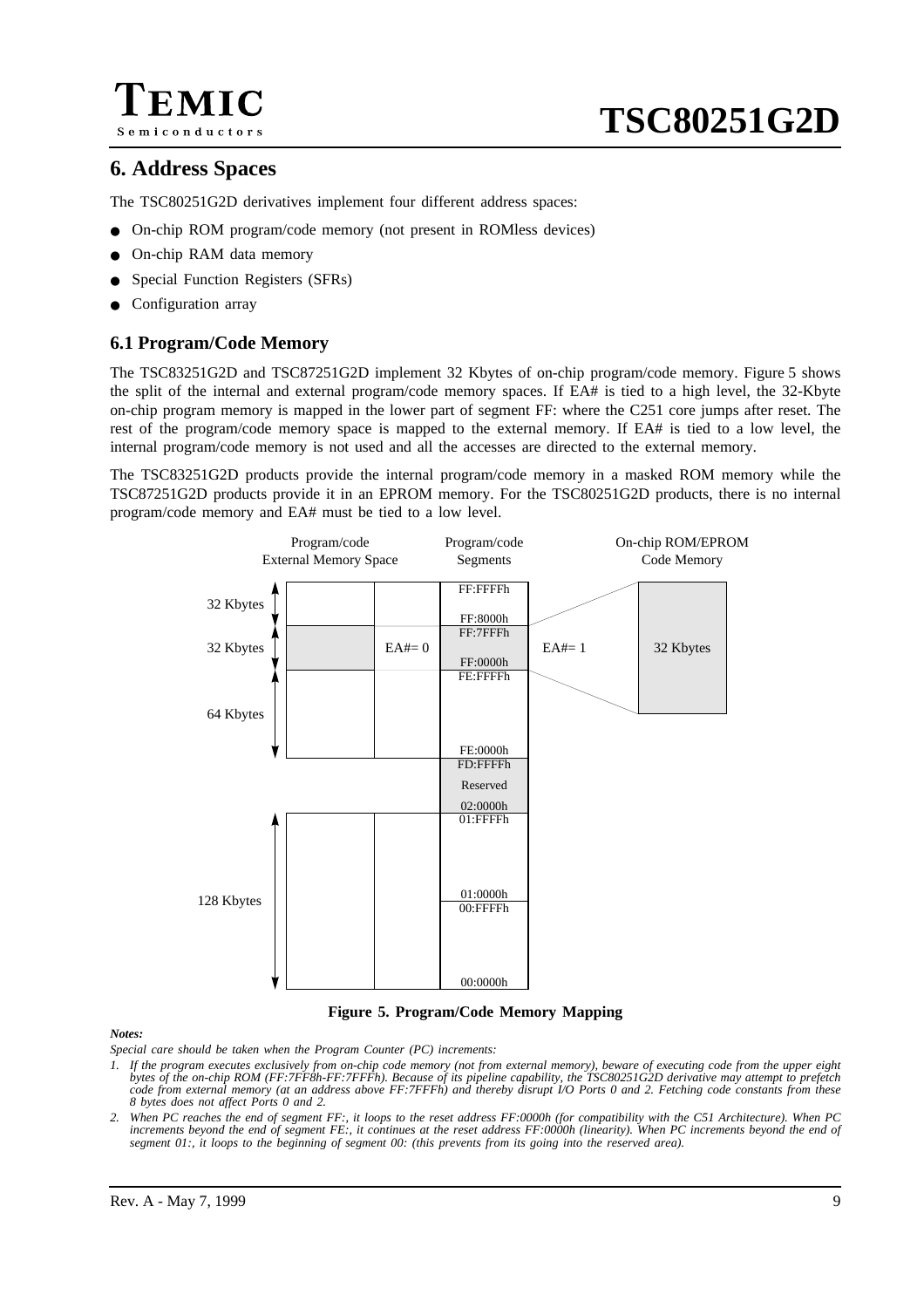

# **6.2 Data Memory**

The TSC80251G2D derivatives implement 1 Kbyte of on-chip data RAM. Figure 6 shows the split of the internal and external data memory spaces. This memory is mapped in the data space just over the 32 bytes of registers area (see TSC80251 Programmers' Guide). Hence, the part of the on-chip RAM located from 20h to FFh is bit addressable. This on-chip RAM is not accessible through the program/code memory space.

For faster computation with the on-chip ROM/EPROM code of the TSC83251G2D/TSC87251G2D, its upper 16 Kbytes are also mapped in the upper part of the region 00: if the On-Chip Code Memory Map configuration bit is cleared (EMAP# bit in UCONFIG1 byte, see [Figure 8\)](#page-14-0). However, if EA# is tied to a low level, the TSC80251G2D derivative is running as a ROMless product and the code is actually fetched in the corresponding external memory (i.e. the upper 16 Kbytes of the lower 32 Kbytes of the segment FF:). If EMAP# bit is set, the on-chip ROM is not accessible through the region 00:.

All the accesses to the portion of the data space with no on-chip memory mapped onto are redirected to the external memory.



**Figure 6. Data Memory Mapping**

# **6.3 Special Function Registers**

The Special Function Registers (SFRs) of the TSC80251G2D derivatives fall into the categories detailed in [Table 3](#page-10-0) to [Table 11.](#page-11-0)

SFRs are placed in a reserved on-chip memory region S: which is not represented in the data memory mapping (Figure 6). The relative addresses within S: of these SFRs are provided together with their reset values in [Table 12.](#page-12-0) They are upward compatible with the SFRs of the standard 80C51 and the Intel's 80C251Sx family. In this table, the C251 core registers are identified by Note 1 and are described in the TSC80251 Programmer's Guide. The other SFRs are described in the TSC80251G1D Design Guide. All the SFRs are bit-addressable using the C251 instruction set.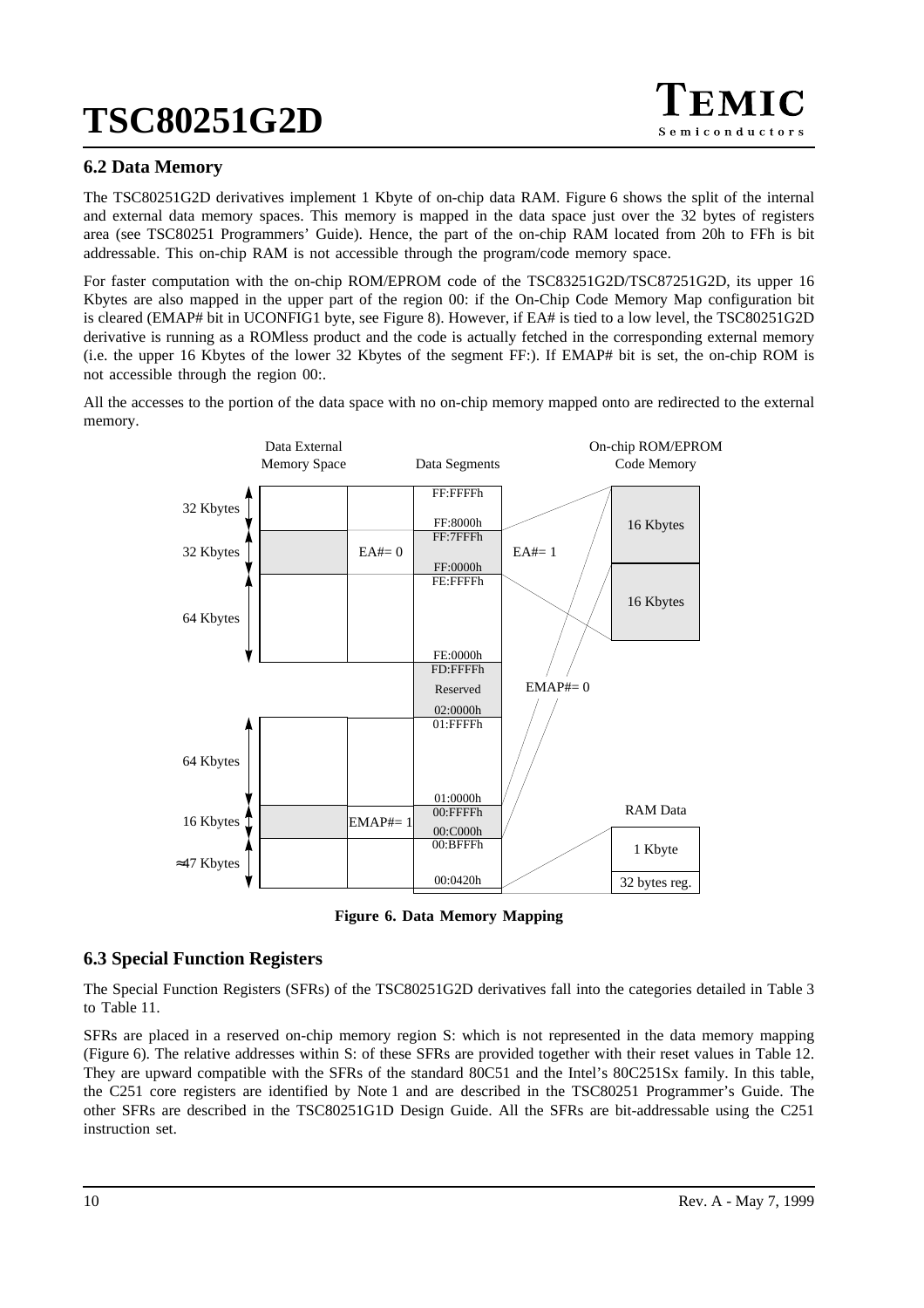<span id="page-10-0"></span>

# **Table 3. C251 Core SFRs**

| Mnemonic          | <b>Name</b>                | <b>Mnemonic</b> | <b>Name</b>                                    |
|-------------------|----------------------------|-----------------|------------------------------------------------|
| $ACC^{(1)}$       | Accumulator                | $SPH^{(1)}$     | Stack Pointer High - MSB of SPX                |
| $B^{(1)}$         | <b>B</b> Register          | $DPL^{(1)}$     | Data Pointer Low byte - LSB of DPTR            |
| <b>PSW</b>        | Program Status Word        | $DPH^{(1)}$     | Data Pointer High byte - MSB of DPTR           |
| PSW1              | Program Status Word 1      | $D P X L^{(1)}$ | Data Pointer Extended Low byte of DPX - Region |
| SP <sup>(1)</sup> | Stack Pointer - LSB of SPX |                 | number                                         |

*Note:*

*1. These SFRs can also be accessed by their corresponding registers in the register file.*

## **Table 4. I/O Port SFRs**

| Mnemonic       | <b>Name</b> | <b>Mnemonic</b> | <b>Name</b> |
|----------------|-------------|-----------------|-------------|
| P <sub>0</sub> | Port 0      | P <sub>2</sub>  | Port 2      |
| P <sub>1</sub> | Port 1      | P <sub>3</sub>  | Port 3      |

# **Table 5. Timers SFRs**

| <b>Mnemonic</b> | <b>Name</b>                   | <b>Mnemonic</b>    | <b>Name</b>                              |
|-----------------|-------------------------------|--------------------|------------------------------------------|
| TL <sub>0</sub> | Timer/Counter 0 Low Byte      | <b>TMOD</b>        | Timer/Counter 0 and 1 Modes              |
| TH <sub>0</sub> | Timer/Counter 0 High Byte     | T <sub>2</sub> CON | Timer/Counter 2 Control                  |
| TL1             | Timer/Counter 1 Low Byte      | T2MOD              | Timer/Counter 2 Mode                     |
| TH <sub>1</sub> | Timer/Counter 1 High Byte     | RCAP2L             | Timer/Counter 2 Reload/Capture Low Byte  |
| TL2             | Timer/Counter 2 Low Byte      | RCAP2H             | Timer/Counter 2 Reload/Capture High Byte |
| TH <sub>2</sub> | Timer/Counter 2 High Byte     | <b>WDTRST</b>      | WatchDog Timer Reset                     |
| <b>TCON</b>     | Timer/Counter 0 and 1 Control |                    |                                          |

# **Table 6. Serial I/O Port SFRs**

| Mnemonic | <b>Name</b>        | Mnemonic      | ' Name            |
|----------|--------------------|---------------|-------------------|
| SCON     | Serial Control     | <b>SADDR</b>  | Slave Address     |
| SBUF     | Serial Data Buffer | <b>BRL</b>    | Baud Rate Reload  |
| SADEN    | Slave Address Mask | <b>BDRCON</b> | Baud Rate Control |

## **Table 7. SSLC SFRs**

| Mnemonic     | <b>Name</b>                           | Mnemonic     | <b>Name</b>                 |
|--------------|---------------------------------------|--------------|-----------------------------|
| SSCON        | Synchronous Serial control            | <b>SSADR</b> | Synchronous Serial Address  |
| <b>SSDAT</b> | Synchronous Serial Data               | <b>SSBR</b>  | Synchronous Serial Bit Rate |
| l SSCS       | Synchronous Serial Control and Status |              |                             |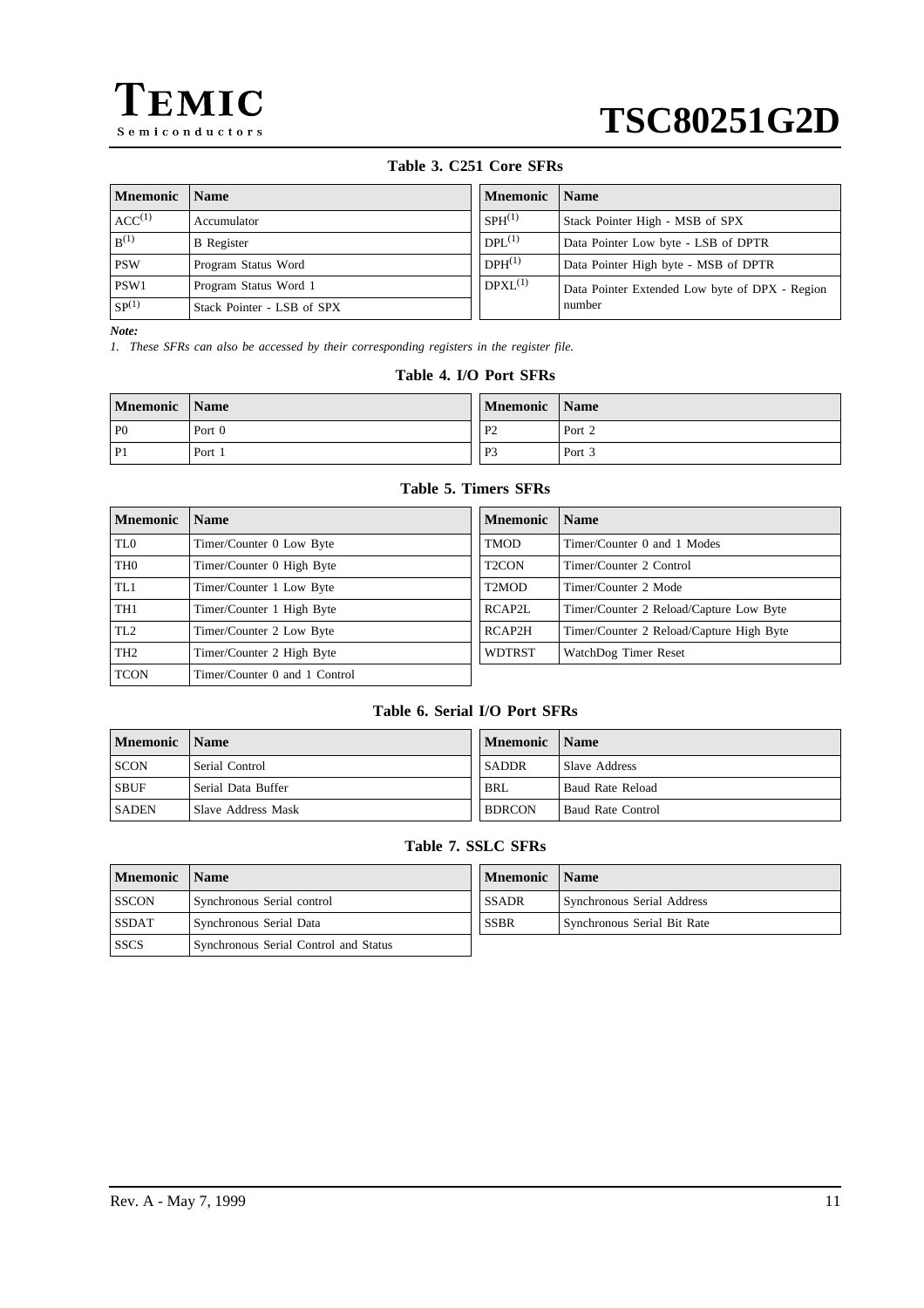

## **Table 8. Event Waveform Control SFRs**

<span id="page-11-0"></span>

| <b>M</b> nemonic   | <b>Name</b>                         | <b>Mnemonic</b> | <b>Name</b>                                    |
|--------------------|-------------------------------------|-----------------|------------------------------------------------|
| <b>CCON</b>        | EWC-PCA Timer/Counter Control       | <b>CCAPOL</b>   | EWC-PCA Compare Capture Module 0 Low Register  |
| <b>CMOD</b>        | EWC-PCA Timer/Counter Mode          | <b>CCAP1L</b>   | EWC-PCA Compare Capture Module 1 Low Register  |
| <b>CL</b>          | EWC-PCA Timer/Counter Low Register  | CCAP2L          | EWC-PCA Compare Capture Module 2 Low Register  |
| <b>CH</b>          | EWC-PCA Timer/Counter High Register | CCAP3L          | EWC-PCA Compare Capture Module 3 Low Register  |
| CCAPM <sub>0</sub> | EWC-PCA Timer/Counter Mode 0        | CCAP4L          | EWC-PCA Compare Capture Module 4 Low Register  |
| CCAPM1             | EWC-PCA Timer/Counter Mode 1        | <b>CCAP0H</b>   | EWC-PCA Compare Capture Module 0 High Register |
| CCAPM2             | EWC-PCA Timer/Counter Mode 2        | <b>CCAP1H</b>   | EWC-PCA Compare Capture Module 1 High Register |
| CCAPM3             | EWC-PCA Timer/Counter Mode 3        | CCAP2H          | EWC-PCA Compare Capture Module 2 High Register |
| CCAPM4             | EWC-PCA Timer/Counter Mode 4        | CCAP3H          | EWC-PCA Compare Capture Module 3 High Register |
|                    |                                     | CCAP4H          | EWC-PCA Compare Capture Module 4 High Register |

## **Table 9. System Management SFRs**

| <b>Mnemonic</b> | <b>Name</b>      | Mnemonic    | Name                                     |
|-----------------|------------------|-------------|------------------------------------------|
| <b>PCON</b>     | Power Control    | <b>CKRL</b> | Clock Reload                             |
| <b>POWM</b>     | Power Management | <b>WCON</b> | Synchronous Real-Time Wait State Control |

## **Table 10. Interrupt SFRs**

| <b>Mnemonic</b>  | <b>Name</b>                       | Mnemonic    | Name                              |
|------------------|-----------------------------------|-------------|-----------------------------------|
| IE0              | Interrupt Enable Control 0        | <b>IPLO</b> | Interrupt Priority Control Low 0  |
| IE1              | Interrupt Enable Control 1        | IPH1        | Interrupt Priority Control High 1 |
| IPH <sub>0</sub> | Interrupt Priority Control High 0 | IPL1        | Interrupt Priority Control Low 1  |

# **Table 11. Keyboard Interface SFRs**

| <b>Mnemonic</b>   | <b>Name</b>                   | <b>Mnemonic</b>               | Name                   |
|-------------------|-------------------------------|-------------------------------|------------------------|
| P <sub>1</sub> IE | Port 1 Input Interrupt Enable | P <sub>1</sub> L <sub>S</sub> | Port 1 Level Selection |
| PIF               | Port 1 Flag                   |                               |                        |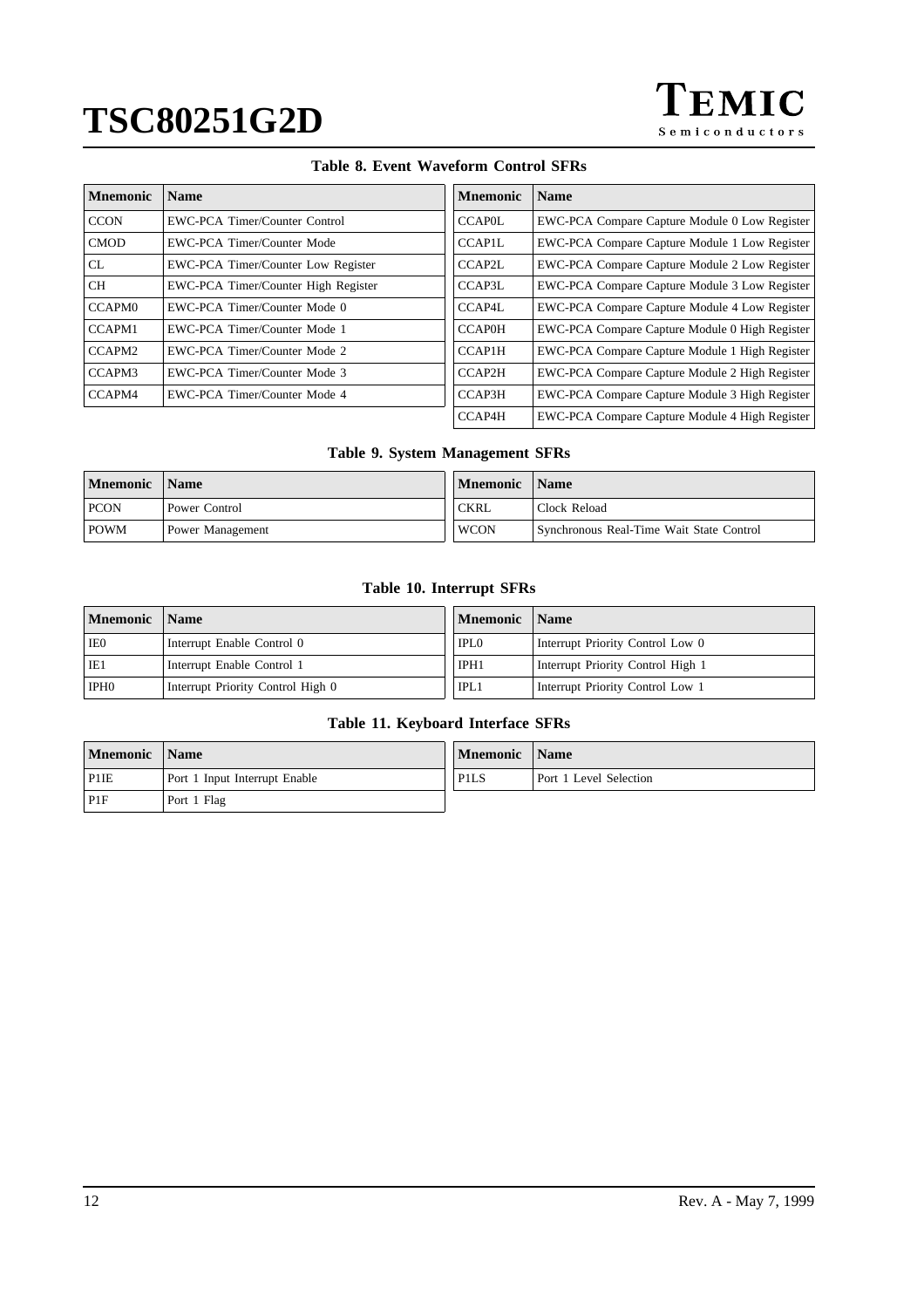<span id="page-12-0"></span>

| <b>TSC80251G2D</b> |  |
|--------------------|--|
|--------------------|--|

|                  | 0/8                             | 1/9                                         | 2/A                          | 3/B                        | 4/C                          | 5/D                          | 6/E                          | 7/F                           |            |
|------------------|---------------------------------|---------------------------------------------|------------------------------|----------------------------|------------------------------|------------------------------|------------------------------|-------------------------------|------------|
| F8h              |                                 | CH<br>0000 0000                             | <b>CCAP0H</b><br>0000 0000   | CCAP1H<br>0000 0000        | CCAP2H<br>0000 0000          | CCAP3H<br>0000 0000          | CCAP4H<br>0000 0000          |                               | FFh        |
| <b>F0h</b>       | $B^{(1)}$<br>0000 0000          |                                             |                              |                            |                              |                              |                              |                               | F7h        |
| E8h              |                                 | CL<br>0000 0000                             | <b>CCAP0L</b><br>0000 0000   | <b>CCAP1L</b><br>0000 0000 | CCAP2L<br>0000 0000          | CCAP3L<br>0000 0000          | CCAP4L<br>0000 0000          |                               | EFh        |
| E0h              | $ACC^{(1)}$<br>0000 0000        |                                             |                              |                            |                              |                              |                              |                               | E7h        |
| D8h              | <b>CCON</b><br>00X0 0000        | <b>CMOD</b><br>00XX X000                    | <b>CCAPM0</b><br>X000 0000   | CCAPM1<br>X000 0000        | CCAPM2<br>X000 0000          | CCAPM3<br>X000 0000          | CCAPM4<br>X000 0000          |                               | DFh        |
| D <sub>0</sub> h | $PSW^{(1)}$<br>0000 0000        | $PSW1^{(1)}$<br>0000 0000                   |                              |                            |                              |                              |                              |                               | D7h        |
| C8h              | T <sub>2</sub> CON<br>0000 0000 | T <sub>2</sub> MO <sub>D</sub><br>XXXX XX00 | RCAP2L<br>0000 0000          | RCAP2H<br>0000 0000        | TL <sub>2</sub><br>0000 0000 | TH <sub>2</sub><br>0000 0000 |                              |                               | CFh        |
| C <sub>0</sub>   |                                 |                                             |                              |                            |                              |                              |                              |                               | C7h        |
| B8h              | IPL <sub>0</sub><br>X000 0000   | <b>SADEN</b><br>0000 0000                   |                              |                            |                              |                              | $SPH^{(1)}$<br>0000 0000     |                               | <b>BFh</b> |
| B <sub>0</sub> h | P <sub>3</sub><br>1111 1111     | IE1<br>XX0X XXX0                            | IPL1<br>XX0X XXX0            | IPH1<br>XX0X XXX0          |                              |                              |                              | IPH <sub>0</sub><br>X000 0000 | B7h        |
| A8h              | IE <sub>0</sub><br>0000 0000    | <b>SADDR</b><br>0000 0000                   |                              |                            |                              |                              |                              |                               | AFh        |
| A0h              | P <sub>2</sub><br>1111 1111     |                                             |                              |                            |                              |                              | <b>WDTRST</b><br>1111 1111   | <b>WCON</b><br>XXXX XX00      | A7h        |
| 98h              | <b>SCON</b><br>0000 0000        | <b>SBUF</b><br>XXXX XXXX                    | <b>BRL</b><br>0000 0000      | <b>BDRCON</b><br>XXX0 0000 | <b>PILS</b><br>0000 0000     | P1IE<br>0000 0000            | P <sub>1F</sub><br>0000 0000 |                               | 9Fh        |
| 90h              | P1<br>1111 1111                 |                                             | <b>SSBR</b><br>0000 0000     | <b>SSCON</b><br>(2)        | <b>SSCS</b><br>(3)           | <b>SSDAT</b><br>0000 0000    | <b>SSADR</b><br>0000 0000    |                               | 97h        |
| 88h              | <b>TCON</b><br>0000 0000        | <b>TMOD</b><br>0000 0000                    | TL <sub>0</sub><br>0000 0000 | TL1<br>0000 0000           | TH <sub>0</sub><br>0000 0000 | TH1<br>0000 0000             | <b>CKRL</b><br>0000 1000     | <b>POWM</b><br>0XXX XXXX      | 8Fh        |
| 80h              | P <sub>0</sub><br>1111 1111     | SP <sup>(1)</sup><br>0000 0111              | $DPL^{(1)}$<br>0000 0000     | $DPH^{(1)}$<br>0000 0000   | $D P X L^{(1)}$<br>0000 0001 |                              |                              | <b>PCON</b><br>0000 0000      | 87h        |
|                  | 0/8                             | 1/9                                         | 2/A                          | 3/B                        | 4/C                          | 5/D                          | 6/E                          | 7/F                           |            |

**Table 12. SFR Addresses and Reset Values**

Reserved

*Notes:*

*1. These registers are described in the TSC80251 Programmer's Guide (C251 core registers).*

*2. In I<sup>2</sup> C and SPI modes, SSCON is splitted in two separate registers. SSCON reset value is 0000 0000 in I2 C mode and 0000 0100 in SPI mode.*

*3. In read and write modes, SSCS is splitted in two separate registers. SSCS reset value is 1111 1000 in read mode and 0000 0000 in write mode.*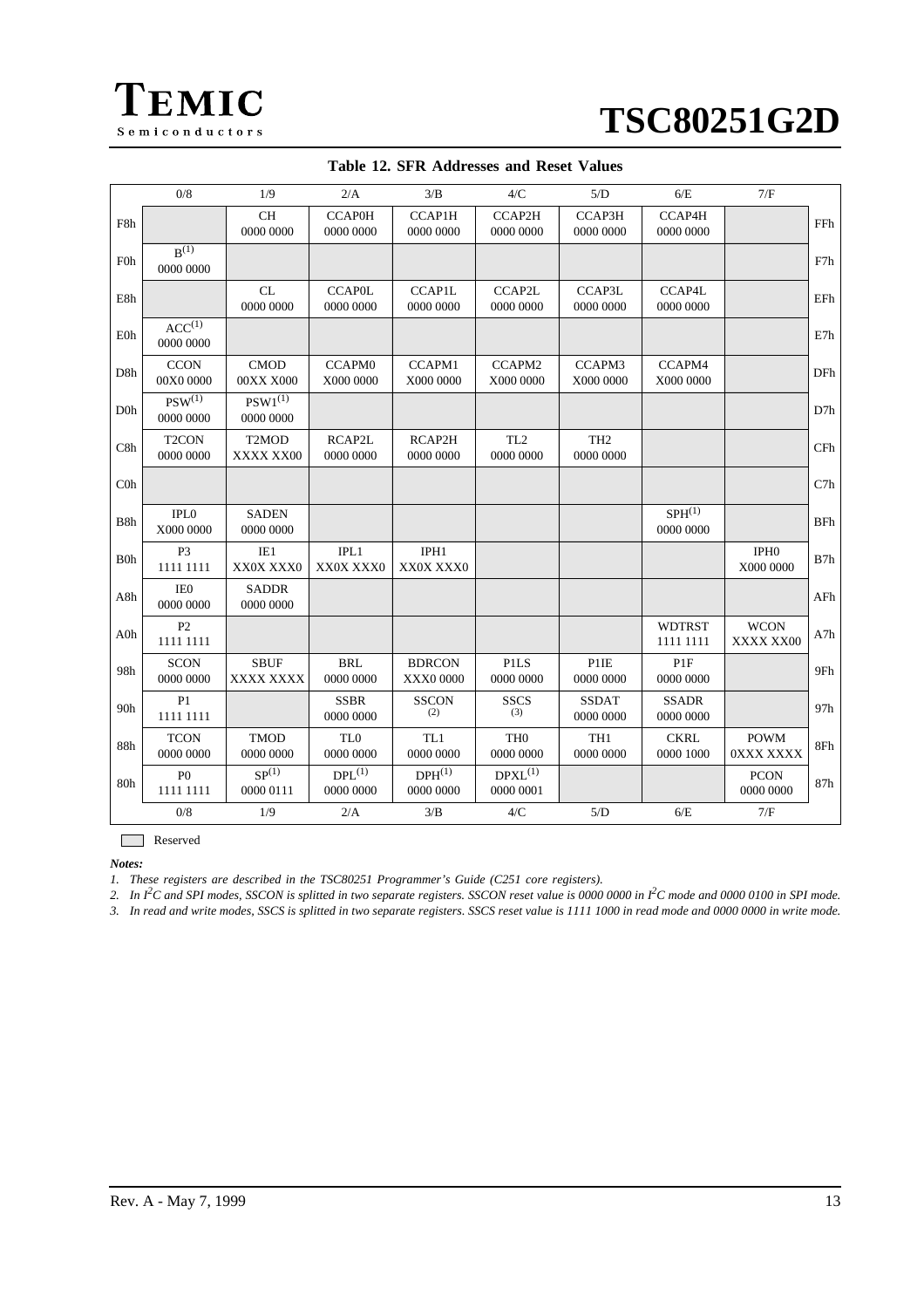

# **6.4 Configuration Bytes**

The TSC80251G2D derivatives provide user design flexibility by configuring certain operating features at device reset. These features fall into the following categories:

- external memory interface (Page mode, address bits, programmed wait states and the address range for RD#, WR#, and PSEN#)
- source mode/binary mode opcodes
- selection of bytes stored on the stack by an interrupt
- mapping of the upper portion of on-chip code memory to region 00:

Two user configuration bytes UCONFIG0 (see Figure 7) and UCONFIG1 (see [Figure 8](#page-14-0)) provide the information.

When EA# is tied to a low level, the configuration bytes are fetched from the external address space. The TSC80251G2D derivatives reserve the top eight bytes of the memory address space (FF:FFF8h-FF:FFFFh) for an external 8-byte configuration array. Only two bytes are actually used: UCONFIG0 at FF:FFF8h and UCONFIG1 at FF:FFF9h.

For the mask ROM devices, configuration information is stored in on-chip memory (see ROM Verifying). When EA# is tied to a high level, the configuration information is retrieved from the on-chip memory instead of the external address space and there is no restriction in the usage of the external memory.

### **UCONFIG0**

Configuration Byte 0

| WSA1# | WSA0# | VATTH | RD1 | R <sub>D</sub> | PAGE# | <b>SRC</b> |
|-------|-------|-------|-----|----------------|-------|------------|

| <b>Bit Number</b> | <b>Bit Mnemonic</b> | <b>Description</b>                                                                                                                                                                                                            |  |  |  |
|-------------------|---------------------|-------------------------------------------------------------------------------------------------------------------------------------------------------------------------------------------------------------------------------|--|--|--|
| $\overline{7}$    |                     | <b>Reserved</b><br>Set this bit when writing to UCONFIG0.                                                                                                                                                                     |  |  |  |
| 6                 | WSA1#               | <b>Wait State A bits</b><br>Select the number of wait states for RD#, WR# and PSEN# signals for external memory accesses<br>(all regions except $01$ :).<br>WSA1#<br>WSA0#<br>Number of Wait States                           |  |  |  |
| 5                 | WSA0#               | $\Omega$<br>0<br>$\Omega$<br>0                                                                                                                                                                                                |  |  |  |
| 4                 | XALE#               | <b>Extend ALE bit</b><br>Clear to extend the duration of the ALE pulse from $T_{\rm OSC}$ to 3. $T_{\rm OSC}$ .<br>Set to minimize the duration of the ALE pulse to $1 \cdot T_{\text{OSC}}$ .                                |  |  |  |
| 3                 | RD1                 | <b>Memory Signal Select bits</b><br>Specify a 18-bit, 17-bit or 16-bit external address bus and the usage of RD#, WR# and PSEN#                                                                                               |  |  |  |
| $\mathfrak{D}$    | RD <sub>0</sub>     | signals (see Table 13).                                                                                                                                                                                                       |  |  |  |
|                   | PAGE#               | Page Mode Select bit <sup>(1)</sup><br>Clear to select the faster Page mode with $A15:8/D7:0$ on Port 2 and $A7:0$ on Port 0.<br>Set to select the non-Page mode <sup>(2)</sup> with A15:8 on Port 2 and A7:0/D7:0 on Port 0. |  |  |  |
| $\Omega$          | <b>SRC</b>          | <b>Source Mode/Binary Mode Select bit</b><br>Clear to select the binary mode.<br>Set to select the source mode.                                                                                                               |  |  |  |

#### *Notes:*

*1. UCONFIG0 is fetched twice so it can be properly read both in Page or Non-Page modes. If P2.1 is cleared during the first data fetch, a Page mode configuration is used, otherwise the subsequent fetches are performed in Non-Page mode. 2. This selection provides compatibility with the standard 80C51 hardware which is multiplexing the address LSB and the data on Port 0.*

**Figure 7. Configuration Byte 0**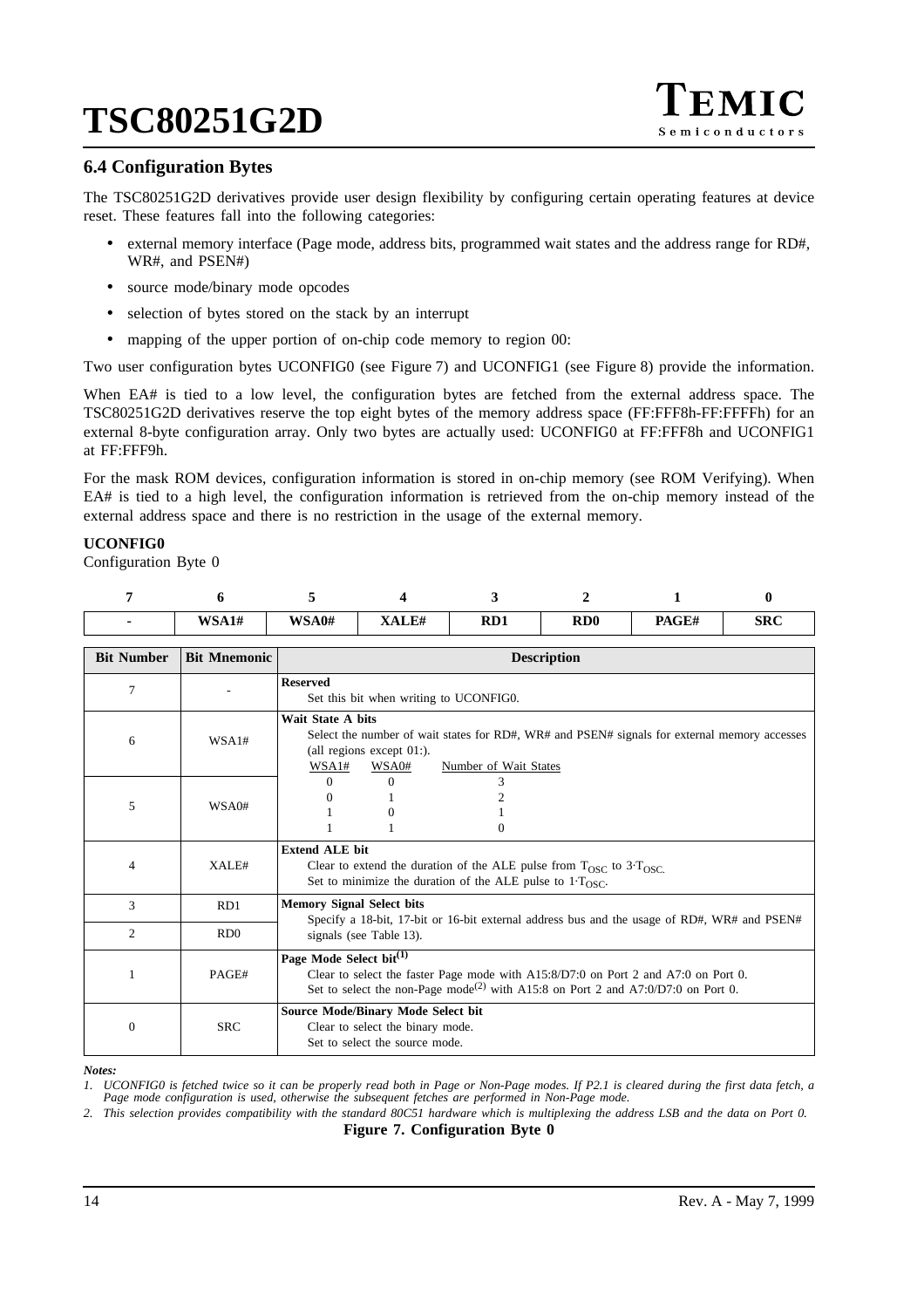<span id="page-14-0"></span>

### **UCONFIG1**

Configuration Byte 1

| $\alpha$ $\alpha$ $\alpha$ $\beta$<br>00.LL |  | ------<br>.<br>1 I IV<br>-- | <b>WSB</b> | <b>WSB1#</b> | WSB0# | EMAP# |
|---------------------------------------------|--|-----------------------------|------------|--------------|-------|-------|

| <b>Bit Number</b> | <b>Bit Mnemonic</b>         | <b>Description</b>                                                                                                                                                                                                                                                    |
|-------------------|-----------------------------|-----------------------------------------------------------------------------------------------------------------------------------------------------------------------------------------------------------------------------------------------------------------------|
| 7                 | <b>CSIZE</b><br>TSC87251G2D | On-Chip Code Memory Size bit(1)<br>Clear to select 16 Kbytes of on-chip code memory (TSC87251G1D product).<br>Set to select 32 Kbytes of on-chip code memory (TSC87251G2D product).                                                                                   |
|                   | TSC80251G2D<br>TSC83251G2D  | <b>Reserved</b><br>Set this bit when writing to UCONFIG1.                                                                                                                                                                                                             |
| 6                 |                             | <b>Reserved</b><br>Set this bit when writing to UCONFIG1.                                                                                                                                                                                                             |
| 5                 |                             | <b>Reserved</b><br>Set this bit when writing to UCONFIG1.                                                                                                                                                                                                             |
| 4                 | <b>INTR</b>                 | Interrupt Mode bit <sup>(2)</sup><br>Clear so that the interrupts push two bytes onto the stack (the two lower bytes of the PC register).<br>Set so that the interrupts push four bytes onto the stack (the three bytes of the PC register and the<br>PSW1 register). |
| 3                 | <b>WSB</b>                  | Wait State B bit $^{(3)}$<br>Clear to generate one wait state for memory region 01:.<br>Set for no wait states for memory region 01:.                                                                                                                                 |
| $\overline{c}$    | WSB1#                       | <b>Wait State B bits</b><br>Select the number of wait states for RD#, WR# and PSEN# signals for external memory accesses<br>(only region $01$ :).<br>WSB1#<br>WSB0#<br>Number of Wait States                                                                          |
| 1                 | WSB0#                       | $\Omega$<br>$\mathbf{0}$<br>3<br>$\overline{c}$<br>$\Omega$<br>1<br>$\Omega$<br>1<br>1<br>$\Omega$                                                                                                                                                                    |
| $\overline{0}$    | EMAP#                       | On-Chip Code Memory Map bit<br>Clear to map the upper 16 Kbytes of on-chip code memory (at FF:4000h-FF:7FFFh) to the data<br>space (at 00:C000h-00:FFFFh).<br>Set not to map the upper 16 Kbytes of on-chip code memory (at FF:4000h-FF:7FFFh) to the data<br>space.  |

#### *Notes:*

*1. The CSIZE is only available on EPROM/OTPROM products.*

*2. Two or four bytes are transparently popped according to INTR when using the RETI instruction. INTR must be set if interrupts are used with code executing outside region FF:.*

*3. Use only for Step A compatibility; set this bit when WSB1:0# are used.*

### **Figure 8. Configuration Byte 1**

|  | Table 13. Address Ranges and Usage of RD#, WR# and PSEN# Signals |  |  |  |
|--|------------------------------------------------------------------|--|--|--|
|  |                                                                  |  |  |  |

| RD1      | RD <sub>0</sub> | P <sub>1.7</sub> | <b>P3.7/RD#</b>                           | PSEN#                                            | WR#                                               | <b>External Memory</b>              |
|----------|-----------------|------------------|-------------------------------------------|--------------------------------------------------|---------------------------------------------------|-------------------------------------|
| $\theta$ | $\Omega$        | A17              | A $16$                                    | Read signal for all external<br>memory locations | Write signal for all external<br>memory locations | 256 Kbytes                          |
| $\Omega$ |                 | $I/O$ pin        | A $16$                                    | Read signal for all external<br>memory locations | Write signal for all external<br>memory locations | 128 Kbytes                          |
|          | $\Omega$        | $I/O$ pin        | $I/O$ pin                                 | Read signal for all external<br>memory locations | Write signal for all external<br>memory locations | 64 Kbytes                           |
|          |                 | $I/O$ pin        | Read signal for regions 00:<br>and $01$ : | Read signal for regions FE:<br>and FF:           | Write signal for all external<br>memory locations | $2 \times 64$ Kbytes <sup>(1)</sup> |

*Note:*

*1. This selection provides compatibility with the standard 80C51 hardware which has separate external memory spaces for data and code.*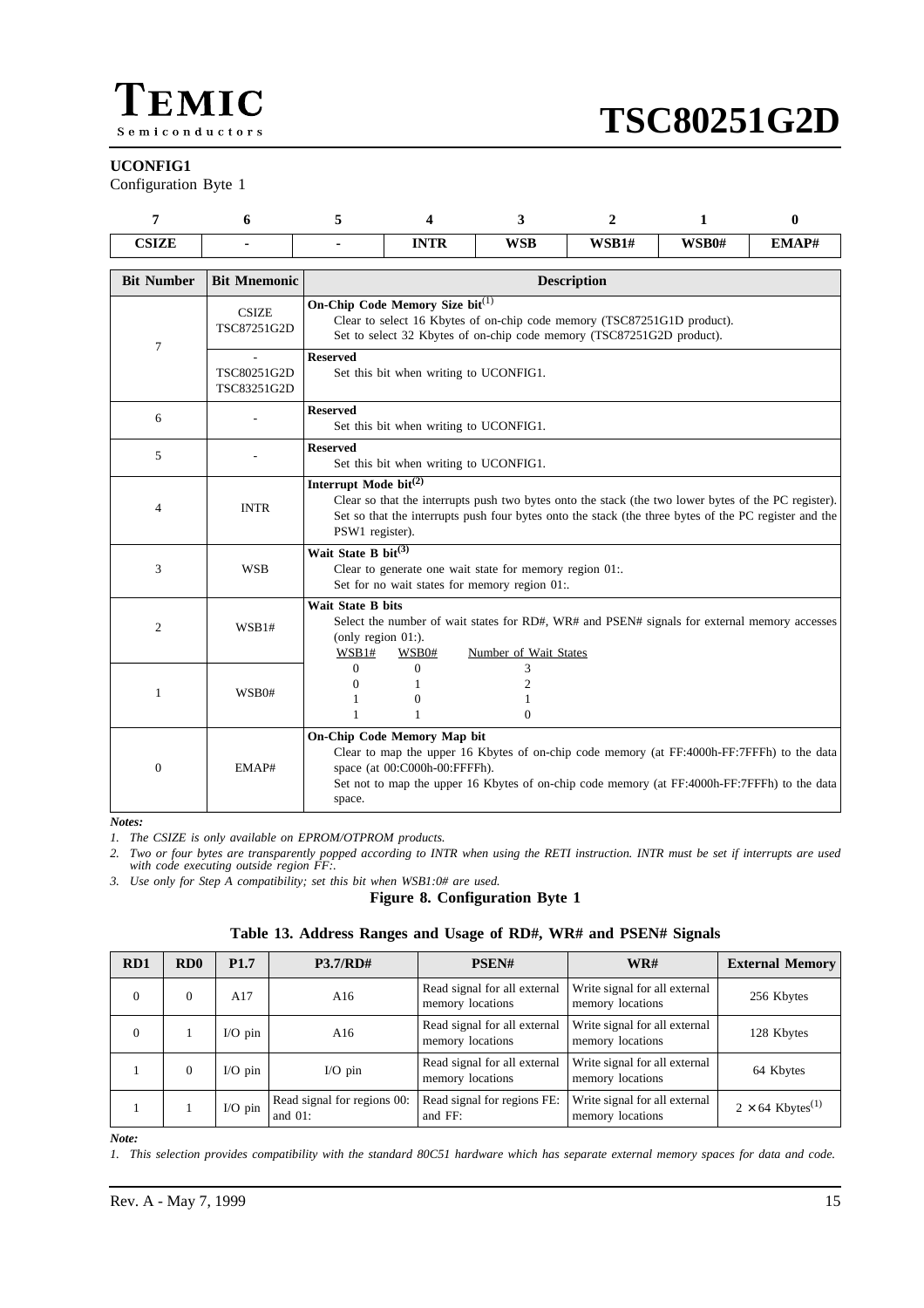

# **7. Instruction Set Summary**

This section contains tables that summarize the instruction set. For each instruction there is a short description, its length in bytes, and its execution time in states (one state time is equal to two system clock cycles). There are two concurrent processes limiting the effective instruction throughput:

- Instruction Fetch
- Instruction Execution

[Table 20](#page-17-0) to [Table 34](#page-26-0) assume code executing from on-chip memory, then the CPU is fetching 16-bit at a time and this is never limiting the execution speed.

If the code is fetched from external memory, a pre-fetch queue will store instructions ahead of execution to optimize the memory bandwidth usage when slower instructions are executed. However, the effective speed may be limited depending on the average size of instructions (for the considered section of the program flow). The maximum average instruction throughput is provided by Table 14 depending on the external memory configuration (from Page Mode to Non-Page Mode and the maximum number of wait states). If the average size of instructions is not an integer, the maximum effective throughput is found by pondering the number of states for the neighbor integer values.

| Average size of                | Page Mode | <b>Non-Page Mode (states)</b> |              |               |               |               |  |  |
|--------------------------------|-----------|-------------------------------|--------------|---------------|---------------|---------------|--|--|
| <b>Instructions</b><br>(bytes) | (states)  | 0 Wait State                  | 1 Wait State | 2 Wait States | 3 Wait States | 4 Wait States |  |  |
|                                |           |                               |              |               |               |               |  |  |
|                                |           |                               |              |               | 10            | 12            |  |  |
|                                |           | 6                             |              | 12            | 15            | 18            |  |  |
|                                |           | 8                             | 12           | 16            | 20            | 24            |  |  |
|                                |           | 10                            |              | 20            | 25            | 30            |  |  |

**Table 14. Minimum Number of States per Instruction for given Average Sizes**

If the average execution time of the considered instructions is larger than the number of states given by Table 14, this larger value will prevail as the limiting factor. Otherwise, the value from Table 14 must be taken. This is providing a fair estimation of the execution speed but only the actual code execution can provide the final value.

# **7.1 Notation for Instruction Operands**

Table 15 to [Table 19 p](#page-16-0)rovide notation for Instruction Operands.

|  |  |  | Table 15. Notation for Direct Addressing |
|--|--|--|------------------------------------------|
|--|--|--|------------------------------------------|

| <b>Direct Address</b> | <b>Description</b>                                                                                                                                                         | C251 | C <sub>51</sub> |
|-----------------------|----------------------------------------------------------------------------------------------------------------------------------------------------------------------------|------|-----------------|
| dir8                  | A direct 8-bit address. This can be a memory address (00h-7Fh) or a SFR address (80h-<br>FFh). It is a byte (default), word or double word depending on the other operand. |      |                 |
| dir16                 | A 16-bit memory address (00:0000h-00:FFFFh) used in direct addressing.                                                                                                     |      |                 |

### **Table 16. Notation for Immediate Addressing**

| Immediate<br><b>Address</b> | <b>Description</b>                                                                                                                                            | C <sub>251</sub> | C <sub>51</sub> |
|-----------------------------|---------------------------------------------------------------------------------------------------------------------------------------------------------------|------------------|-----------------|
| #data                       | An 8-bit constant that is immediately addressed in an instruction                                                                                             |                  |                 |
| #data16                     | A 16-bit constant that is immediately addressed in an instruction                                                                                             |                  |                 |
| #0data16<br>$\#1$ data 16   | A 32-bit constant that is immediately addressed in an instruction. The upper word is filled<br>with zeros $(\text{\#0data16})$ or ones $(\text{\#1data16})$ . |                  |                 |
| #short                      | A constant, equal to 1, 2, or 4, that is immediately addressed in an instruction.                                                                             |                  |                 |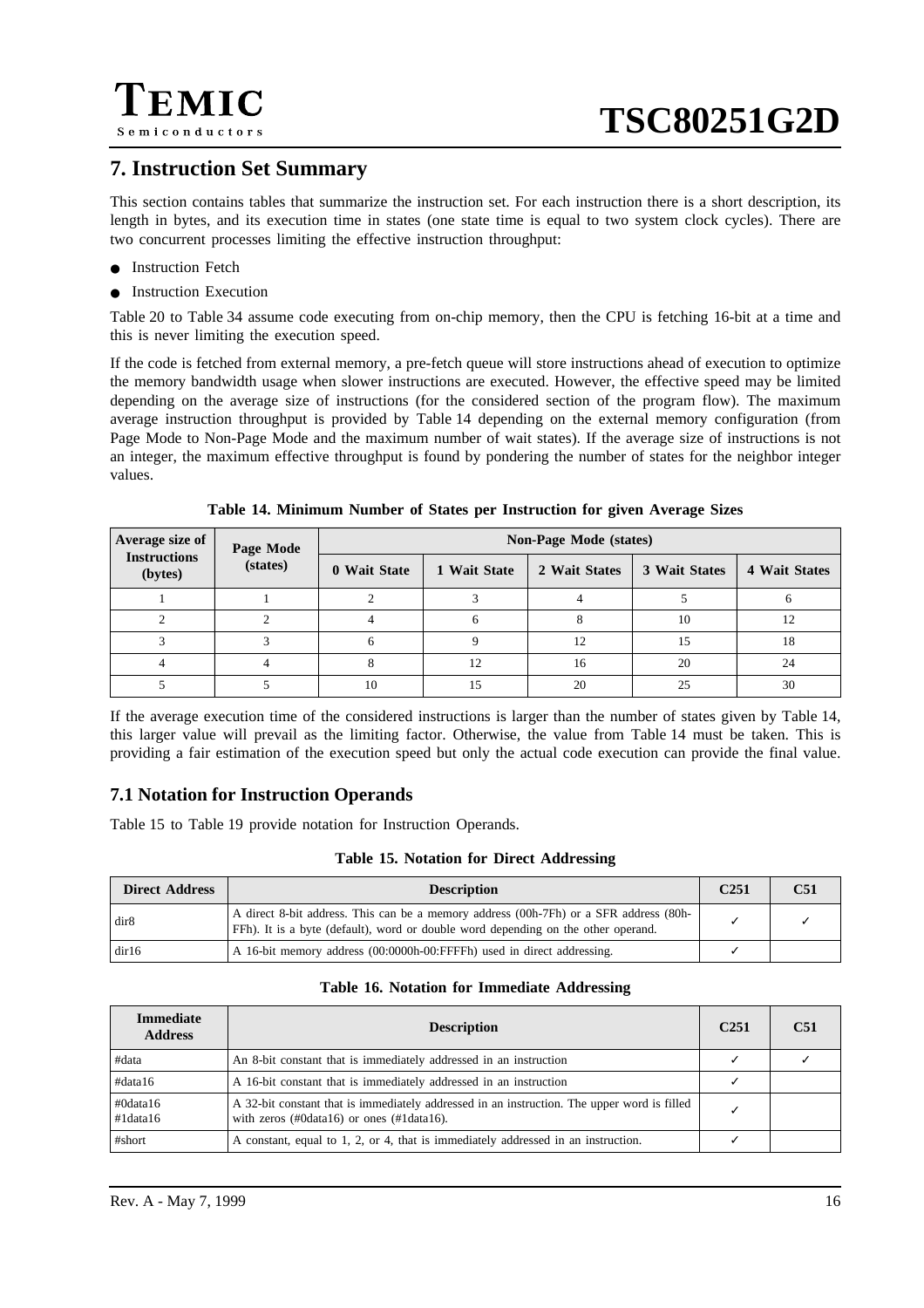

## **Table 17. Notation for Bit Addressing**

<span id="page-16-0"></span>

| <b>Direct Address</b> | <b>Description</b>                                                                                                                                                                                                                                                           | C <sub>251</sub> | C51 |
|-----------------------|------------------------------------------------------------------------------------------------------------------------------------------------------------------------------------------------------------------------------------------------------------------------------|------------------|-----|
| bit <sub>51</sub>     | A directly addressed bit (bit number = 00h-FFh) in memory or an SFR. Bits 00h-7Fh are<br>the 128 bits in byte locations 20h-2Fh in the on-chip RAM. Bits 80h-FFh are the 128 bits<br>in the 16 SFRs with addresses that end in 0h or 8h, S:80h, S:88h, S:90h,, S:F0h, S:F8h. |                  |     |
| bit                   | A directly addressed bit in memory locations 00:0020h-00:007Fh or in any defined SFR.                                                                                                                                                                                        |                  |     |

### **Table 18. Notation for Destination in Control Instructions**

| <b>Direct Address</b> | <b>Description</b>                                                                                                                              | C <sub>251</sub> | C51 |
|-----------------------|-------------------------------------------------------------------------------------------------------------------------------------------------|------------------|-----|
| rel                   | A signed (two's complement) 8-bit relative address. The destination is $-128$ to $+127$ bytes<br>relative to the next instruction's first byte. |                  |     |
| addr11                | An 11-bit target address. The target is in the same 2-Kbyte block of memory as the next<br>instruction's first byte.                            |                  |     |
| addr16                | A 16-bit target address. The target can be anywhere within the same 64-Kbyte region as<br>the next instruction's first byte.                    |                  |     |
| addr24                | A 24-bit target address. The target can be anywhere within the 16-Mbyte address space.                                                          |                  |     |

## **Table 19. Notation for Register Operands**

| <b>Register</b>                                                                  | <b>Description</b>                                                                                                                                                                                                                                                                                                                                                                                                                                                                                                        | C <sub>251</sub> | C51 |
|----------------------------------------------------------------------------------|---------------------------------------------------------------------------------------------------------------------------------------------------------------------------------------------------------------------------------------------------------------------------------------------------------------------------------------------------------------------------------------------------------------------------------------------------------------------------------------------------------------------------|------------------|-----|
| @Ri                                                                              | A memory location (00h-FFh) addressed indirectly via byte registers R0 or R1                                                                                                                                                                                                                                                                                                                                                                                                                                              |                  |     |
| Rn<br>n                                                                          | Byte register R0-R7 of the currently selected register bank<br>Byte register index: $n=0-7$                                                                                                                                                                                                                                                                                                                                                                                                                               |                  |     |
| Rm<br>Rmd<br>Rms<br>m, md, ms                                                    | Byte register R0-R15 of the currently selected register file<br>Destination register<br>Source register<br>Byte register index: m, md, $ms = 0.15$                                                                                                                                                                                                                                                                                                                                                                        |                  |     |
| WRi<br>WRjd<br>WRjs<br>@WRj<br>@WRi +dis16<br>j, jd, js                          | Word register WR0, WR2, , WR30 of the currently selected register file<br>Destination register<br>Source register<br>A memory location (00:0000h-00:FFFFh) addressed indirectly through word register WR0-<br>WR30, is the target address for jump instructions.<br>A memory location (00:0000h-00:FFFFh) addressed indirectly through word register (WR0-<br>$WR30$ + 16-bit signed (two's complement) displacement value<br>Word register index: $i$ , $id$ , $is = 0-30$                                               | ℐ                |     |
| <b>DRk</b><br><b>DRkd</b><br><b>DRks</b><br>@DRk<br>@DR $k +$ dis16<br>k, kd, ks | Dword register DR0, DR4, , DR28, DR56, DR60 of the currently selected register file<br>Destination register<br>Source register<br>A memory location (00:0000h-FF:FFFFh) addressed indirectly through dword register DR0-<br>DR28, DR56 and DR60, is the target address for jump instruction<br>A memory location (00:0000h-FF:FFFFh) addressed indirectly through dword register (DR0-<br>DR28, DR56, DR60) + 16-bit (two's complement) signed displacement value<br>Dword register index: k, kd, ks= 0, 4, 8, 28, 56, 60 | J                |     |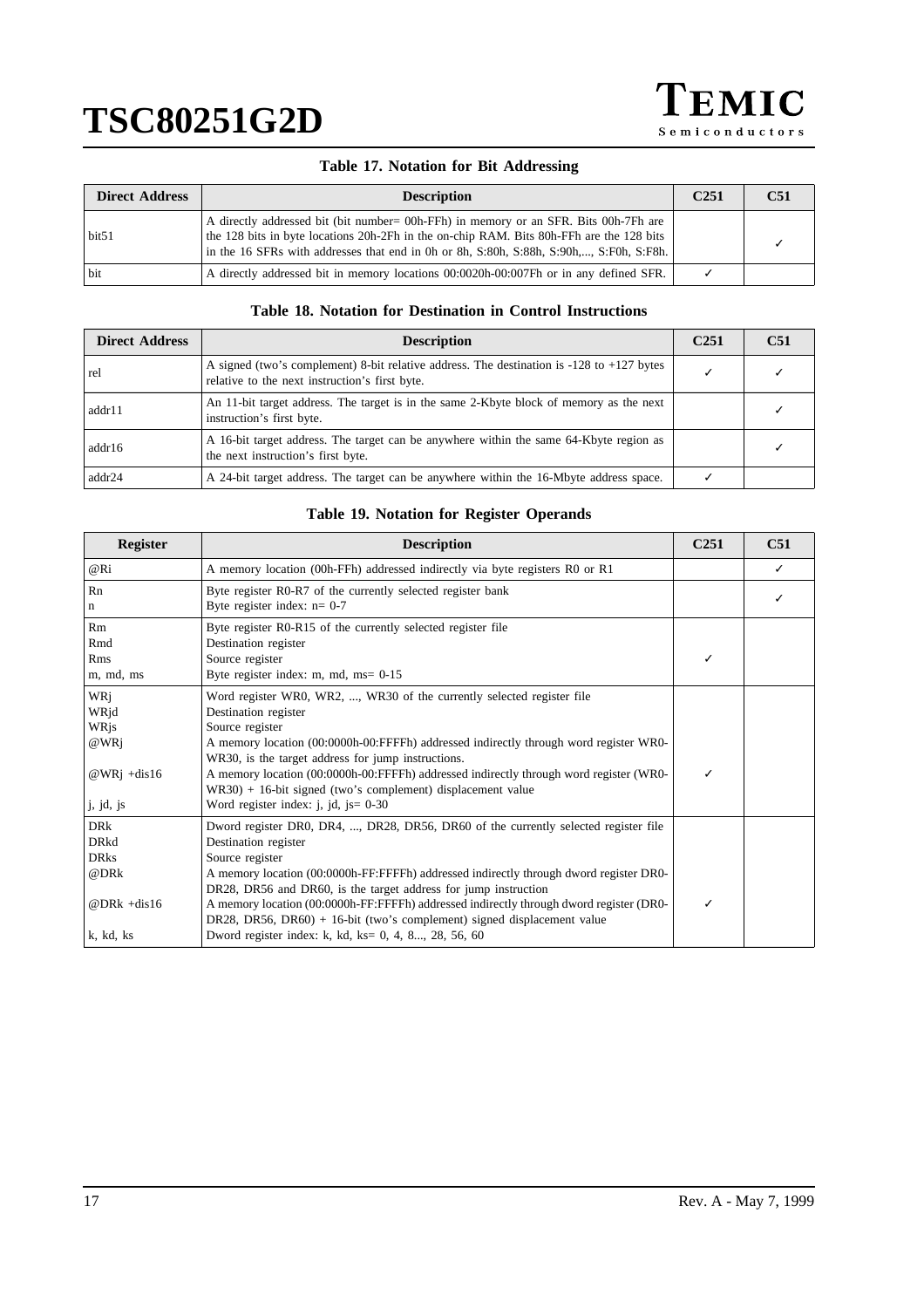# **7.2 Size and Execution Time for Instruction Families**

<span id="page-17-0"></span> $\Gamma$ EMIC

Semiconductors

| Add<br>Subtract<br>Add with Carry<br>Subtract with Borrow |                                                      | $ADD <$ dest $>$ , $<$ src $>$<br>$SUB <$ dest $>$ , $<<$ src $>$<br>$ADDC <$ dest>, $<$ src><br>SUBB <dest>, <src></src></dest> | $(A) \leftarrow (A) + \text{src opnd} + (CY)$<br>$(A) \leftarrow (A)$ - src opnd - $(CY)$ |                | $dest opnd \leftarrow dest opnd + src opnd$<br>$dest opnd \leftarrow dest opnd - src opnd$ |                |                    |  |
|-----------------------------------------------------------|------------------------------------------------------|----------------------------------------------------------------------------------------------------------------------------------|-------------------------------------------------------------------------------------------|----------------|--------------------------------------------------------------------------------------------|----------------|--------------------|--|
|                                                           |                                                      |                                                                                                                                  | <b>Binary Mode</b>                                                                        |                |                                                                                            |                | <b>Source Mode</b> |  |
| <b>Mnemonic</b>                                           | $\langle dest \rangle$ , $\langle src \rangle^{(1)}$ | <b>Comments</b>                                                                                                                  |                                                                                           | <b>Bytes</b>   | <b>States</b>                                                                              | <b>Bytes</b>   | <b>States</b>      |  |
|                                                           | A. Rn                                                | Register to ACC                                                                                                                  |                                                                                           | $\mathbf{1}$   | 1                                                                                          | 2              | 2                  |  |
| <b>ADD</b>                                                | A, dir8                                              | Direct address to ACC                                                                                                            |                                                                                           | $\overline{2}$ | $1^{(2)}$                                                                                  | $\overline{2}$ | $1^{(2)}$          |  |
|                                                           | A, @Ri                                               | Indirect address to ACC                                                                                                          |                                                                                           | $\mathbf{1}$   | 2                                                                                          | 2              | $\mathfrak{Z}$     |  |
|                                                           | A, #data                                             | Immediate data to ACC                                                                                                            |                                                                                           | $\overline{c}$ | 1                                                                                          | 2              | 1                  |  |
|                                                           | Rmd, Rms                                             | Byte register to/from byte register                                                                                              |                                                                                           | 3              | $\overline{c}$                                                                             | $\overline{2}$ | $\mathbf{1}$       |  |
|                                                           | WRjd, WRjs                                           | Word register to/from word register                                                                                              |                                                                                           | 3              | 3                                                                                          | $\overline{2}$ | $\overline{2}$     |  |
|                                                           | DRkd, DRks                                           | Dword register to/from dword register                                                                                            |                                                                                           | 3              | 5                                                                                          | 2              | $\overline{4}$     |  |
|                                                           | Rm. #data                                            | Immediate 8-bit data to/from byte register                                                                                       |                                                                                           |                | 3                                                                                          | 3              | 2                  |  |
|                                                           | WRj, #data16                                         | Immediate 16-bit data to/from word register                                                                                      |                                                                                           | 5              | $\overline{4}$                                                                             | $\overline{4}$ | 3                  |  |
| ADD / SUB                                                 | DRk, #0data16                                        | 16-bit unsigned immediate data to/from dword register                                                                            |                                                                                           | 5              | 6                                                                                          | $\overline{4}$ | $\mathfrak{F}$     |  |
|                                                           | Rm, dir8                                             | Direct address (on-chip RAM or SFR) to/from byte register                                                                        |                                                                                           | $\overline{4}$ | 2(2)                                                                                       | 3              | $2^{(2)}$          |  |
|                                                           | WRj, dir8                                            | Direct address (on-chip RAM or SFR) to/from word register                                                                        |                                                                                           | $\overline{4}$ | $\overline{4}$                                                                             | 3              | 3                  |  |
|                                                           | Rm, dir16                                            | Direct address (64K) to/from byte register                                                                                       |                                                                                           | 5              | 2 <sup>(3)</sup>                                                                           | $\overline{4}$ | $2^{(3)}$          |  |
|                                                           | WRj, dir16                                           | Direct address (64K) to/from word register                                                                                       |                                                                                           | 5              | $4^{(4)}$                                                                                  | $\overline{4}$ | $3^{(4)}$          |  |
|                                                           | Rm, @WRj                                             | Indirect address (64K) to/from byte register                                                                                     |                                                                                           | $\overline{4}$ | 2 <sup>(3)</sup>                                                                           | 3              | $2^{(3)}$          |  |
|                                                           | Rm, @DRk                                             | Indirect address (16M) to/from byte register                                                                                     |                                                                                           | $\overline{4}$ | $4^{(3)}$                                                                                  | 3              | $2^{(3)}$          |  |
|                                                           | A, Rn                                                | Register to/from ACC with carry                                                                                                  |                                                                                           | $\mathbf{1}$   | 1                                                                                          | 2              | $\overline{2}$     |  |
| ADDC / SUBB                                               | A, dir8                                              | Direct address (on-chip RAM or SFR) to/from ACC with<br>carry                                                                    |                                                                                           | $\overline{c}$ | 1 <sup>(2)</sup>                                                                           | $\overline{c}$ | $1^{(2)}$          |  |
|                                                           | A, @Ri                                               | Indirect address to/from ACC with carry                                                                                          |                                                                                           | 1              | 2                                                                                          | 2              | 3                  |  |
|                                                           | A, #data                                             | Immediate data to/from ACC with carry                                                                                            |                                                                                           | $\overline{c}$ | $\mathbf{1}$                                                                               | $\overline{c}$ | $\mathbf{1}$       |  |

## **Table 20. Summary of Add and Subtract Instructions**

*Notes:*

*1. A shaded cell denotes an instruction in the C51 Architecture.*

*2. If this instruction addresses an I/O Port (Px, x= 0-3), add 1 to the number of states. Add 2 if it addresses a Peripheral SFR.*

*3. If this instruction addresses external memory location, add N+2 to the number of states (N: number of wait states).*

*4. If this instruction addresses external memory location, add 2(N+2) to the number of states (N: number of wait states).*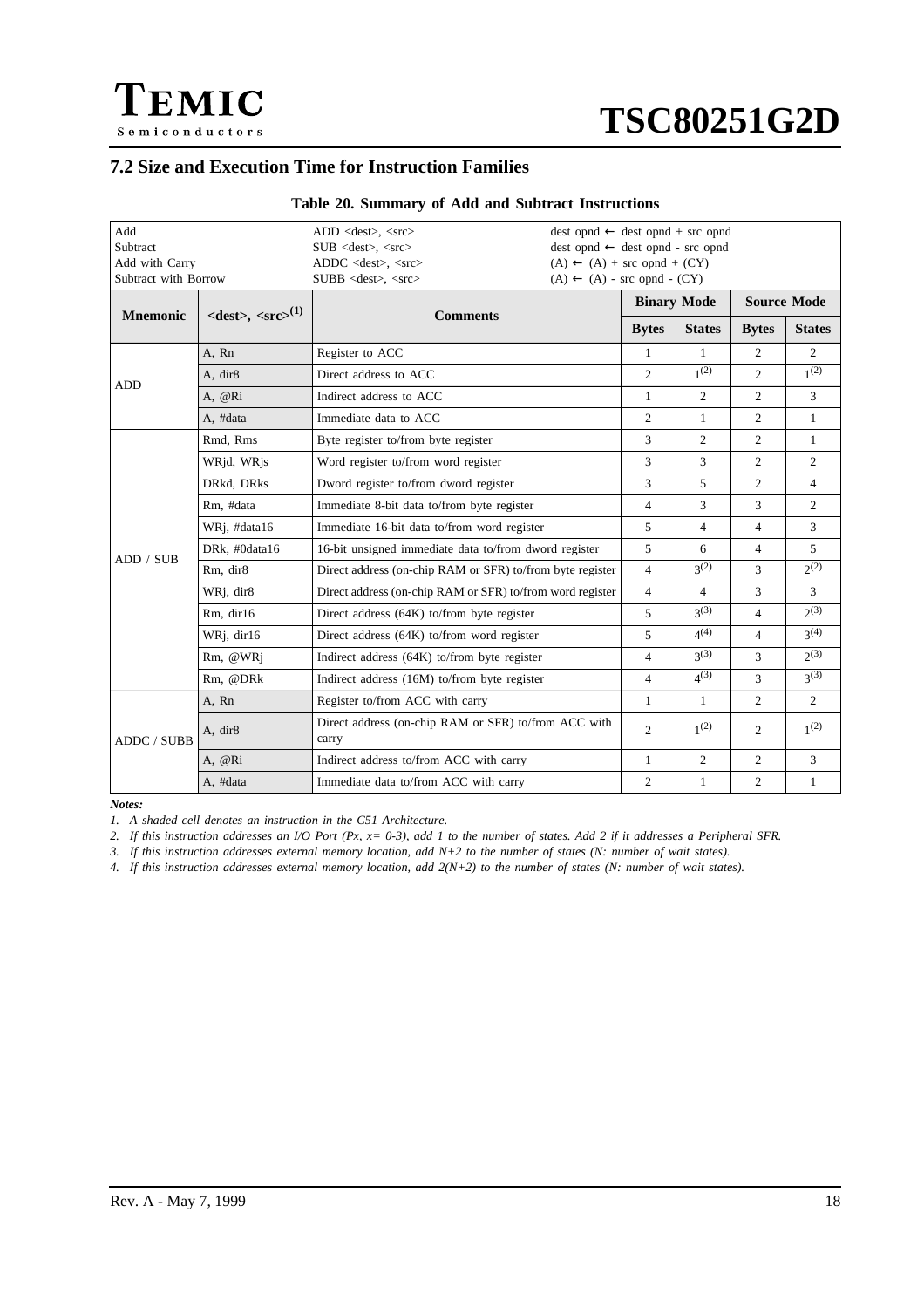| <b>Increment</b><br>Increment<br>Decrement<br>Decrement |                                                      | $INC <$ dest $>$<br>$INC <$ dest $>$ , $<$ src $>$<br>$DEC <$ dest $>$<br>$DEC <$ < dest $>$ , $<$ src $>$ | $dest opnd \leftarrow dest opnd + 1$<br>$dest opnd \leftarrow dest opnd + src opnd$<br>$dest opnd \leftarrow dest opnd - 1$<br>$dest opnd \leftarrow dest opnd - src opnd$ |                |                    |                    |                |
|---------------------------------------------------------|------------------------------------------------------|------------------------------------------------------------------------------------------------------------|----------------------------------------------------------------------------------------------------------------------------------------------------------------------------|----------------|--------------------|--------------------|----------------|
| <b>Mnemonic</b>                                         | $\langle dest \rangle$ , $\langle src \rangle^{(1)}$ | <b>Comments</b>                                                                                            |                                                                                                                                                                            |                | <b>Binary Mode</b> | <b>Source Mode</b> |                |
|                                                         |                                                      |                                                                                                            |                                                                                                                                                                            | <b>Bytes</b>   | <b>States</b>      | <b>Bytes</b>       | <b>States</b>  |
|                                                         | A                                                    | ACC by 1                                                                                                   |                                                                                                                                                                            |                | 1                  | 1                  |                |
| <b>INC</b>                                              | Rn                                                   | Register by 1                                                                                              |                                                                                                                                                                            |                | 1                  | 2                  | 2              |
| <b>DEC</b>                                              | dir8                                                 | Direct address (on-chip RAM or SFR) by 1                                                                   |                                                                                                                                                                            | $\overline{2}$ | $2^{(2)}$          | $\overline{c}$     | $2^{(2)}$      |
|                                                         | @Ri                                                  | Indirect address by 1                                                                                      |                                                                                                                                                                            |                | 3                  | 2                  | $\overline{4}$ |
| <b>INC</b>                                              | Rm, #short                                           | Byte register by 1, 2, or 4                                                                                |                                                                                                                                                                            | 3              | 2                  | 2                  |                |
| <b>DEC</b>                                              | WR <sub>1</sub> , #short                             | Word register by 1, 2, or $4$                                                                              |                                                                                                                                                                            | 3              | 2                  | 2                  |                |
| <b>INC</b>                                              | DRk, #short                                          | Double word register by 1, 2, or 4                                                                         |                                                                                                                                                                            | 3              | 4                  | $\overline{c}$     | 3              |
| <b>DEC</b>                                              | DRk, #short                                          | Double word register by 1, 2, or 4                                                                         |                                                                                                                                                                            | 3              | 5                  | 2                  | 4              |
| <b>INC</b>                                              | <b>DPTR</b>                                          | Data pointer by 1                                                                                          |                                                                                                                                                                            |                | 1                  |                    |                |

### **Table 21. Summary of Increment and Decrement Instructions**

*Notes:*

*1. A shaded cell denotes an instruction in the C51 Architecture.*

*2. If this instruction addresses an I/O Port (Px, x= 0-3), add 2 to the number of states. Add 3 if it addresses a Peripheral SFR.*

| Compare         |                                                      | $CMP \leq dest>, \leq src$<br>dest opnd - src opnd      |              |                    |               |                    |
|-----------------|------------------------------------------------------|---------------------------------------------------------|--------------|--------------------|---------------|--------------------|
|                 |                                                      |                                                         |              | <b>Binary Mode</b> |               | <b>Source Mode</b> |
| <b>Mnemonic</b> | $\langle dest \rangle$ , $\langle src \rangle^{(2)}$ | <b>Comments</b>                                         | <b>Bytes</b> | <b>States</b>      | <b>Bytes</b>  | <b>States</b>      |
|                 | Rmd, Rms                                             | Register with register                                  | 3            | 2                  | 2             | -1                 |
|                 | WRjd, WRjs                                           | Word register with word register                        | 3            | 3                  | 2             | 2                  |
|                 | DRkd, DRks                                           | Dword register with dword register                      | 3            | 5                  | 2             | $\overline{4}$     |
|                 | Rm. #data                                            | Register with immediate data                            | 4            | 3                  | 3             | 2                  |
|                 | WRj, #data16                                         | Word register with immediate 16-bit data                | 5            | 4                  | 4             | 3                  |
|                 | DRk, #0data16                                        | Dword register with zero-extended 16-bit immediate data | 5            | 6                  | 4             | 5                  |
| <b>CMP</b>      | DRk, #1data16                                        | Dword register with one-extended 16-bit immediate data  | 5            | 6                  | 4             | 5                  |
|                 | Rm, dir8                                             | Direct address (on-chip RAM or SFR) with byte register  | 4            | 2(1)               | 3             | $2^{(1)}$          |
|                 | WRj, dir8                                            | Direct address (on-chip RAM or SFR) with word register  | 4            | 4                  | 3             | 3                  |
|                 | Rm, dir16                                            | Direct address $(64K)$ with byte register               | 5            | $3^{(2)}$          | 4             | $2^{(2)}$          |
|                 | WRj, dir16                                           | Direct address (64K) with word register                 | 5            | $4^{(3)}$          | 4             | $3^{(3)}$          |
|                 | Rm, @WRj                                             | Indirect address (64K) with byte register               | 4            | $3^{(2)}$          | $\mathcal{F}$ | $2^{(2)}$          |
|                 | Rm, @DRk                                             | Indirect address (16M) with byte register               | 4            | $4^{(2)}$          | 3             | $3^{(2)}$          |

### **Table 22. Summary of Compare Instructions**

*Notes:*

*1. If this instruction addresses an I/O Port (Px, x= 0-3), add 1 to the number of states. Add 2 if it addresses a Peripheral SFR.*

*2. If this instruction addresses external memory location, add N+2 to the number of states (N: number of wait states).*

*3. If this instruction addresses external memory location, add 2(N+2) to the number of states (N: number of wait states).*

EMIC

**Semiconductors**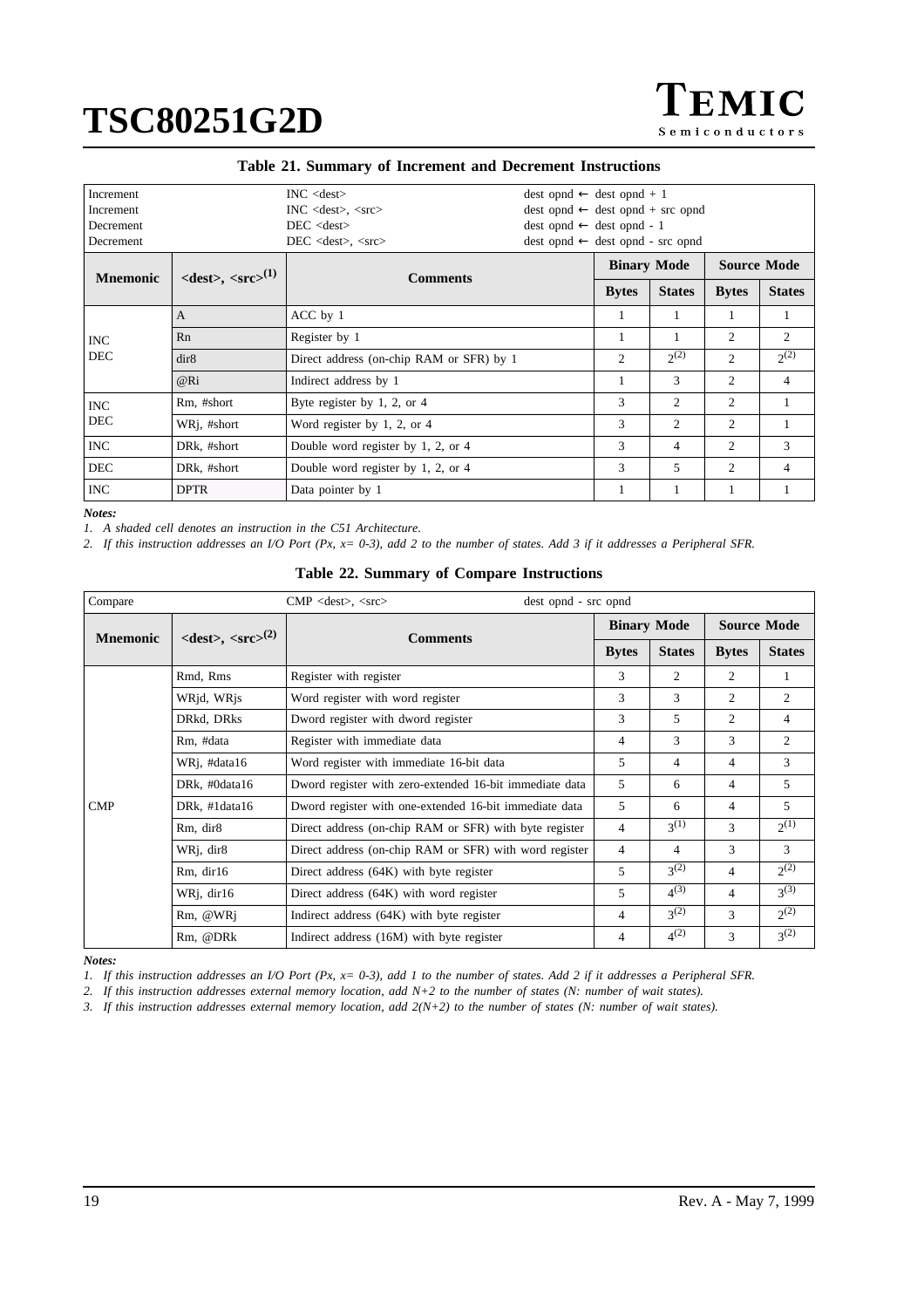



### **Table 23. Summary of Logical Instructions (1/2)**

| Logical $\text{AND}^{(1)}$             |                                                      | $ANL \ll \text{dest}$ , $\ll \text{src}$             | $dest opnd \leftarrow dest opnd \Lambda src opnd$                    |                    |                           |                    |                      |
|----------------------------------------|------------------------------------------------------|------------------------------------------------------|----------------------------------------------------------------------|--------------------|---------------------------|--------------------|----------------------|
| Logical $OR^{(1)}$                     |                                                      | $ORL <$ dest $>$ , $<$ src $>$                       | $dest opnd \leftarrow dest opnd \subset src opnd$                    |                    |                           |                    |                      |
| Logical Exclusive $OR^{(1)}$           |                                                      | XRL <dest>, <src></src></dest>                       | $dest opnd \leftarrow dest opnd \forall src opnd$                    |                    |                           |                    |                      |
| Clear <sup>(1)</sup>                   |                                                      | CLR A                                                | $(A) \leftarrow 0$                                                   |                    |                           |                    |                      |
| Complement <sup><math>(1)</math></sup> |                                                      | CPL A                                                | $(A) \leftarrow \emptyset$ (A)                                       |                    |                           |                    |                      |
| Rotate Left                            |                                                      | RL A                                                 | $(A)_{n+1} \leftarrow (A)_n$ , n= 06                                 |                    |                           |                    |                      |
| Rotate Left Carry                      |                                                      | RLC A                                                | $(A)_{0} \leftarrow (A)_{7}$<br>$(A)_{n+1} \leftarrow (A)_n$ , n= 06 |                    |                           |                    |                      |
|                                        |                                                      |                                                      | $(CY) \leftarrow (A)_{7}$                                            |                    |                           |                    |                      |
|                                        |                                                      |                                                      | $(A)0 \leftarrow (CY)$                                               |                    |                           |                    |                      |
| Rotate Right                           |                                                      | RR A                                                 | $(A)_{n-1} \leftarrow (A)_n$ , n= 71                                 |                    |                           |                    |                      |
|                                        |                                                      |                                                      | $(A)7 \leftarrow (A)0$                                               |                    |                           |                    |                      |
| Rotate Right Carry                     |                                                      | RRC A                                                | $(A)_{n-1} \leftarrow (A)_n$ , n= 71                                 |                    |                           |                    |                      |
|                                        |                                                      |                                                      | $(CY) \leftarrow (A)_0$                                              |                    |                           |                    |                      |
|                                        |                                                      |                                                      | $(A)7 \leftarrow (CY)$                                               |                    |                           |                    |                      |
|                                        |                                                      |                                                      |                                                                      | <b>Binary Mode</b> |                           | <b>Source Mode</b> |                      |
| <b>Mnemonic</b>                        | $\langle dest \rangle$ , $\langle src \rangle^{(1)}$ | <b>Comments</b>                                      |                                                                      | <b>Bytes</b>       | <b>States</b>             | <b>Bytes</b>       | <b>States</b>        |
|                                        |                                                      |                                                      |                                                                      | $\mathbf{1}$       | $\mathbf{1}$              | 2                  | 2                    |
|                                        | A, Rn                                                | register to ACC                                      |                                                                      | 2                  | $1^{(3)}$                 | 2                  | $1^{(3)}$            |
|                                        | A, dir8                                              | Direct address (on-chip RAM or SFR) to ACC           |                                                                      |                    |                           |                    |                      |
|                                        | A, @Ri                                               | Indirect address to ACC                              |                                                                      | 1                  | 2                         | 2                  | 3                    |
|                                        | A, #data                                             | Immediate data to ACC                                |                                                                      | $\overline{c}$     | $\mathbf{1}$<br>$2^{(4)}$ | $\overline{c}$     | $\mathbf{1}$<br>2(4) |
|                                        | dir8, A                                              | ACC to direct address                                |                                                                      | $\overline{c}$     |                           | $\overline{c}$     |                      |
|                                        | dir8, #data                                          | Immediate 8-bit data to direct address               |                                                                      | 3                  | $3^{(4)}$                 | 3                  | $3^{(4)}$            |
|                                        | Rmd, Rms                                             | Byte register to byte register                       |                                                                      | 3                  | 2                         | $\overline{2}$     | $\mathbf{1}$         |
| ANL<br>ORL                             | WRjd, WRjs                                           | Word register to word register                       |                                                                      | 3                  | 3                         | $\overline{2}$     | $\overline{2}$       |
| XRL                                    | Rm, #data                                            | Immediate 8-bit data to byte register                |                                                                      | $\overline{4}$     | 3                         | 3                  | $\overline{c}$       |
|                                        | WRj, #data16                                         | Immediate 16-bit data to word register               |                                                                      | 5                  | $\overline{4}$            | $\overline{4}$     | 3                    |
|                                        | Rm, dir8                                             | Direct address (on-chip RAM or SFR) to byte register |                                                                      | $\overline{4}$     | $3^{(3)}$                 | 3                  | 2(3)                 |
|                                        | WRj, dir8                                            | Direct address (on-chip RAM or SFR) to word register |                                                                      | $\overline{4}$     | $\overline{4}$            | 3                  | 3                    |
|                                        | Rm, dir16                                            | Direct address $(64K)$ to byte register              |                                                                      | 5                  | $3^{(5)}$                 | $\overline{4}$     | $2^{(5)}$            |
|                                        | WRj, dir16                                           | Direct address (64K) to word register                |                                                                      | 5                  | $4^{(6)}$                 | $\overline{4}$     | 3(6)                 |
|                                        | Rm, @WRj                                             | Indirect address $(64K)$ to byte register            |                                                                      | $\overline{4}$     | $3^{(5)}$                 | 3                  | $2^{(5)}$            |
|                                        | Rm, @DRk                                             | Indirect address (16M) to byte register              |                                                                      | $\overline{4}$     | $4^{(5)}$                 | 3                  | $3^{(5)}$            |
| <b>CLR</b>                             | A                                                    | Clear ACC                                            |                                                                      | $\mathbf{1}$       | $\mathbf{1}$              | $\mathbf{1}$       | $\mathbf{1}$         |
| CPL                                    | A                                                    | Complement ACC                                       |                                                                      | $\mathbf{1}$       | $\mathbf{1}$              | $\mathbf{1}$       | 1                    |
| RL                                     | A                                                    | Rotate ACC left                                      |                                                                      | $\mathbf{1}$       | $\mathbf{1}$              | 1                  | $\mathbf{1}$         |
| RLC                                    | A                                                    | Rotate ACC left through CY                           |                                                                      | $\mathbf{1}$       | $\mathbf{1}$              | $\mathbf{1}$       | $\mathbf{1}$         |
| RR                                     | A                                                    | Rotate ACC right                                     |                                                                      | $\mathbf{1}$       | $\mathbf{1}$              | $\mathbf{1}$       | $\mathbf{1}$         |
| <b>RRC</b>                             | A                                                    | Rotate ACC right through CY                          |                                                                      | $\mathbf{1}$       | $\mathbf{1}$              | $\mathbf{1}$       | $\mathbf{1}$         |

*Notes:*

*1. Logical instructions that affect a bit are in [Table 29](#page-23-0).*

*2. A shaded cell denotes an instruction in the C51 Architecture.*

*3. If this instruction addresses an I/O Port (Px, x= 0-3), add 1 to the number of states. Add 2 if it addresses a Peripheral SFR.*

*4. If this instruction addresses an I/O Port (Px, x= 0-3), add 2 to the number of states. Add 3 if it addresses a Peripheral SFR.*

*5. If this instruction addresses external memory location, add N+2 to the number of states (N: number of wait states).*

*6. If this instruction addresses external memory location, add 2(N+2) to the number of states (N: number of wait states).*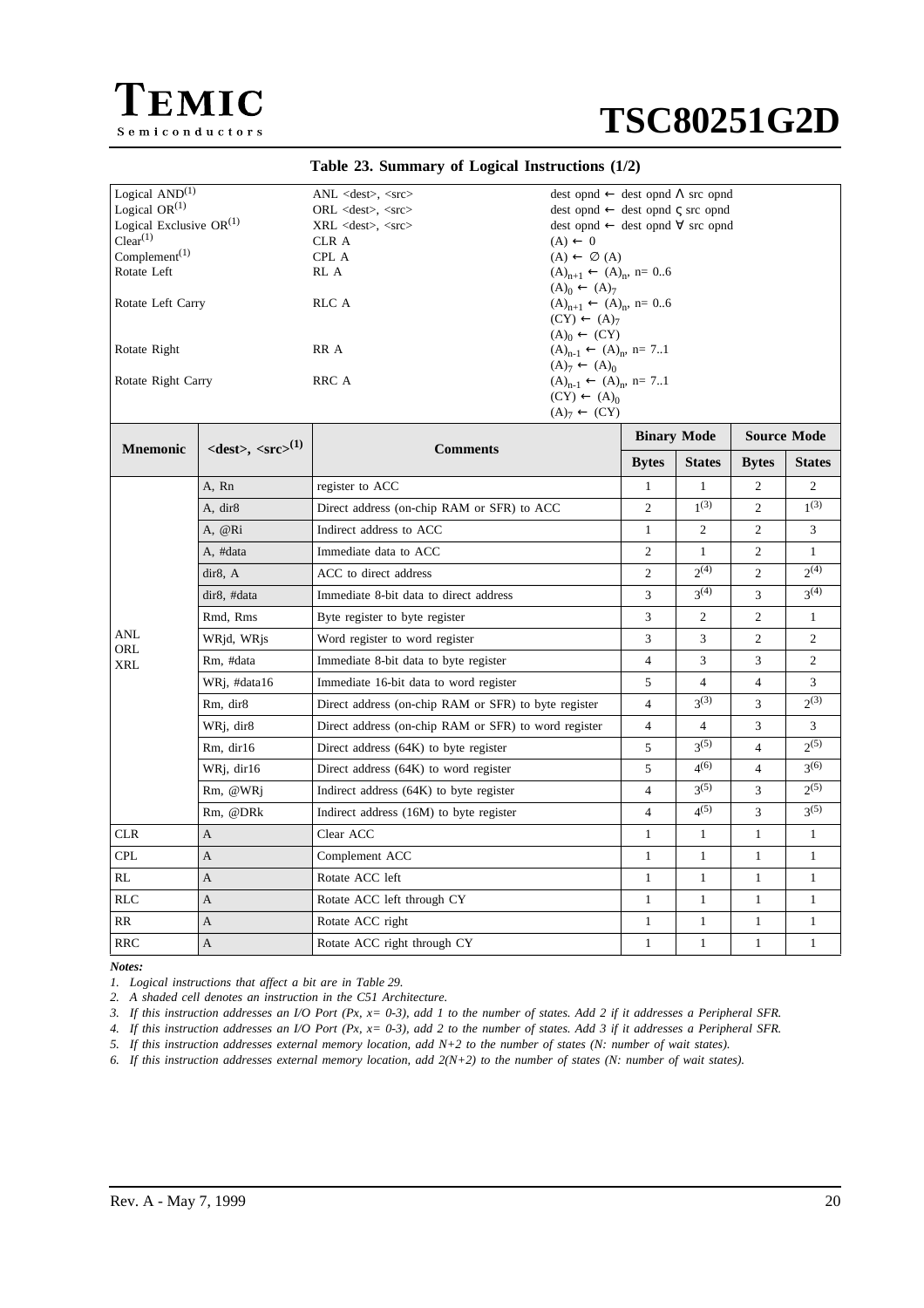EMIC Semiconductors

### **Table 24. Summary of Logical Instructions (2/2)**

| Shift Left Logical     |                                                      | $SLL <$ dest $>$                         | $\langle dest \rangle_0 \leftarrow 0$<br>$\langle dest \rangle_{n+1} \leftarrow \langle dest \rangle_n$ , n= 0.msb-1                                                                                          |              |                    |              |                    |
|------------------------|------------------------------------------------------|------------------------------------------|---------------------------------------------------------------------------------------------------------------------------------------------------------------------------------------------------------------|--------------|--------------------|--------------|--------------------|
| Shift Right Arithmetic |                                                      | $SRA <$ dest $>$                         | $(CY) \leftarrow \langle dest \rangle_{msh}$<br>$\langle dest \rangle_{msb} \leftarrow \langle dest \rangle_{msb}$<br>$\langle dest \rangle_{n-1} \leftarrow \langle dest \rangle_n$ , n= msb1                |              |                    |              |                    |
| Shift Right Logical    |                                                      | SRL <                                    | $(CY) \leftarrow \langle dest \rangle_0$<br>$\langle dest \rangle_{msh} \leftarrow 0$<br>$\langle dest \rangle_{n-1} \leftarrow \langle dest \rangle_n$ , n= msb1<br>$(CY) \leftarrow \langle dest \rangle_0$ |              |                    |              |                    |
| Swap                   |                                                      | SWAP A                                   | $A_{3:0}$ $A_{7:4}$                                                                                                                                                                                           |              |                    |              |                    |
| <b>Mnemonic</b>        | $\langle dest \rangle$ , $\langle src \rangle^{(1)}$ | <b>Comments</b>                          |                                                                                                                                                                                                               |              | <b>Binary Mode</b> |              | <b>Source Mode</b> |
|                        |                                                      |                                          |                                                                                                                                                                                                               |              |                    |              |                    |
|                        |                                                      |                                          |                                                                                                                                                                                                               | <b>Bytes</b> | <b>States</b>      | <b>Bytes</b> | <b>States</b>      |
|                        | Rm                                                   | Shift byte register left through the MSB |                                                                                                                                                                                                               | 3            | $\overline{2}$     | 2            | 1                  |
| <b>SLL</b>             | WRi                                                  | Shift word register left through the MSB |                                                                                                                                                                                                               | 3            | 2                  | 2            | 1                  |
|                        | Rm                                                   | Shift byte register right                |                                                                                                                                                                                                               | 3            | 2                  | 2            | 1                  |
| <b>SRA</b>             | WRi                                                  | Shift word register right                |                                                                                                                                                                                                               | 3            | 2                  | 2            | 1                  |
|                        | Rm                                                   | Shift byte register left                 |                                                                                                                                                                                                               | 3            | 2                  | 2            | 1                  |
| SRL                    | WRi                                                  | Shift word register left                 |                                                                                                                                                                                                               | 3            | 2                  | 2            | 1                  |

*Note:*

*1. A shaded cell denotes an instruction in the C51 Architecture.*

### **Table 25. Summary of Multiply, Divide and Decimal-adjust Instructions**

| Multiply           |                                              | MUL AB                                   | $(B:A) \leftarrow (A) \times (B)$                                |                                                                  |                                                                    |              |               |
|--------------------|----------------------------------------------|------------------------------------------|------------------------------------------------------------------|------------------------------------------------------------------|--------------------------------------------------------------------|--------------|---------------|
|                    |                                              | $MUL <$ dest $>$ , $<$ src $>$           | extended dest opnd $\leftarrow$ dest opnd $\times$ src opnd      |                                                                  |                                                                    |              |               |
| Divide             |                                              | DIV AB                                   | $(A) \leftarrow$ Quotient $((A) / (B))$                          |                                                                  |                                                                    |              |               |
|                    |                                              |                                          | $(B) \leftarrow$ Remainder $((A) / (B))$                         |                                                                  |                                                                    |              |               |
| Divide             |                                              | $DIV <$ dest $>$ , $<<$ src $>$          |                                                                  | ext. dest opnd high $\leftarrow$ Quotient (dest opnd / src opnd) |                                                                    |              |               |
|                    |                                              |                                          | ext. dest opnd low $\leftarrow$ Remainder (dest opnd / src opnd) |                                                                  |                                                                    |              |               |
| Decimal-adjust ACC |                                              | DA A                                     | IF $[(A)30 > 9] \vee [(AC)=1]$                                   |                                                                  |                                                                    |              |               |
| for Addition (BCD) |                                              |                                          |                                                                  |                                                                  | THEN $(A)_{3 \cdot 0} \leftarrow (A)_{3 \cdot 0} + 6$ !affects CY; |              |               |
|                    |                                              |                                          | IF $[(A)_{7 \cdot 4} > 9] \vee [(CY)=1]$                         |                                                                  |                                                                    |              |               |
|                    |                                              |                                          |                                                                  | THEN $(A)_{7:4} \leftarrow (A)_{7:4} + 6$                        |                                                                    |              |               |
| <b>Mnemonic</b>    | $\langle$ dest $>$ , $\langle$ src $>^{(1)}$ | <b>Comments</b>                          |                                                                  | <b>Binary Mode</b><br><b>Source Mode</b>                         |                                                                    |              |               |
|                    |                                              |                                          |                                                                  |                                                                  |                                                                    |              |               |
|                    |                                              |                                          |                                                                  | <b>Bytes</b>                                                     | <b>States</b>                                                      | <b>Bytes</b> | <b>States</b> |
|                    | AB                                           | Multiply A and B                         |                                                                  | 1                                                                | 5                                                                  | 1            | 5             |
| <b>MUL</b>         | Rmd, Rms                                     | Multiply byte register and byte register |                                                                  | 3                                                                | 6                                                                  | 2            | 5             |
|                    | WRjd, WRjs                                   | Multiply word register and word register |                                                                  | 3                                                                | 12                                                                 | 2            | 11            |
|                    | AB                                           | Divide A and B                           |                                                                  |                                                                  | 10                                                                 |              | 10            |
| DIV                | Rmd, Rms                                     | Divide byte register and byte register   |                                                                  | 3                                                                | 11                                                                 | 2            | 10            |
|                    | WRjd, WRjs                                   | Divide word register and word register   |                                                                  | 3                                                                | 21                                                                 | 2            | 20            |

*Note:*

*1. A shaded cell denotes an instruction in the C51 Architecture.*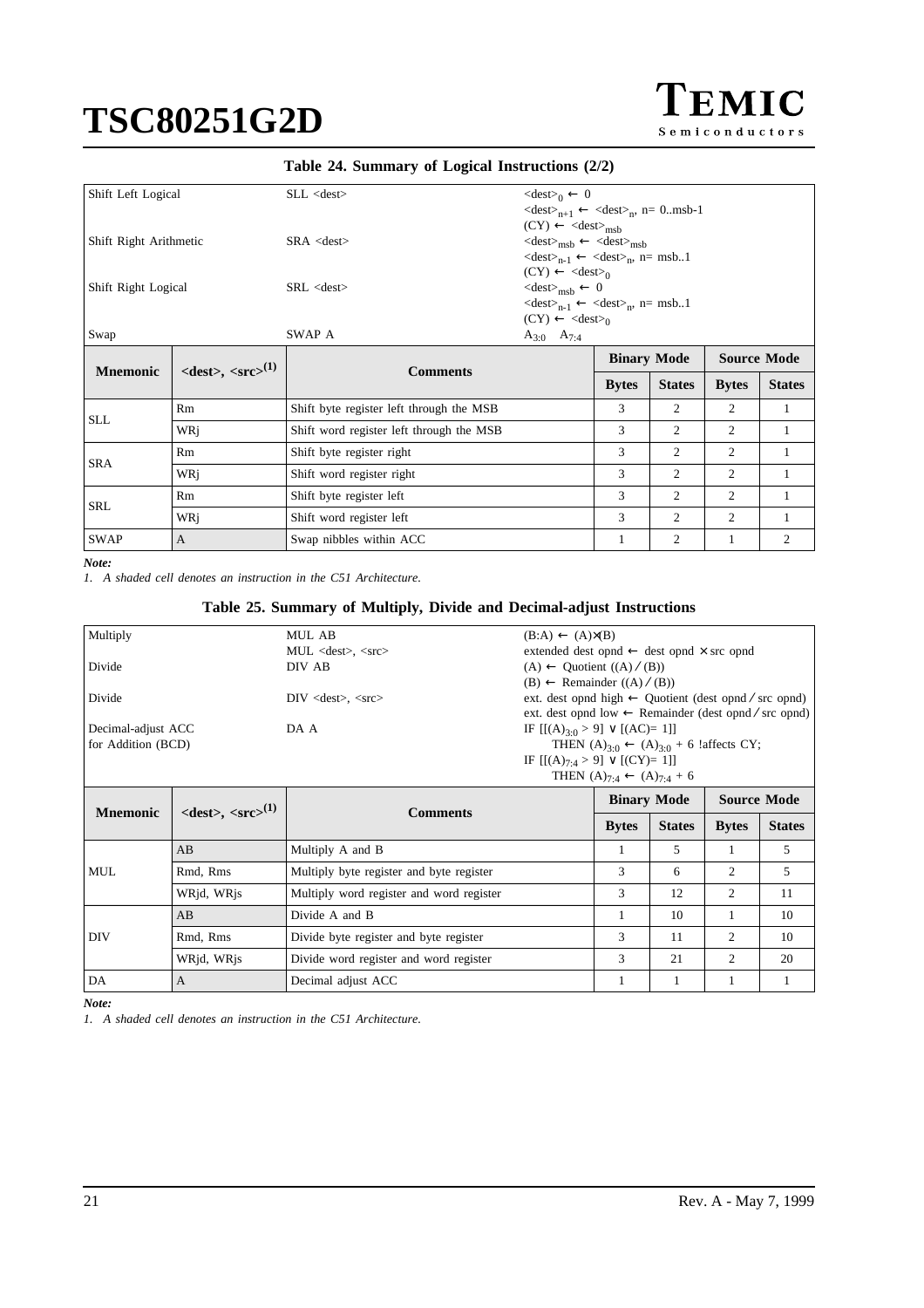



#### **Table 26. Summary of Move Instructions (1/3)**

| Move to High word<br>Move with Sign extension<br>Move with Zero extension<br>Move Code<br>Move eXtended |                                                      | $MOVH \leq dest$ , $\leq src$<br>$MOVS <$ dest $>$ , $<$ src $>$<br>$MOVZ$ <dest>, <src><br/>MOVC A, <math>\langle</math>src<math>\rangle</math><br/><math>(A) \leftarrow</math> src opnd<br/><math>dest opnd \leftarrow src opnd</math><br/><math>MOVX &lt;</math>dest<math>&gt;</math>, <math>&lt;</math>src<math>&gt;</math></src></dest> |  | dest opnd <sub>31.16</sub> $\leftarrow$ src opnd<br>$dest opnd \leftarrow src opnd with sign extend$<br>$dest opnd \leftarrow src opnd with zero extend$ |                    |                               |               |  |
|---------------------------------------------------------------------------------------------------------|------------------------------------------------------|----------------------------------------------------------------------------------------------------------------------------------------------------------------------------------------------------------------------------------------------------------------------------------------------------------------------------------------------|--|----------------------------------------------------------------------------------------------------------------------------------------------------------|--------------------|-------------------------------|---------------|--|
| <b>Mnemonic</b>                                                                                         | $\langle dest \rangle$ , $\langle src \rangle^{(2)}$ | <b>Comments</b>                                                                                                                                                                                                                                                                                                                              |  |                                                                                                                                                          | <b>Binary Mode</b> | <b>Source Mode</b>            |               |  |
|                                                                                                         |                                                      |                                                                                                                                                                                                                                                                                                                                              |  | <b>Bytes</b>                                                                                                                                             | <b>States</b>      | <b>Bytes</b>                  | <b>States</b> |  |
| <b>MOVH</b>                                                                                             | DRk, #data16                                         | 16-bit immediate data into upper word of dword register                                                                                                                                                                                                                                                                                      |  | 5                                                                                                                                                        | 3                  | 4                             | 2             |  |
| <b>MOVS</b>                                                                                             | WRj, Rm                                              | Byte register to word register with sign extension                                                                                                                                                                                                                                                                                           |  | 3                                                                                                                                                        | 2                  | 2                             |               |  |
| <b>MOVZ</b>                                                                                             | WRj, Rm                                              | Byte register to word register with zeros extension                                                                                                                                                                                                                                                                                          |  | 3                                                                                                                                                        | $\mathfrak{D}$     | $\mathfrak{D}_{\mathfrak{p}}$ | 1             |  |
| <b>MOVC</b>                                                                                             | A, $@A + DPTR$                                       | Code byte relative to DPTR to ACC                                                                                                                                                                                                                                                                                                            |  | $6^{(3)}$                                                                                                                                                | 1                  | $6^{(3)}$                     |               |  |
|                                                                                                         | A, $@A + PC$                                         | Code byte relative to PC to ACC                                                                                                                                                                                                                                                                                                              |  |                                                                                                                                                          | $6^{(3)}$          |                               | $6^{(3)}$     |  |
|                                                                                                         | A, @Ri                                               | Extended memory (8-bit address) to $ACC^{(2)}$                                                                                                                                                                                                                                                                                               |  |                                                                                                                                                          | $\overline{4}$     |                               | 5             |  |
|                                                                                                         | A, @DPTR                                             | Extended memory (16-bit address) to $ACC^{(2)}$                                                                                                                                                                                                                                                                                              |  |                                                                                                                                                          | $3^{(4)}$          |                               | $3^{(4)}$     |  |
| <b>MOVX</b>                                                                                             | @Ri, A                                               | ACC to extended memory $(8-bit \text{ address})^{(2)}$                                                                                                                                                                                                                                                                                       |  |                                                                                                                                                          | $\overline{4}$     |                               | 4             |  |
|                                                                                                         | @DPTR, A                                             | ACC to extended memory $(16-bit address)^{(2)}$                                                                                                                                                                                                                                                                                              |  |                                                                                                                                                          | $4^{(3)}$          |                               | $4^{(3)}$     |  |

*Notes:*

*1. A shaded cell denotes an instruction in the C51 Architecture.*

*2. Extended memory addressed is in the region specified by DPXL (reset value= 01h).*

*3. If this instruction addresses external memory location, add N+1 to the number of states (N: number of wait states).*

*4. If this instruction addresses external memory location, add N+2 to the number of states (N: number of wait states).*

#### **Table 27. Summary of Move Instructions (2/3)**

| $Move^{(1)}$    |                                                      | $MOV <$ dest $>, <$ src $>$<br>$dest opnd \leftarrow src opnd$ |                |                    |                    |                  |  |  |  |
|-----------------|------------------------------------------------------|----------------------------------------------------------------|----------------|--------------------|--------------------|------------------|--|--|--|
| <b>Mnemonic</b> | $\langle dest \rangle$ , $\langle src \rangle^{(2)}$ | <b>Comments</b>                                                |                | <b>Binary Mode</b> | <b>Source Mode</b> |                  |  |  |  |
|                 |                                                      |                                                                | <b>Bytes</b>   | <b>States</b>      | <b>Bytes</b>       | <b>States</b>    |  |  |  |
|                 | A, Rn                                                | Register to ACC                                                | 1              | -1                 | 2                  | $\overline{2}$   |  |  |  |
|                 | A, dir8                                              | Direct address (on-chip RAM or SFR) to ACC                     | $\overline{2}$ | $1^{(3)}$          | $\overline{2}$     | $1^{(3)}$        |  |  |  |
|                 | A, @Ri                                               | Indirect address to ACC                                        | 1              | 2                  | 2                  | 3                |  |  |  |
|                 | A, #data                                             | Immediate data to ACC                                          | 2              | 1                  | 2                  | 1                |  |  |  |
|                 | Rn, A                                                | ACC to register                                                |                |                    | 2                  | $\overline{2}$   |  |  |  |
|                 | Rn. dir8                                             | Direct address (on-chip RAM or SFR) to register                |                | $1^{(3)}$          | 3                  | $2^{(3)}$        |  |  |  |
|                 | Rn, #data                                            | Immediate data to register                                     |                | 1                  | 3                  | $\overline{2}$   |  |  |  |
| <b>MOV</b>      | dir8, A                                              | ACC to direct address (on-chip RAM or SFR)                     | $\overline{c}$ | $2^{(3)}$          | $\overline{2}$     | $2^{(3)}$        |  |  |  |
|                 | dir8, Rn                                             | Register to direct address (on-chip RAM or SFR)                | 2              | $2^{(3)}$          | 3                  | 2 <sup>(3)</sup> |  |  |  |
|                 | dir8, dir8                                           | Direct address to direct address (on-chip RAM or SFR)          | 3              | $3^{(4)}$          | 3                  | $3^{(4)}$        |  |  |  |
|                 | dir8, @Ri                                            | Indirect address to direct address (on-chip RAM or SFR)        | $\overline{c}$ | $3^{(3)}$          | 3                  | $4^{(3)}$        |  |  |  |
|                 | dir8, #data                                          | Immediate data to direct address (on-chip RAM or SFR)          | 3              | $3^{(3)}$          | 3                  | $3^{(3)}$        |  |  |  |
|                 | @Ri, A                                               | ACC to indirect address                                        | 1              | 3                  | $\overline{c}$     | $\overline{4}$   |  |  |  |
|                 | @Ri, dir8                                            | Direct address (on-chip RAM or SFR) to indirect address        | $\overline{c}$ | $3^{(3)}$          | 3                  | $4^{(3)}$        |  |  |  |
|                 | @Ri, #data                                           | Immediate data to indirect address                             | 2              | 3                  | 3                  | 4                |  |  |  |
|                 | DPTR, #data16                                        | Load Data Pointer with a 16-bit constant                       | 3              | $\overline{c}$     | 3                  | $\overline{2}$   |  |  |  |

*Notes:*

*1. Instructions that move bits are in [Table 29.](#page-23-0)*

*2. Move instructions from the C51 Architecture.*

*3. If this instruction addresses an I/O Port (Px, x= 0-3), add 1 to the number of states. Add 2 if it addresses a Peripheral SFR.*

*4. Apply note 3 for each dir8 operand.*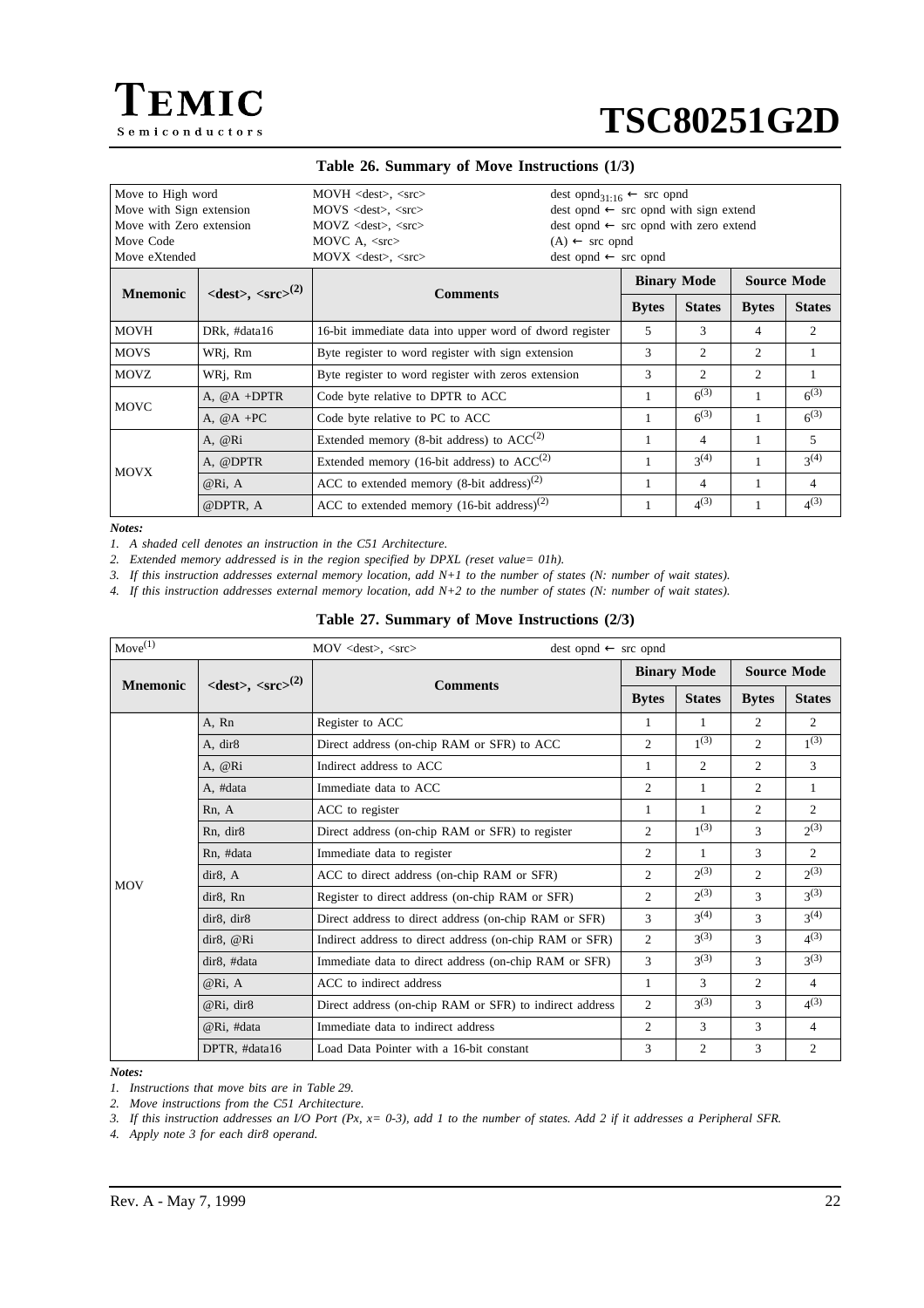

|  |  |  |  |  | Table 28. Summary of Move Instructions (3/3) |  |  |
|--|--|--|--|--|----------------------------------------------|--|--|
|--|--|--|--|--|----------------------------------------------|--|--|

| $Move^{(1)}$    |                                                   | $dest opnd \leftarrow src opnd$<br>$MOV <$ < $\llsub>$ , < $src$            |                |                    |                |                    |  |  |
|-----------------|---------------------------------------------------|-----------------------------------------------------------------------------|----------------|--------------------|----------------|--------------------|--|--|
|                 |                                                   |                                                                             |                | <b>Binary Mode</b> |                | <b>Source Mode</b> |  |  |
| <b>Mnemonic</b> | $\langle dest \rangle, \langle src \rangle^{(1)}$ | <b>Comments</b>                                                             | <b>Bytes</b>   | <b>States</b>      | <b>Bytes</b>   | <b>States</b>      |  |  |
|                 | Rmd, Rms                                          | Byte register to byte register                                              | 3              | $\mathbf{2}$       | 2              | 1                  |  |  |
|                 | WRjd, WRjs                                        | Word register to word register                                              | 3              | 2                  | 2              | $\mathbf{1}$       |  |  |
|                 | DRkd, DRks                                        | Dword register to dword register                                            | 3              | 3                  | 2              | 2                  |  |  |
|                 | Rm, #data                                         | Immediate 8-bit data to byte register                                       | 4              | 3                  | 3              | $\overline{c}$     |  |  |
|                 | WRj, #data16                                      | Immediate 16-bit data to word register                                      | 5              | 3                  | 4              | $\overline{c}$     |  |  |
|                 | DRk, #0data16                                     | zero-ext 16 bit immediate data to dword register                            | 5              | 5                  | 4              | 4                  |  |  |
|                 | DRk, #1data16                                     | one-ext 16bit immediate data to dword register                              | 5              | 5                  | 4              | $\overline{4}$     |  |  |
|                 | Rm, dir8                                          | Direct address (on-chip RAM or SFR) to byte register                        | $\overline{4}$ | $3^{(3)}$          | 3              | $2^{(3)}$          |  |  |
|                 | WRj, dir8                                         | Direct address (on-chip RAM or SFR) to word register                        | 4              | 4                  | 3              | 3                  |  |  |
|                 | DRk, dir8                                         | Direct address (on-chip RAM or SFR) to dword register                       | 4              | 6                  | 3              | 5                  |  |  |
|                 | Rm, dir16                                         | Direct address (64K) to byte register                                       | 5              | $3^{(4)}$          | 4              | $2^{(4)}$          |  |  |
|                 | WRj, dir16                                        | Direct address (64K) to word register                                       | 5              | $4^{(5)}$          | 4              | $3^{(5)}$          |  |  |
|                 | DRk, dir16                                        | Direct address (64K) to dword register                                      |                | $6^{(6)}$          | 4              | $5^{(6)}$          |  |  |
|                 | Rm, @WRj                                          | Indirect address (64K) to byte register                                     | 4              | $3^{(4)}$          | 3              | $2^{(4)}$          |  |  |
|                 | Rm, @DRk                                          | Indirect address (16M) to byte register                                     | $\overline{4}$ | $4^{(4)}$          | 3              | $3^{(4)}$          |  |  |
|                 | WRjd, @WRjs                                       | Indirect address (64K) to word register                                     | 4              | $4^{(5)}$          | 3              | $3^{(5)}$          |  |  |
|                 | WRj, @DRk                                         | Indirect address (16M) to word register                                     | 4              | $5^{(5)}$          | 3              | $4^{(5)}$          |  |  |
| <b>MOV</b>      | dir8, Rm                                          | Byte register to direct address (on-chip RAM or SFR)                        |                | $4^{(3)}$          | 3              | $3^{(3)}$          |  |  |
|                 | dir8, WRj                                         | Word register to direct address (on-chip RAM or SFR)                        |                | 5                  | 3              | 4                  |  |  |
|                 | dir8, DRk                                         | Dword register to direct address (on-chip RAM or SFR)                       |                | 7                  | 3              | 6                  |  |  |
|                 | dir16, Rm                                         | Byte register to direct address (64K)                                       | 5              | $4^{(4)}$          | 4              | $3^{(4)}$          |  |  |
|                 | dir16, WRj                                        | Word register to direct address (64K)                                       | 5              | $5^{(5)}$          | 4              | $4^{(5)}$          |  |  |
|                 | dir16, DRk                                        | Dword register to direct address (64K)                                      | 5              | $7^{(6)}$          | 4              | $6^{(6)}$          |  |  |
|                 | @WRj, Rm                                          | Byte register to indirect address (64K)                                     | $\overline{4}$ | $4^{(4)}$          | 3              | $3^{(4)}$          |  |  |
|                 | @DRk, Rm                                          | Byte register to indirect address (16M)                                     | 4              | $5^{(4)}$          | 3              | $4^{(4)}$          |  |  |
|                 | @WRjd, WRjs                                       | Word register to indirect address (64K)                                     | 4              | $5^{(5)}$          | 3              | $4^{(5)}$          |  |  |
|                 | @DRk, WRj                                         | Word register to indirect address (16M)                                     | $\overline{4}$ | $6^{(5)}$          | 3              | $5^{(5)}$          |  |  |
|                 | $Rm$ , @WRj +dis16                                | Indirect with 16-bit displacement (64K) to byte register                    | 5              | $6^{(4)}$          | 4              | $5^{(4)}$          |  |  |
|                 |                                                   | WRj, @WRj +dis16   Indirect with 16-bit displacement (64K) to word register | 5              | $7^{(5)}$          | 4              | $6^{(5)}$          |  |  |
|                 | $Rm$ , @DR $k + dis24$                            | Indirect with 16-bit displacement (16M) to byte register                    | 5              | $7^{(4)}$          | $\overline{4}$ | $6^{(4)}$          |  |  |
|                 | WRj, $@WRj + dis24$                               | Indirect with 16-bit displacement (16M) to word register                    | 5              | $8^{(5)}$          | 4              | $7^{(5)}$          |  |  |
|                 | @WRj +dis16, Rm                                   | Byte register to indirect with 16-bit displacement (64K)                    | 5              | $6^{(4)}$          | 4              | $5^{(4)}$          |  |  |
|                 | @WRj +dis16, WRj                                  | Word register to indirect with 16-bit displacement (64K)                    | 5              | $7^{(5)}$          | 4              | $6^{(5)}$          |  |  |
|                 | @DRk +dis24, Rm                                   | Byte register to indirect with 16-bit displacement (16M)                    | $\sqrt{5}$     | $7^{(4)}$          | 4              | $6^{(4)}$          |  |  |
|                 | @DRk +dis24, WRj                                  | Word register to indirect with 16-bit displacement (16M)                    | 5              | $8^{(5)}$          | 4              | $7^{(5)}$          |  |  |

#### *Notes:*

*1. Instructions that move bits are in [Table 29.](#page-23-0)*

*2. Move instructions unique to the C251 Architecture.*

*3. If this instruction addresses an I/O Port (Px, x= 0-3), add 1 to the number of states. Add 2 if it addresses a Peripheral SFR.*

*4. If this instruction addresses external memory location, add N+2 to the number of states (N: number of wait states).*

*5. If this instruction addresses external memory location, add 2(N+1) to the number of states (N: number of wait states).*

*6. If this instruction addresses external memory location, add 4(N+2) to the number of states (N: number of wait states).*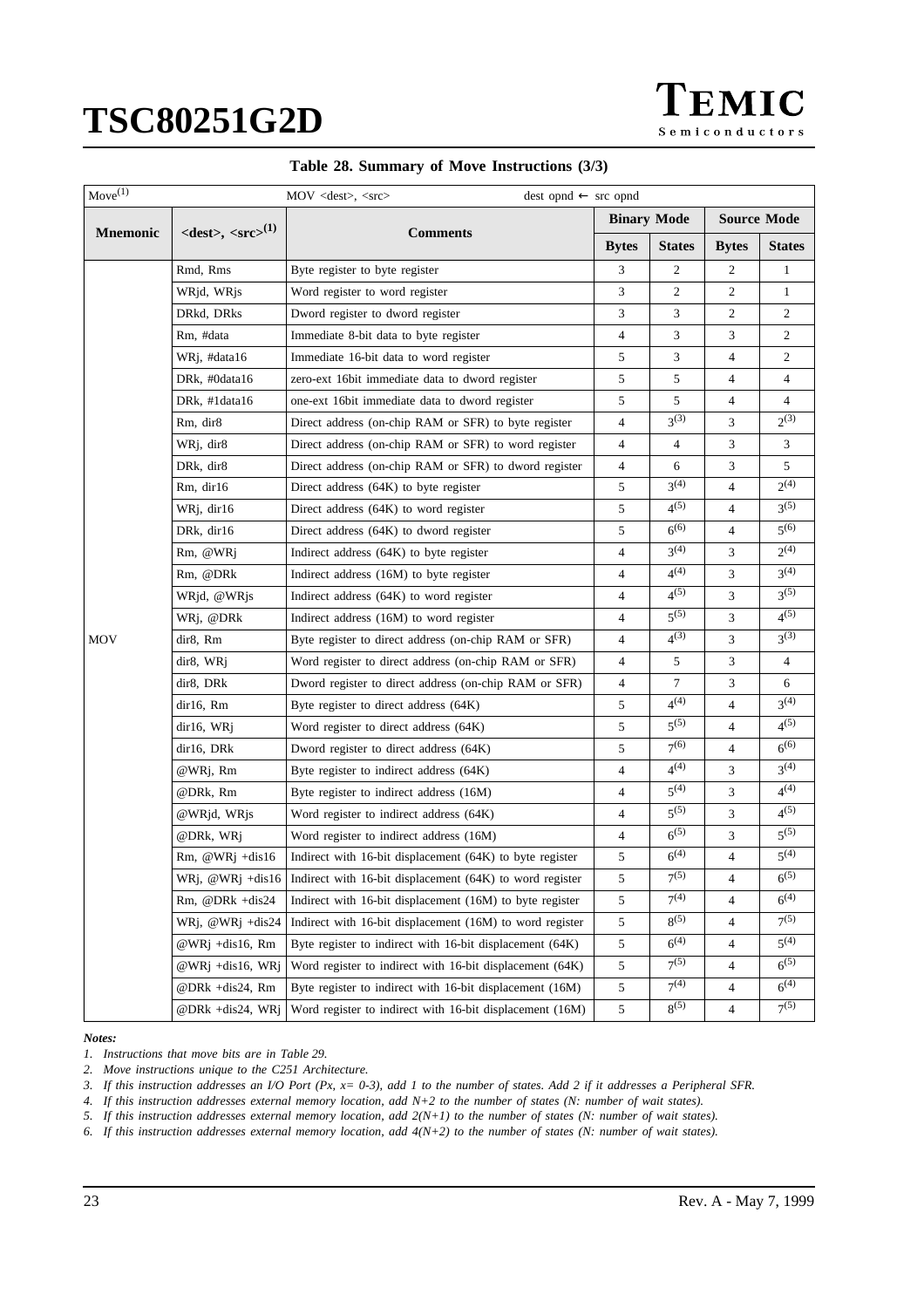<span id="page-23-0"></span>



### **Table 29. Summary of Bit Instructions**

| Clear Bit<br>Set Bit<br>Complement Bit<br>AND Carry with Bit<br>AND Carry with Complement of Bit ANL CY, / <src><br/>OR Carry with Bit<br/>OR Carry with Complement of Bit</src> |                                                      | $CLR <$ dest $>$<br>$dest opnd \leftarrow 0$<br>$SETB <$ dest $>$<br>$dest opnd \leftarrow 1$<br>dest opnd $\leftarrow \emptyset$ bit<br>$CPL <$ dest $>$<br>$(CY) \leftarrow (CY) \wedge$ src opnd<br>ANL CY, $<$ src $>$<br>$(CY) \leftarrow (CY) \vee$ src opnd<br>ORL CY, <src><br/>ORL CY, /<src><br/><math>(CY) \leftarrow (CY) \vee \emptyset</math> src opnd</src></src> |                                                           |                | $(CY) \leftarrow (CY) \wedge \emptyset$ src opnd |                |                    |  |  |
|----------------------------------------------------------------------------------------------------------------------------------------------------------------------------------|------------------------------------------------------|----------------------------------------------------------------------------------------------------------------------------------------------------------------------------------------------------------------------------------------------------------------------------------------------------------------------------------------------------------------------------------|-----------------------------------------------------------|----------------|--------------------------------------------------|----------------|--------------------|--|--|
| Move Bit to Carry<br>Move Bit from Carry                                                                                                                                         |                                                      | MOV CY, <src><br/>MOV <dest>, CY</dest></src>                                                                                                                                                                                                                                                                                                                                    | $(CY) \leftarrow$ src opnd<br>$dest opnd \leftarrow (CY)$ |                |                                                  |                |                    |  |  |
|                                                                                                                                                                                  |                                                      |                                                                                                                                                                                                                                                                                                                                                                                  |                                                           |                | <b>Binary Mode</b>                               |                | <b>Source Mode</b> |  |  |
| <b>Mnemonic</b>                                                                                                                                                                  | $\langle dest \rangle$ , $\langle src \rangle^{(1)}$ | <b>Comments</b>                                                                                                                                                                                                                                                                                                                                                                  |                                                           | <b>Bytes</b>   | <b>States</b>                                    | <b>Bytes</b>   | <b>States</b>      |  |  |
|                                                                                                                                                                                  | <b>CY</b>                                            | Clear carry                                                                                                                                                                                                                                                                                                                                                                      |                                                           | $\mathbf{1}$   | $\mathbf{1}$                                     | $\mathbf{1}$   | $\mathbf{1}$       |  |  |
| <b>CLR</b>                                                                                                                                                                       | bit51                                                | Clear direct bit                                                                                                                                                                                                                                                                                                                                                                 |                                                           | $\overline{2}$ | $2^{(3)}$                                        | $\overline{c}$ | $2^{(3)}$          |  |  |
|                                                                                                                                                                                  | <b>bit</b>                                           | Clear direct bit                                                                                                                                                                                                                                                                                                                                                                 |                                                           | $\overline{4}$ | $4^{(3)}$                                        | 3              | $3^{(3)}$          |  |  |
|                                                                                                                                                                                  | CY <sup>-</sup>                                      | Set carry                                                                                                                                                                                                                                                                                                                                                                        |                                                           | $\mathbf{1}$   | 1                                                | $\mathbf{1}$   | $\mathbf{1}$       |  |  |
| SETB                                                                                                                                                                             | bit51                                                | Set direct bit                                                                                                                                                                                                                                                                                                                                                                   |                                                           | $\overline{2}$ | $2^{(3)}$                                        | $\overline{c}$ | $2^{(3)}$          |  |  |
|                                                                                                                                                                                  | bit                                                  | Set direct bit                                                                                                                                                                                                                                                                                                                                                                   |                                                           | $\overline{4}$ | $4^{(3)}$                                        | 3              | $3^{(3)}$          |  |  |
|                                                                                                                                                                                  | <b>CY</b>                                            | Complement carry                                                                                                                                                                                                                                                                                                                                                                 | $\mathbf{1}$                                              | $\mathbf{1}$   | $\mathbf{1}$                                     | $\mathbf{1}$   |                    |  |  |
| <b>CPL</b>                                                                                                                                                                       | bit51                                                | Complement direct bit                                                                                                                                                                                                                                                                                                                                                            | $\overline{2}$                                            | 2(3)           | $\overline{c}$                                   | 2(3)           |                    |  |  |
|                                                                                                                                                                                  | bit                                                  | Complement direct bit                                                                                                                                                                                                                                                                                                                                                            | $\overline{4}$                                            | $4^{(3)}$      | 3                                                | $3^{(3)}$      |                    |  |  |
|                                                                                                                                                                                  | CY, bit51                                            | And direct bit to carry                                                                                                                                                                                                                                                                                                                                                          |                                                           | $\overline{2}$ | 1 <sup>(2)</sup>                                 | 2              | $1^{(2)}$          |  |  |
| <b>ANL</b>                                                                                                                                                                       | CY, bit                                              | And direct bit to carry                                                                                                                                                                                                                                                                                                                                                          |                                                           | $\overline{4}$ | $3^{(2)}$                                        | 3              | $2^{(2)}$          |  |  |
|                                                                                                                                                                                  | CY, /bit51                                           | And complemented direct bit to carry                                                                                                                                                                                                                                                                                                                                             |                                                           | $\overline{c}$ | 1 <sup>(2)</sup>                                 | $\overline{c}$ | 1 <sup>(2)</sup>   |  |  |
|                                                                                                                                                                                  | CY. /bit                                             | And complemented direct bit to carry                                                                                                                                                                                                                                                                                                                                             |                                                           | $\overline{4}$ | $3^{(2)}$                                        | 3              | $2^{(2)}$          |  |  |
|                                                                                                                                                                                  | CY, bit51                                            | Or direct bit to carry                                                                                                                                                                                                                                                                                                                                                           |                                                           | $\overline{c}$ | 1 <sup>(2)</sup>                                 | $\overline{c}$ | $1^{(2)}$          |  |  |
|                                                                                                                                                                                  | CY, bit                                              | Or direct bit to carry                                                                                                                                                                                                                                                                                                                                                           |                                                           | $\overline{4}$ | $3^{(2)}$                                        | 3              | $2^{(2)}$          |  |  |
| ORL                                                                                                                                                                              | CY, /bit51                                           | Or complemented direct bit to carry                                                                                                                                                                                                                                                                                                                                              |                                                           | $\overline{c}$ | $1^{(2)}$                                        | $\overline{c}$ | $1^{(2)}$          |  |  |
|                                                                                                                                                                                  | CY, /bit                                             | Or complemented direct bit to carry                                                                                                                                                                                                                                                                                                                                              |                                                           | $\overline{4}$ | $2^{(2)}$                                        | 3              | $2^{(2)}$          |  |  |
|                                                                                                                                                                                  | CY, bit51                                            | Move direct bit to carry                                                                                                                                                                                                                                                                                                                                                         |                                                           | $\overline{2}$ | 1 <sup>(2)</sup>                                 | $\overline{c}$ | $1^{(2)}$          |  |  |
|                                                                                                                                                                                  | CY, bit                                              | Move direct bit to carry                                                                                                                                                                                                                                                                                                                                                         |                                                           | $\overline{4}$ | 2 <sup>(2)</sup>                                 | 3              | $2^{(2)}$          |  |  |
| MOV                                                                                                                                                                              | bit51, CY                                            | Move carry to direct bit                                                                                                                                                                                                                                                                                                                                                         |                                                           | $\overline{c}$ | $2^{(3)}$                                        | 2              | $2^{(3)}$          |  |  |
|                                                                                                                                                                                  | bit. CY                                              | Move carry to direct bit                                                                                                                                                                                                                                                                                                                                                         |                                                           | $\overline{4}$ | $4^{(3)}$                                        | 3              | $3^{(3)}$          |  |  |

*Notes:*

*1. A shaded cell denotes an instruction in the C51 Architecture.*

*2. If this instruction addresses an I/O Port (Px, x= 0-3), add 1 to the number of states. Add 2 if it addresses a Peripheral SFR.*

*3. If this instruction addresses an I/O Port (Px, x= 0-3), add 2 to the number of states. Add 3 if it addresses a Peripheral SFR.*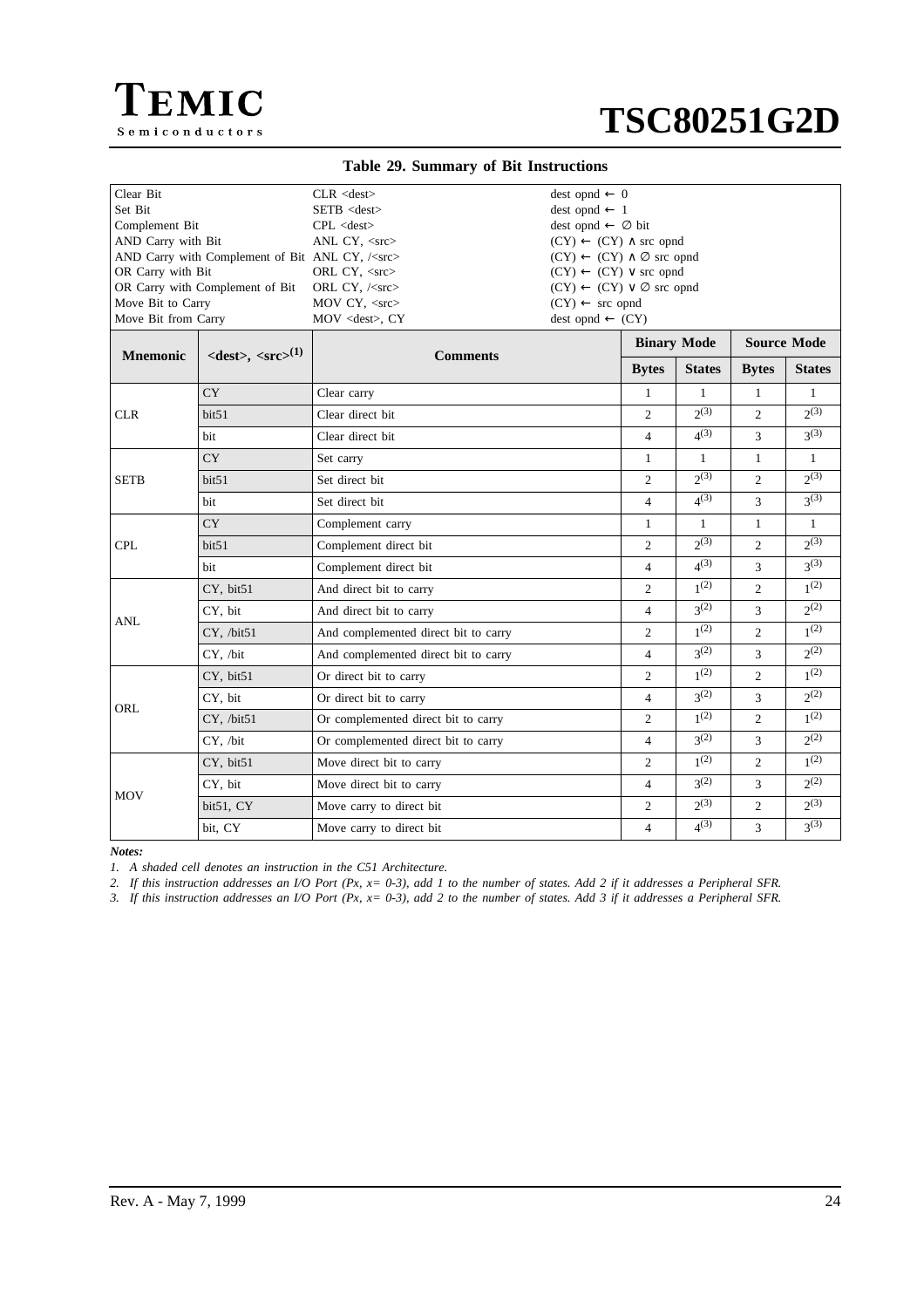$\Gamma$ EMIC Semiconductors

| Exchange bytes  |                                                      | $XCH A, \langle src \rangle$<br>$(A) \leftrightarrow$ src opnd |                                                          |                                                           |                    |                    |                |  |
|-----------------|------------------------------------------------------|----------------------------------------------------------------|----------------------------------------------------------|-----------------------------------------------------------|--------------------|--------------------|----------------|--|
| Exchange Digit  |                                                      | $XCHD A, <$ src>                                               | $(A)3.0 \leftrightarrow$ src opnd <sub>3.0</sub>         |                                                           |                    |                    |                |  |
| Push            |                                                      | $PUSH <$ src $>$                                               |                                                          | $(SP) \leftarrow (SP) +1$ ; $((SP)) \leftarrow$ src opnd; |                    |                    |                |  |
|                 |                                                      |                                                                | $(SP) \leftarrow (SP) + size (src opnd) - 1$             |                                                           |                    |                    |                |  |
| Pop             |                                                      | $POP <$ dest $>$                                               | $(SP) \leftarrow (SP)$ - size (dest opnd) + 1;           |                                                           |                    |                    |                |  |
|                 |                                                      |                                                                | dest opnd $\leftarrow$ ((SP)); (SP) $\leftarrow$ (SP) -1 |                                                           |                    |                    |                |  |
| <b>Mnemonic</b> | $\langle dest \rangle$ , $\langle src \rangle^{(1)}$ | <b>Comments</b>                                                |                                                          |                                                           | <b>Binary Mode</b> | <b>Source Mode</b> |                |  |
|                 |                                                      |                                                                |                                                          | <b>Bytes</b>                                              | <b>States</b>      | <b>Bytes</b>       | <b>States</b>  |  |
|                 | A, Rn                                                | ACC and register                                               |                                                          | 1                                                         | $\mathcal{R}$      | $\overline{2}$     | $\overline{4}$ |  |
| <b>XCH</b>      | A, dir8                                              |                                                                | ACC and direct address (on-chip RAM or SFR)              |                                                           |                    | $\overline{2}$     | $3^{(3)}$      |  |
|                 | A, @Ri                                               | ACC and indirect address                                       | 1                                                        | 4                                                         | 2                  | 5                  |                |  |
| <b>XCHD</b>     | A, @Ri                                               | ACC low nibble and indirect address (256 bytes)                |                                                          | 1                                                         | 4                  | 2                  | 5.             |  |
|                 | dir8                                                 | Push direct address onto stack                                 |                                                          | $\overline{2}$                                            | $2^{(2)}$          | 2                  | $2^{(2)}$      |  |
|                 | #data                                                | Push immediate data onto stack                                 |                                                          | $\overline{4}$                                            | $\overline{4}$     | 3                  | 3              |  |
| <b>PUSH</b>     | #data16                                              | Push 16-bit immediate data onto stack                          |                                                          | 5                                                         | 5                  | 4                  | 5              |  |
|                 | Rm                                                   | Push byte register onto stack                                  |                                                          | 3                                                         | $\overline{4}$     | 2                  | 3              |  |
|                 | WRi                                                  | Push word register onto stack                                  |                                                          | 3                                                         | 5                  | 2                  | 4              |  |
|                 | <b>DRk</b>                                           | Push double word register onto stack                           |                                                          | 3                                                         | 9                  | $\overline{2}$     | 8              |  |
|                 | dir8                                                 | Pop direct address (on-chip RAM or SFR) from stack             |                                                          | 2                                                         | $3^{(2)}$          | 2                  | $3^{(2)}$      |  |
| POP             | Rm                                                   | Pop byte register from stack                                   |                                                          | 3                                                         | 3                  | 2                  | $\overline{2}$ |  |
|                 | WRi                                                  | Pop word register from stack                                   |                                                          | 3                                                         | 5                  | $\overline{c}$     | 4              |  |
|                 | <b>DR</b> k                                          | Pop double word register from stack                            |                                                          | 3                                                         | 9                  | $\overline{c}$     | 8              |  |

*Notes:*

*1. A shaded cell denotes an instruction in the C51 Architecture.*

*2. If this instruction addresses an I/O Port (Px, x= 0-3), add 1 to the number of states. Add 2 if it addresses a Peripheral SFR.*

*3. If this instruction addresses an I/O Port (Px, x= 0-3), add 2 to the number of states. Add 3 if it addresses a Peripheral SFR.*

|  |  |  |  |  |  | Table 31. Summary of Conditional Jump Instructions (1/2) |  |  |  |
|--|--|--|--|--|--|----------------------------------------------------------|--|--|--|
|--|--|--|--|--|--|----------------------------------------------------------|--|--|--|

| Jump conditional on status |                                                      | Jcc rel<br>$(PC) \leftarrow (PC) + size (instr);$<br>IF [cc] THEN (PC) $\leftarrow$ (PC) + rel |              |                    |                    |               |  |
|----------------------------|------------------------------------------------------|------------------------------------------------------------------------------------------------|--------------|--------------------|--------------------|---------------|--|
|                            | $\langle dest \rangle$ , $\langle src \rangle^{(1)}$ | <b>Comments</b>                                                                                |              | <b>Binary Mode</b> | <b>Source Mode</b> |               |  |
| <b>Mnemonic</b>            |                                                      |                                                                                                | <b>Bytes</b> | <b>States</b>      | <b>Bytes</b>       | <b>States</b> |  |
| JC                         | rel                                                  | Jump if carry                                                                                  | 2            | $1/4^{(3)}$        | 2                  | $1/4^{(3)}$   |  |
| <b>JNC</b>                 | rel                                                  | Jump if not carry                                                                              | 2            | $1/4^{(3)}$        | $\overline{2}$     | $1/4^{(3)}$   |  |
| JE                         | rel                                                  | Jump if equal                                                                                  | 3            | $2/5^{(3)}$        | 2                  | $1/4^{(3)}$   |  |
| <b>JNE</b>                 | rel                                                  | Jump if not equal                                                                              | 3            | $2/5^{(3)}$        | 2                  | $1/4^{(3)}$   |  |
| JG                         | rel                                                  | Jump if greater than                                                                           | 3            | $2/5^{(3)}$        | $\overline{2}$     | $1/4^{(3)}$   |  |
| <b>JLE</b>                 | rel                                                  | Jump if less than, or equal                                                                    | 3            | $2/5^{(3)}$        | 2                  | $1/4^{(3)}$   |  |
| JSL                        | rel                                                  | Jump if less than (signed)                                                                     | 3            | $2/5^{(3)}$        | $\overline{2}$     | $1/4^{(3)}$   |  |
| <b>JSLE</b>                | rel                                                  | Jump if less than, or equal (signed)                                                           | 3            | $2/5^{(3)}$        | $\overline{2}$     | $1/4^{(3)}$   |  |
| JSG                        | rel                                                  | Jump if greater than (signed)                                                                  | 3            | $2/5^{(3)}$        | 2                  | $1/4^{(3)}$   |  |
| <b>JSGE</b>                | rel                                                  | Jump if greater than or equal (signed)                                                         | 3            | $2/5^{(3)}$        | $\overline{2}$     | $1/4^{(3)}$   |  |

*Notes:*

*1. A shaded cell denotes an instruction in the C51 Architecture.*

*2. States are given as jump not-taken/taken.*

*3. In internal execution only, add 1 to the number of states of the 'jump taken' if the destination address is internal and odd.*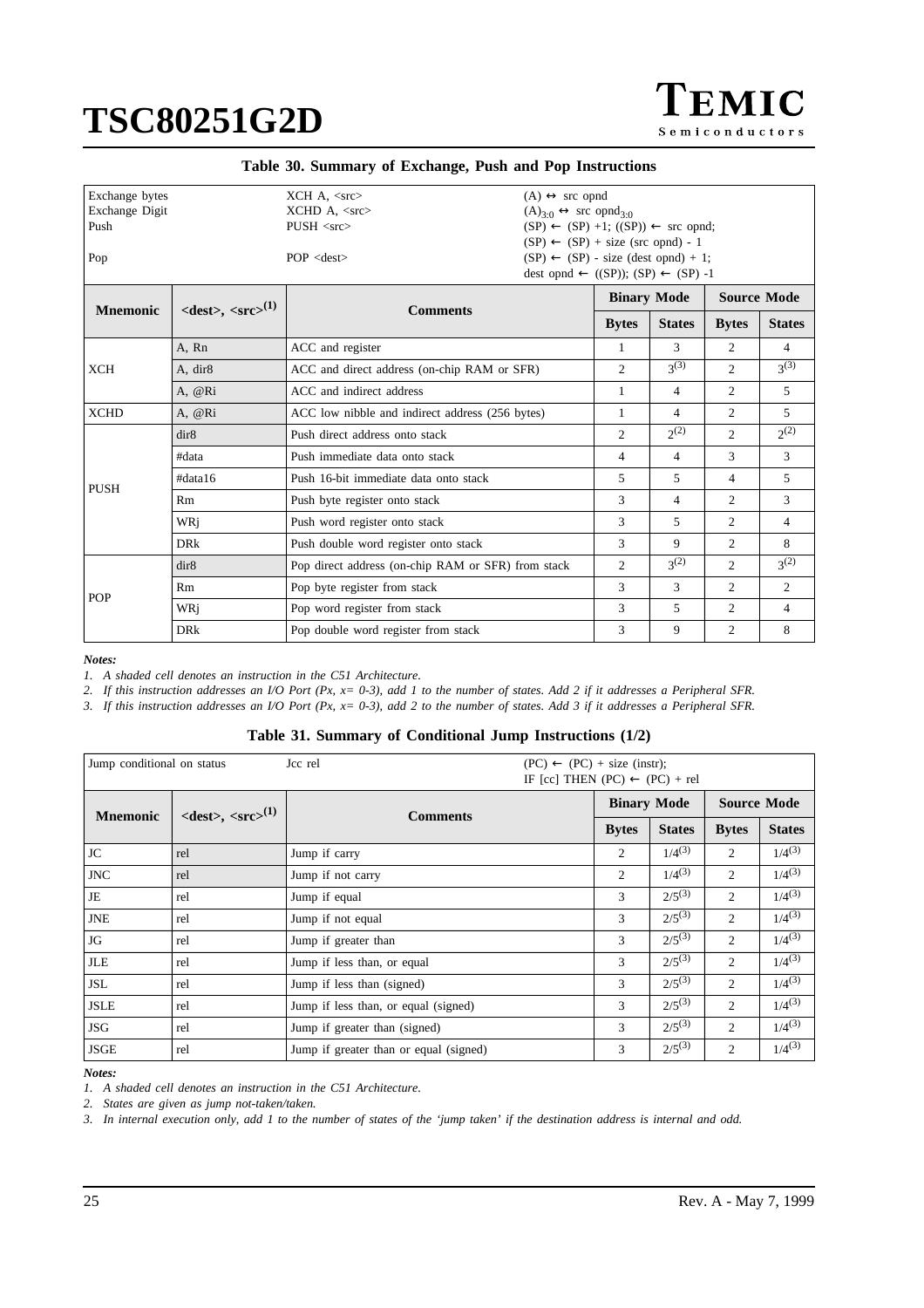

|  |  |  |  |  |  | Table 32. Summary of Conditional Jump Instructions (2/2) |  |  |
|--|--|--|--|--|--|----------------------------------------------------------|--|--|
|--|--|--|--|--|--|----------------------------------------------------------|--|--|

| Jump if bit                     | $JB \ll r$ , rel                 | $(PC) \leftarrow (PC) + size (instr);$                                     |
|---------------------------------|----------------------------------|----------------------------------------------------------------------------|
|                                 |                                  | IF [src opnd= 1] THEN (PC) $\leftarrow$ (PC) + rel                         |
| Jump if not bit                 | $JNB \ll src$ , rel              | $(PC) \leftarrow (PC) + size (instr);$                                     |
|                                 |                                  | IF [src opnd= 0] THEN (PC) $\leftarrow$ (PC) + rel                         |
| Jump if bit and clear           | $JBC <$ dest $>$ , rel           | $(PC) \leftarrow (PC) + size (instr);$                                     |
|                                 |                                  | IF $[dest opnd=1]$ THEN                                                    |
|                                 |                                  | $dest opnd \leftarrow 0$                                                   |
|                                 |                                  | $(PC) \leftarrow (PC) + rel$                                               |
| Jump if accumulator is zero     | JZ rel                           | $(PC) \leftarrow (PC) + size (instr);$                                     |
|                                 |                                  | IF $[(A)=0]$ THEN $(PC) \leftarrow (PC) + rel$                             |
| Jump if accumulator is not zero | JNZ rel                          | $(PC) \leftarrow (PC) + size (instr);$                                     |
|                                 |                                  | IF $[(A) \neq 0]$ THEN $(PC) \leftarrow (PC) + rel$                        |
| Compare and jump if not equal   | $CJNE \ll rcl$ , $\ll rcl$ , rel | $(PC) \leftarrow (PC) + size (instr);$                                     |
|                                 |                                  | IF [src opnd1 < src opnd2] THEN $(CY) \leftarrow 1$                        |
|                                 |                                  | IF [src opnd1 $\geq$ src opnd2] THEN (CY) $\leftarrow$ 0                   |
|                                 |                                  | IF [src opnd1 $\neq$ src opnd2] THEN (PC) $\leftarrow$ (PC) + rel          |
| Decrement and jump if not zero  | $DJNZ <$ dest $>$ , rel          | $(PC) \leftarrow (PC) + size (instr); dest opnd \leftarrow dest opnd - 1;$ |
|                                 |                                  | IF [ $\phi$ (Z)] THEN (PC) $\leftarrow$ (PC) + rel                         |
|                                 |                                  |                                                                            |

| <b>Mnemonic</b> | $\langle dest \rangle$ , $\langle src \rangle^{(1)}$ | <b>Comments</b>                                               |                | <b>Binary Mode</b> $^{(2)}$ | Source $Mode(2)$ |                |
|-----------------|------------------------------------------------------|---------------------------------------------------------------|----------------|-----------------------------|------------------|----------------|
|                 |                                                      |                                                               | <b>Bytes</b>   | <b>States</b>               | <b>Bytes</b>     | <b>States</b>  |
| <b>JB</b>       | bit51, rel                                           | Jump if direct bit is set                                     | 3              | $2/5^{(3)(6)}$              | 3                | $2/5^{(3)(6)}$ |
|                 | bit, rel                                             | Jump if direct bit of 8-bit address location is set           | 5              | $4/7^{(3)(6)}$              | 4                | $3/6^{(3)(6)}$ |
| <b>JNB</b>      | bit51, rel                                           | Jump if direct bit is not set                                 | 3              | $2/5^{(3)(6)}$              | 3                | $2/5^{(3)(6)}$ |
|                 | bit, rel                                             | Jump if direct bit of 8-bit address location is not set       | 5              | $4/7^{(3)(6)}$              | 4                | $3/6^{(3)}$    |
| <b>JBC</b>      | bit51, rel                                           | Jump if direct bit is set & clear bit                         |                | $4/7^{(5)(6)}$              | 3                | $4/7^{(5)(6)}$ |
|                 | bit, rel                                             | Jump if direct bit of 8-bit address location is set and clear | 5              | $7/10^{(5)(6)}$             | 4                | $6/9^{(5)(6)}$ |
| JZ              | rel                                                  | Jump if ACC is zero                                           | $\overline{2}$ | $2/5^{(6)}$                 | $\overline{c}$   | $2/5^{(6)}$    |
| JNZ             | rel                                                  | Jump if ACC is not zero                                       | 2              | $2/5^{(6)}$                 | $\overline{c}$   | $2/5^{(6)}$    |
|                 | A, dir8, rel                                         | Compare direct address to ACC and jump if not equal           | 3              | $2/5^{(3)(6)}$              | 3                | $2/5^{(3)(6)}$ |
| <b>CJNE</b>     | A, #data, rel                                        | Compare immediate to ACC and jump if not equal                | 3              | $2/5^{(6)}$                 | 3                | $2/5^{(6)}$    |
|                 | Rn, #data, rel                                       | Compare immediate to register and jump if not equal           | 3              | $2/5^{(6)}$                 | 4                | $3/6^{(6)}$    |
|                 | @Ri, #data, rel                                      | Compare immediate to indirect and jump if not equal           | 3              | $3/6^{(6)}$                 | 4                | $4/7^{(6)}$    |
| <b>DJNZ</b>     | Rn, rel                                              | Decrement register and jump if not zero                       | 2              | $2/5^{(6)}$                 | 3                | $3/6^{(6)}$    |
|                 | dir8, rel                                            | Decrement direct address and jump if not zero                 | 3              | $3/6^{(4)(6)}$              | 3                | $3/6^{(4)(6)}$ |

*Notes:*

*1. A shaded cell denotes an instruction in the C51 Architecture.*

*2. States are given as jump not-taken/taken.*

*3. If this instruction addresses an I/O Port (Px, x= 0-3), add 1 to the number of states. Add 2 if it addresses a Peripheral SFR.*

*4. If this instruction addresses an I/O Port (Px, x= 0-3), add 2 to the number of states. Add 3 if it addresses a Peripheral SFR.*

*5. If this instruction addresses an I/O Port (Px, x= 0-3), add 3 to the number of states. Add 5 if it addresses a Peripheral SFR.*

*6. In internal execution only, add 1 to the number of states of the 'jump taken' if the destination address is internal and odd.*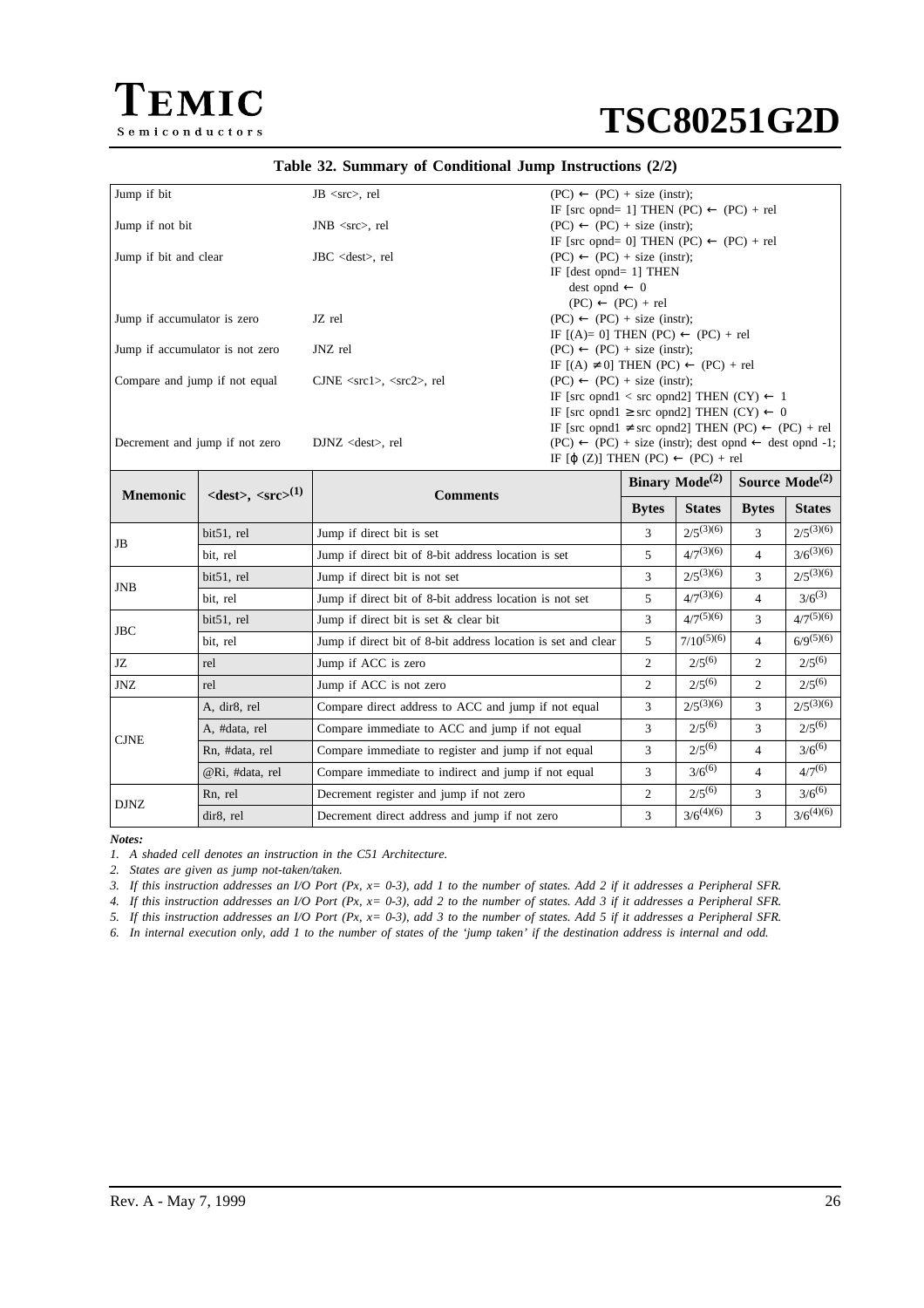| <b>TEMIC</b>   |
|----------------|
| Semiconductors |

<span id="page-26-0"></span>

| Absolute jump<br>Extended jump<br>Long jump<br>Short jump<br>Jump indirect<br>No operation |                                                      | $A$ JMP $\langle$ src $\rangle$<br>$EJMP <$ src $>$<br>$LJMP <$ src $>$<br>SJMP rel<br>JMP $@A + DPTR$<br><b>NOP</b> | $(PC) \leftarrow (PC) +2$ ; $(PC)_{10 \cdot 0} \leftarrow$ src opnd<br>$(PC) \leftarrow (PC) + size (instr); (PC)_{23.0} \leftarrow src opnd$<br>$(PC) \leftarrow (PC) + size (instr); (PC)15-0 \leftarrow src opnd$<br>$(PC) \leftarrow (PC) +2$ ; $(PC) \leftarrow (PC) + rel$<br>$(PC)_{23:16} \leftarrow$ FFh; $(PC)_{15:0} \leftarrow (A) + (DPTR)$<br>$(PC) \leftarrow (PC) +1$ |                    |                  |                    |                  |
|--------------------------------------------------------------------------------------------|------------------------------------------------------|----------------------------------------------------------------------------------------------------------------------|---------------------------------------------------------------------------------------------------------------------------------------------------------------------------------------------------------------------------------------------------------------------------------------------------------------------------------------------------------------------------------------|--------------------|------------------|--------------------|------------------|
| <b>Mnemonic</b>                                                                            | $\langle dest \rangle$ , $\langle src \rangle^{(1)}$ | <b>Comments</b>                                                                                                      |                                                                                                                                                                                                                                                                                                                                                                                       | <b>Binary Mode</b> |                  | <b>Source Mode</b> |                  |
|                                                                                            |                                                      |                                                                                                                      |                                                                                                                                                                                                                                                                                                                                                                                       | <b>Bytes</b>       | <b>States</b>    | <b>Bytes</b>       | <b>States</b>    |
| <b>AJMP</b>                                                                                | addr11                                               | Absolute jump                                                                                                        |                                                                                                                                                                                                                                                                                                                                                                                       | 2                  | $3^{(2)(3)}$     | 2                  | $3^{(2)(3)}$     |
| addr24                                                                                     |                                                      | Extended jump                                                                                                        |                                                                                                                                                                                                                                                                                                                                                                                       | 5                  | $6^{(2)(4)}$     | 4                  | $5^{(2)(4)}$     |
| <b>EJMP</b>                                                                                | @DRk                                                 | Extended jump (indirect)                                                                                             |                                                                                                                                                                                                                                                                                                                                                                                       | 3                  | $7^{(2)(4)}$     | 2                  | $6^{(2)(4)}$     |
| $@$ WRj<br>Long jump (indirect)                                                            |                                                      |                                                                                                                      | 3                                                                                                                                                                                                                                                                                                                                                                                     | $6^{(2)(4)}$       | 2                | $\zeta^{(2)(4)}$   |                  |
| LJMP                                                                                       | addr16                                               | Long jump (direct address)                                                                                           |                                                                                                                                                                                                                                                                                                                                                                                       | 3                  | $\zeta^{(2)(4)}$ | 3                  | $\zeta^{(2)(4)}$ |
| <b>SJMP</b>                                                                                | rel                                                  | Short jump (relative address)                                                                                        | 2                                                                                                                                                                                                                                                                                                                                                                                     | $\Delta^{(2)(4)}$  | 2                | $\Delta^{(2)(4)}$  |                  |
| <b>JMP</b>                                                                                 | $@A + DPTR$                                          | Jump indirect relative to the DPTR                                                                                   |                                                                                                                                                                                                                                                                                                                                                                                       | $\zeta^{(2)(4)}$   | 1                | $5^{(2)(4)}$       |                  |
| <b>NOP</b>                                                                                 |                                                      | No operation (Jump never)                                                                                            |                                                                                                                                                                                                                                                                                                                                                                                       |                    |                  |                    |                  |

#### *Notes:*

*1. A shaded cell denotes an instruction in the C51 Architecture.*

*2. In internal execution only, add 1 to the number of states if the destination address is internal and odd.*

*3. Add 2 to the number of states if the destination address is external.*

*4. Add 3 to the number of states if the destination address is external.*

### **Table 34. Summary of Call and Return Instructions**

| Absolute call                   | $\triangle$ ACALL <src></src> | $(PC) \leftarrow (PC) +2$ ; push $(PC)_{15:0}$ ;         |
|---------------------------------|-------------------------------|----------------------------------------------------------|
|                                 |                               | $(PC)_{10:0} \leftarrow$ src opnd                        |
| Extended call                   | $ECALL <$ src $>$             | $(PC) \leftarrow (PC) + size (instr); push (PC)_{23.0};$ |
|                                 |                               | $(PC)_{23:0} \leftarrow$ src opnd                        |
| Long call                       | $LCALL <$ src $>$             | $(PC) \leftarrow (PC) + size (instr); push (PC)15:0;$    |
|                                 |                               | $(PC)_{15:0} \leftarrow$ src opnd                        |
| Return from subroutine          | <b>RET</b>                    | pop $(PC)_{15:0}$                                        |
| Extended return from subroutine | <b>ERET</b>                   | pop $(PC)_{23 \cdot 0}$                                  |
| Return from interrupt           | RETI                          | IF [INTR= 0] THEN pop $(PC)_{15,0}$                      |
|                                 |                               | IF [INTR= 1] THEN pop $(PC)_{23.0}$ ; pop $(PSW1)$       |
| Trap interrupt                  | TRAP                          | $(PC) \leftarrow (PC) + size (instr);$                   |
|                                 |                               | IF [INTR= 0] THEN push $(PC)_{15:0}$                     |
|                                 |                               | IF [INTR= 1] THEN push (PSW1); push (PC) $_{23.0}$       |

| <b>Mnemonic</b> | $\langle dest \rangle, \langle src \rangle^{(1)}$ | <b>Comments</b>                     |              | <b>Binary Mode</b> | <b>Source Mode</b>          |               |  |  |
|-----------------|---------------------------------------------------|-------------------------------------|--------------|--------------------|-----------------------------|---------------|--|--|
|                 |                                                   |                                     | <b>Bytes</b> | <b>States</b>      | <b>Bytes</b>                | <b>States</b> |  |  |
| <b>ACALL</b>    | addr11                                            | Absolute subroutine call            | 2            | $q^{(2)(3)}$       | $\mathcal{D}_{\mathcal{L}}$ | $q^{(2)(3)}$  |  |  |
| @DRk            |                                                   | Extended subroutine call (indirect) | 3            | $14^{(2)(3)}$      | 2                           | $13^{(2)(3)}$ |  |  |
| <b>ECALL</b>    | addr24                                            | Extended subroutine call            | 5.           | $14^{(2)(3)}$      | 4                           | $13^{(2)(3)}$ |  |  |
| LCALL           | $@WR$ i                                           | Long subroutine call (indirect)     | 3            | $10^{(2)(3)}$      | $\overline{2}$              | $q^{(2)(3)}$  |  |  |
|                 | addr16                                            | Long subroutine call                | 3            | q(2)(3)            | 3                           | q(2)(3)       |  |  |
| <b>RET</b>      |                                                   | Return from subroutine              |              | $7^{(2)}$          |                             | $7^{(2)}$     |  |  |
| ERET            |                                                   | Extended subroutine return          | 3            | $q^{(2)}$          | $\mathfrak{D}$              | $8^{(2)}$     |  |  |
| <b>RETI</b>     |                                                   | Return from interrupt               |              | $7^{(2)(4)}$       |                             | $7^{(2)(4)}$  |  |  |
| <b>TRAP</b>     |                                                   | Jump to the trap interrupt vector   | 2            | $12^{(4)}$         |                             | $11^{(4)}$    |  |  |

#### *Notes:*

*1. A shaded cell denotes an instruction in the C51 Architecture.*

*2. In internal execution only, add 1 to the number of states if the destination/return address is internal and odd.*

*3. Add 2 to the number of states if the destination address is external.*

*4. Add 5 to the number of states if INTR= 1.*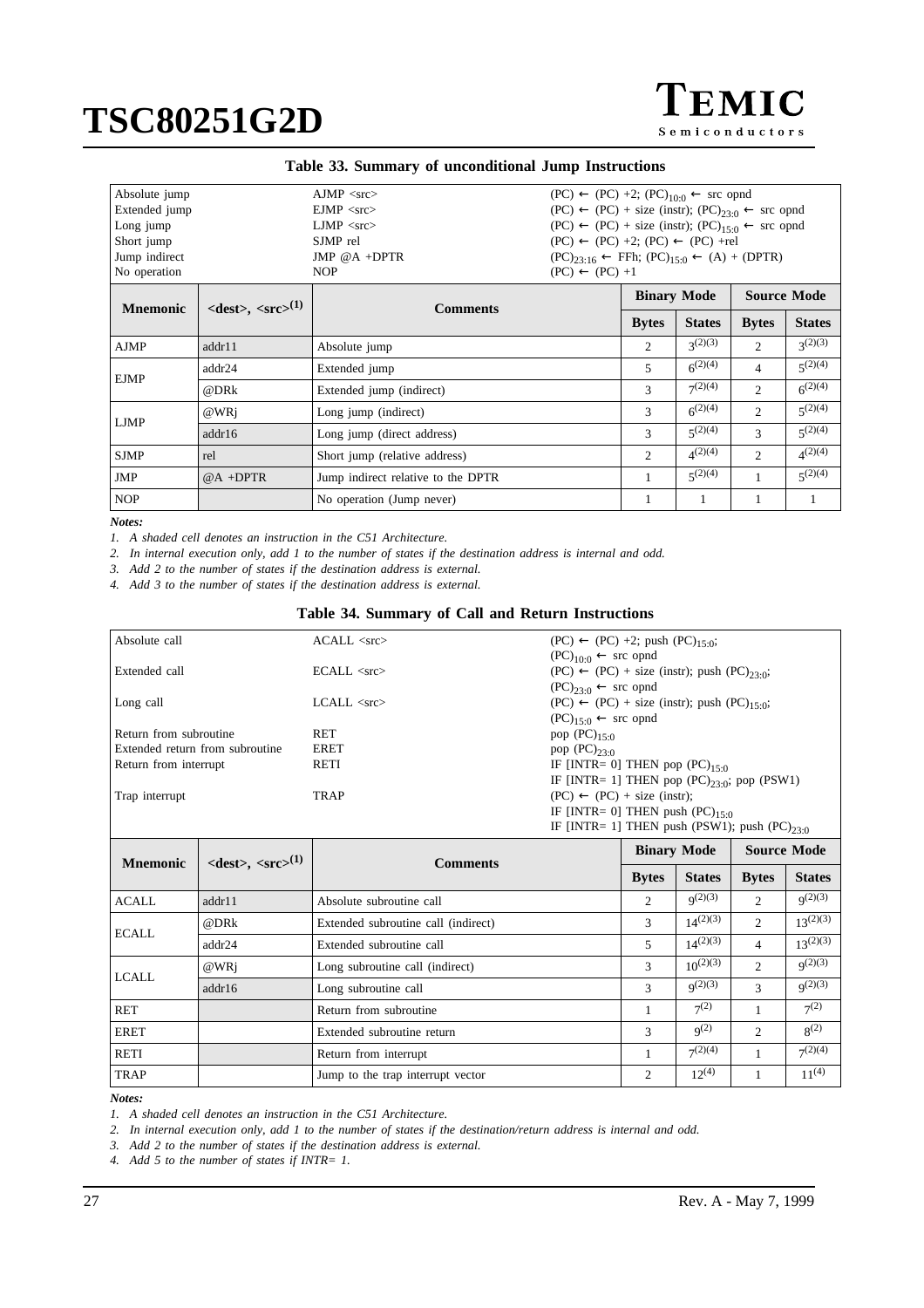

# **8. Programming and Verifying Non-Volatile Memory**

# **8.1 Internal Features**

The internal non-volatile memory of the TSC80251G2D derivatives contains five different areas:

- Code Memory
- Configuration Bytes
- Lock Bits
- **Encryption Array**
- **Signature Bytes**

# **8.1.1 EPROM/OTPROM Devices**

All the internal non-volatile memory but the Signature Bytes of the TSC87251G2D products is made of EPROM cells. The Signature Bytes of the TSC87251G2D products are made of Mask ROM.

The TSC87251G2D products are programmed and verified in the same manner as TEMIC's TSC87251G1A, using a SINGLE-PULSE algorithm, which programs at  $V_{\text{PP}}$  = 12.75V using only one 100 µs pulse per byte. This results in a programming time of less than 10 seconds for the 32 Kbytes on-chip code memory.

The EPROM of the TSC87251G2D products in Window package is erasable by Ultra-Violet radiation<sup>(1)</sup> (UV). UV erasure set all the EPROM memory cells to one and allows a reprogramming. The quartz window must be covered with an opaque label<sup>(2)</sup> when the device is in operation. This is not so much to protect the EPROM array from inadvertent erasure, as to protect the RAM and other on-chip logic. Allowing light to impinge on the silicon die during device operation may cause a logical malfunction.

The TSC87251G2D products in plastic packages are One Time Programmable (OTP). Then an EPROM cell cannot be reset by UV once programmed to zero.

*Notes:*

- 1. The recommended erasure procedure is exposure to ultra-violet light (at 2537 Å) to an integrated dose of at least 20 W-sec/cm<sup>2</sup>. Exposing the EPROM to an ultra-violet lamp of 12000  $\mu$ W/cm<sup>2</sup> rating for 30 minutes sh
- *2. Erasure of the EPROM begins to occur when the chip is exposed to light wavelength shorter than 4000 Å. Since sunlight and fluorescent light have wavelength in this range, exposure to these light sources over an extended time (1 week in sunlight or 3 years in room-level fluorescent lighting) could cause inadvertent erasure.*

# **8.1.2 Mask ROM Devices**

All the internal non-volatile memory of TSC83251G2D products is made of Mask ROM cells. They can only be verified by the user, using the same algorithm as the EPROM/OTPROM devices.

# **8.1.3 ROMless Devices**

The TSC80251G2D products do not include on-chip Configuration Bytes, Code Memory and Encryption Array. They only include Signature Bytes made of Mask ROM cells which can be read using the same algorithm as the EPROM/OTPROM devices.

# **8.2 Security Features**

In some microcontrollers applications, it is desirable that the user's program code be secured from unauthorized access. The TSC83251G2D and TSC87251G2D offer two kinds of protection for program code stored in the onchip array:

- Program code in the on-chip Code Memory is encrypted when read out for verification if the Encryption Array is programmed.
- A three-level lock bit system restricts external access to the on-chip code memory.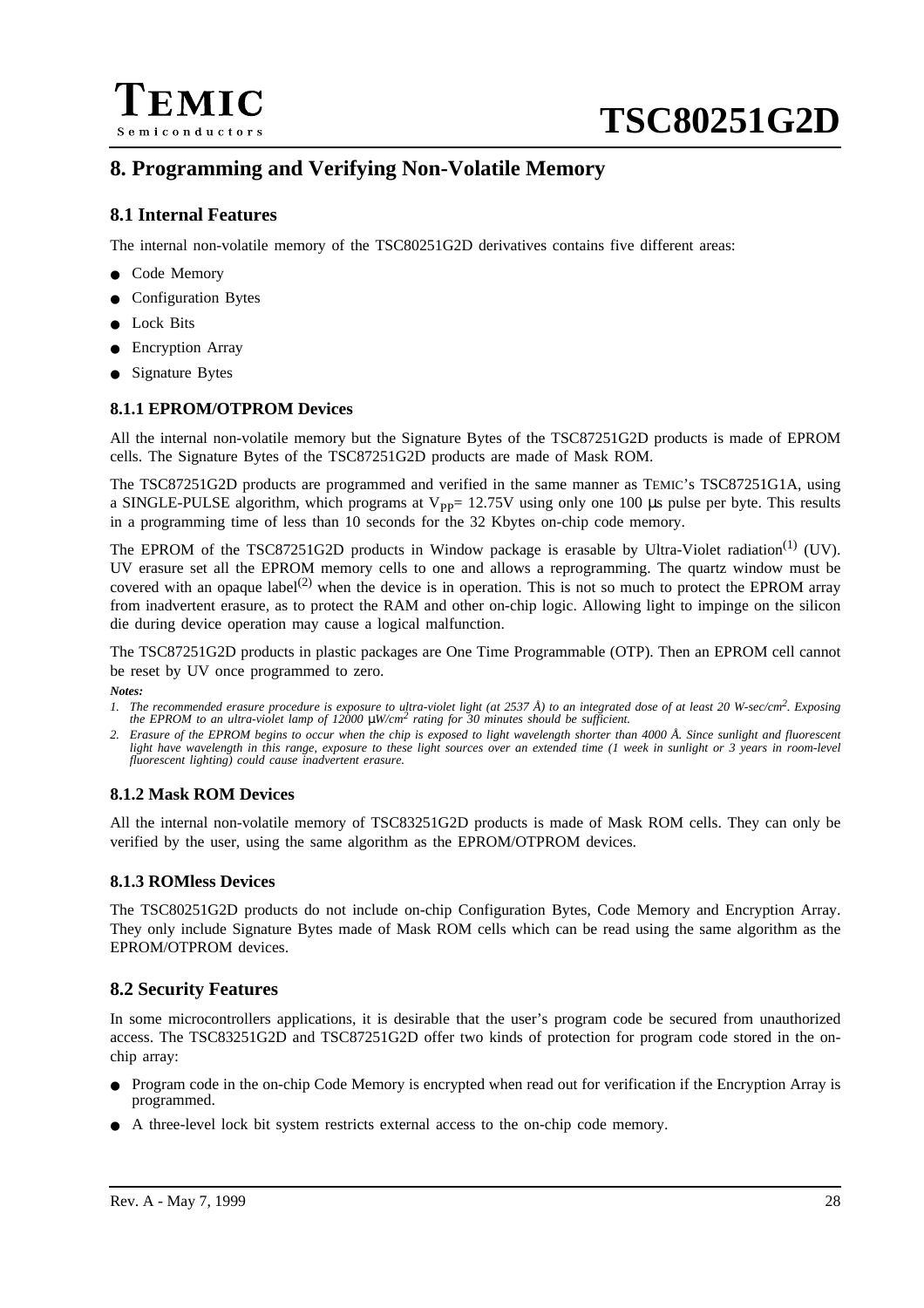

## **8.2.1 Lock Bit System**

The TSC87251G2D products implement 3 levels of security for User's program as described in Table 35. The TSC83251G2D products implement only the first level of security.

Level 0 is the level of an erased part and does not enable any security features.

Level 1 locks the programming of the User's internal Code Memory, the Configuration Bytes and the Encryption Array.

Level 2 locks the verifying of the User's internal Code Memory. It is always possible to verify the Configuration Bytes and the Lock Bits. It is never possible to verify the Encryption Array.

Level 3 locks the external execution.

| Level          | <b>Lock bits</b><br>LB[2:0] | <b>Internal</b><br><b>Execution</b> | <b>External</b><br><b>Execution</b> | <b>Verification</b>   | <b>Programming</b> | <b>External</b><br><b>PROM</b> read<br>(MOVC) |
|----------------|-----------------------------|-------------------------------------|-------------------------------------|-----------------------|--------------------|-----------------------------------------------|
| $\overline{0}$ | 000                         | Enable                              | Enable                              | Enable <sup>(1)</sup> | Enable             | Enable <sup>(2)</sup>                         |
|                | 001                         | Enable                              | Enable                              | Enable <sup>(1)</sup> | Disable            | Disable                                       |
| ◠              | $01x^{(3)}$                 | Enable                              | Enable                              | Disable               | Disable            | Disable                                       |
| ⌒              | $1xx^{(3)}$                 | Enable                              | Disable                             | Disable               | Disable            | Disable                                       |

**Table 35. Lock Bits Programming**

*Notes:*

*1. Returns encrypted data if Encryption Array is programmed.*

*2. Returns non encrypted data.*

*3. x means don't care. Level 2 always enables level 1, and level 3 always enables levels 1 and 2.*

The security level may be verified according to Table 36.

### **Table 36. Lock Bits Verifying**

| Level | Lock bits Data $^{(1)}$ |
|-------|-------------------------|
|       | xxxxx000                |
|       | xxxxx001                |
|       | xxxxx01x                |
|       | xxxxx1xx                |

*Note:*

*1. x means don't care.*

# **8.2.2 Encryption Array**

The TSC83251G2D and TSC87251G2D products include a 128-byte Encryption Array located in non-volatile memory outside the memory address space. During verification of the on-chip code memory, the seven low-order address bits also address the Encryption Array. As the byte of the code memory is read, it is exclusive-NOR'ed (XNOR) with the key byte from the Encryption Array. If the Encryption Array is not programmed (still all 1s), the user program code is placed on the data bus in its original, unencrypted form. If the Encryption Array is programmed with key bytes, the user program code is encrypted and cannot be used without knowledge of the key byte sequence.

To preserve the secrecy of the encryption key byte sequence, the Encryption Array can not be verified.

*Cautions:*

*1. When a MOVC instruction is executed, the content of the ROM is not encrypted. In order to fully protect the user program code, the lock bit level 1 (see Table 35) must always be set when encryption is used.*

*2. If the encryption feature is implemented, the portion of the on-chip code memory that does not contain program code should be filled with "random" byte values to prevent the encryption key sequence from being revealed.*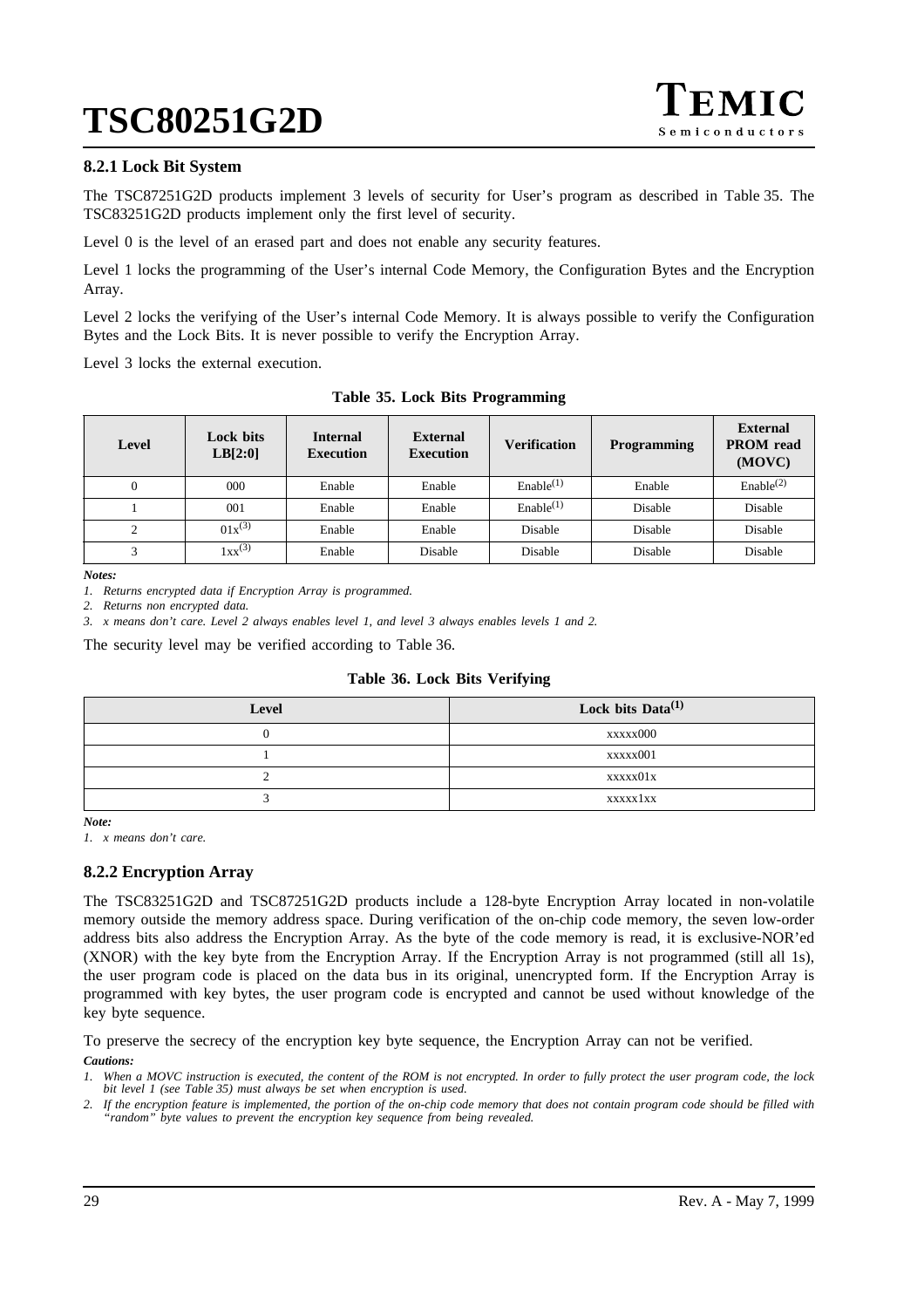# <span id="page-29-0"></span>**8.3 Signature Bytes**

The TSC80251G2D derivatives contain factory-programmed Signature Bytes. These bytes are located in non-volatile memory outside the memory address space at 30h, 31h, 60h and 61h. To read the Signature Bytes, perform the procedure described in section [8.5](#page-30-0), using the verify signature mode (see [Table 39](#page-31-0)). Signature byte values are listed in Table 37.

|              |                              | <b>Signature Address</b> | <b>Signature Data</b> |
|--------------|------------------------------|--------------------------|-----------------------|
| Vendor       | TEMIC                        | 30 <sub>h</sub>          | 58h                   |
| Architecture | C <sub>251</sub>             | 31h                      | 40 <sub>h</sub>       |
|              | 32 Kbytes EPROM or OTPROM    | 60h                      | F7h                   |
| Memory       | 32 Kbytes MaskROM or ROMless |                          | 77h                   |
| Revision     | TSC80251G2D derivative       | 61h                      | FDh                   |

**Table 37. Signature Bytes (Electronic ID)**

# **8.4 Programming Algorithm**

[Figure 9](#page-30-0) shows the hardware setup needed to program the TSC87251G2D EPROM/OTPROM areas:

- The chip has to be put under reset and maintained in this state until the completion of the programming sequence.
- PSEN# and the other control signals (ALE and Port 0) have to be set to a high level.
- Then PSEN# has to be to forced to a low level after two clock cycles or more and it has to be maintained in this state until the completion of the programming sequence (see below).
- The voltage on the EA# pin must be set to  $V_{DD}$ .
- The programming mode is selected according to the code applied on Port 0 (see [Table 38](#page-30-0)). It has to be applied until the completion of this programming operation.
- The programming address is applied on Ports 1 and 3 which are respectively the Most Significant Byte (MSB) and the Least Significant Byte (LSB) of the address.
- The programming data are applied on Port 2.
- The EPROM Programming is done by raising the voltage on the EA# pin to  $V_{\text{PP}}$ , then by generating a low level pulse on ALE/PROG# pin.
- $\bullet$  The voltage on the EA# pin must be lowered to  $V_{DD}$  before completing the programming operation.
- It is possible to alternate programming and verifying operation (See Paragraph [8.5\)](#page-30-0). Please make sure the voltage on the EA# pin has actually been lowered to  $V_{DD}$  before performing the verifying operation.
- PSEN# and the other control signals have to be released to complete a sequence of programming operations or a sequence of programming and verifying operations.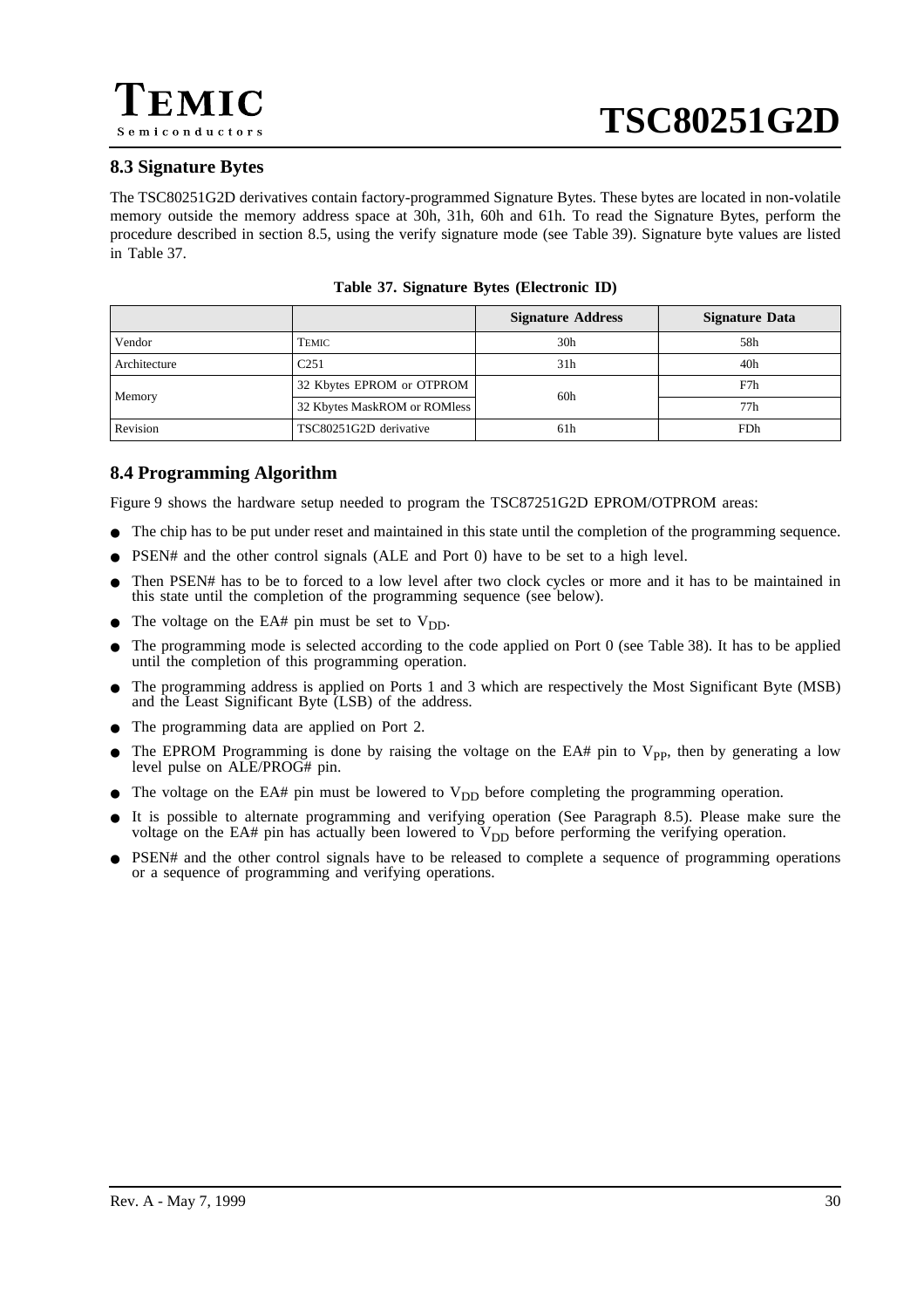

<span id="page-30-0"></span>

**Figure 9. Setup for Programming**

**Table 38. Programming Modes**

| ROM Area <sup>(1)</sup> | <b>RST</b> | EA#/VPP      | PSEN#            | ALE/PROG# <sup>(2)</sup> | P <sub>0</sub> | P <sub>2</sub> | P1(MSB) P3(LSB)                           |
|-------------------------|------------|--------------|------------------|--------------------------|----------------|----------------|-------------------------------------------|
| On-chip Code Memory     |            | $\rm V_{PP}$ | $\theta$         | 1 Pulse                  | 68h            | Data           | 16-bit Address<br>0000h-7FFFh (32 Kbytes) |
| Configuration Bytes     |            | $\rm V_{PP}$ | $\overline{0}$   | 1 Pulse                  | 69h            | Data           | CONFIG0: FFF8h<br>CONFIG1: FFF9h          |
| Lock Bits               |            | $\rm V_{PP}$ | $\boldsymbol{0}$ | 1 Pulse                  | 6Bh            | X              | LB0: 0001h<br>LB1: 0002h<br>LB2: 0003h    |
| <b>Encryption Array</b> |            | $\rm V_{PP}$ | $\theta$         | 1 Pulse                  | 6Ch            | Data           | 0000h-007Fh                               |

*Notes:*

*1. Signature Bytes are not user-programmable.*

*2. The ALE/PROG# pulse waveform is shown in [Figure 31 page 54.](#page-53-0)*

# **8.5 Verify Algorithm**

[Figure 10](#page-31-0) shows the hardware setup needed to verify the TSC87251G2D EPROM/OTPROM or TSC83251G2D ROM areas:

- The chip has to be put under reset and maintained in this state until the completion of the verifying sequence.
- $PSEN#$  and the other control signals (ALE and Port 0) have to be set to a high level.
- Then PSEN# has to be to forced to a low level after two clock cycles or more and it has to be maintained in this state until the completion of the verifying sequence (see below).
- The voltage on the EA# pin must be set to  $V_{DD}$  and ALE must be set to a high level.
- The Verifying Mode is selected according to the code applied on Port 0. It has to be applied until the completion of this verifying operation.
- The verifying address is applied on Ports 1 and 3 which are respectively the MSB and the LSB of the address.
- Then device is driving the data on Port 2.
- It is possible to alternate programming and verification operation (see Paragraph [8.4\)](#page-29-0). Please make sure the voltage on the EA# pin has actually been lowered to  $V_{DD}$  before performing the verifying operation.
- PSEN# and the other control signals have to be released to complete a sequence of verifying operations or a sequence of programming and verifying operations.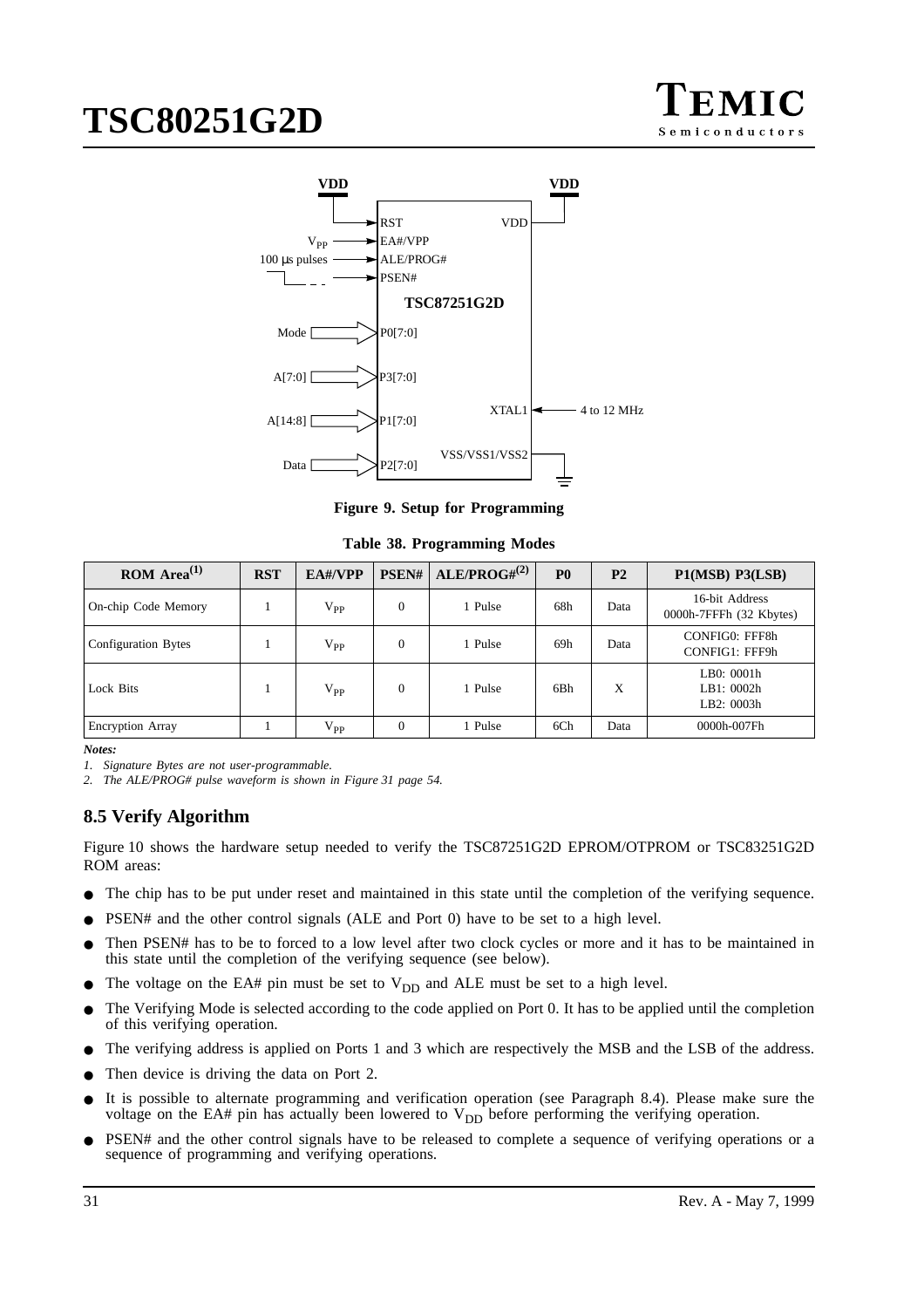<span id="page-31-0"></span>

| ROM Area <sup>(1)</sup> | <b>RST</b> | $EA\#/\mathbf{VPP}$ | PSEN#        | ALE/PROG# | P <sub>0</sub>  | P <sub>2</sub> | P1(MSB) P3(LSB)                           |
|-------------------------|------------|---------------------|--------------|-----------|-----------------|----------------|-------------------------------------------|
| On-chip code memory     |            |                     | $\mathbf{0}$ |           | 28 <sub>h</sub> | Data           | 16-bit Address<br>0000h-7FFFh (32 Kbytes) |
| Configuration Bytes     |            |                     | $\Omega$     |           | 29 <sub>h</sub> | Data           | CONFIG0: FFF8h<br>CONFIG1: FFF9h          |
| Lock Bits               |            |                     | $\Omega$     |           | 2Bh             | Data           | 0000h                                     |
| <b>Signature Bytes</b>  |            |                     | $\theta$     |           | 29 <sub>h</sub> | Data           | 0030h, 0031h, 0060h, 0061h                |

## **Table 39. Verifying Modes**

*Note:*

*1. To preserve the secrecy of on-chip code memory when encrypted, the Encryption Array can not be verified.*



**Figure 10. Setup for Verifying**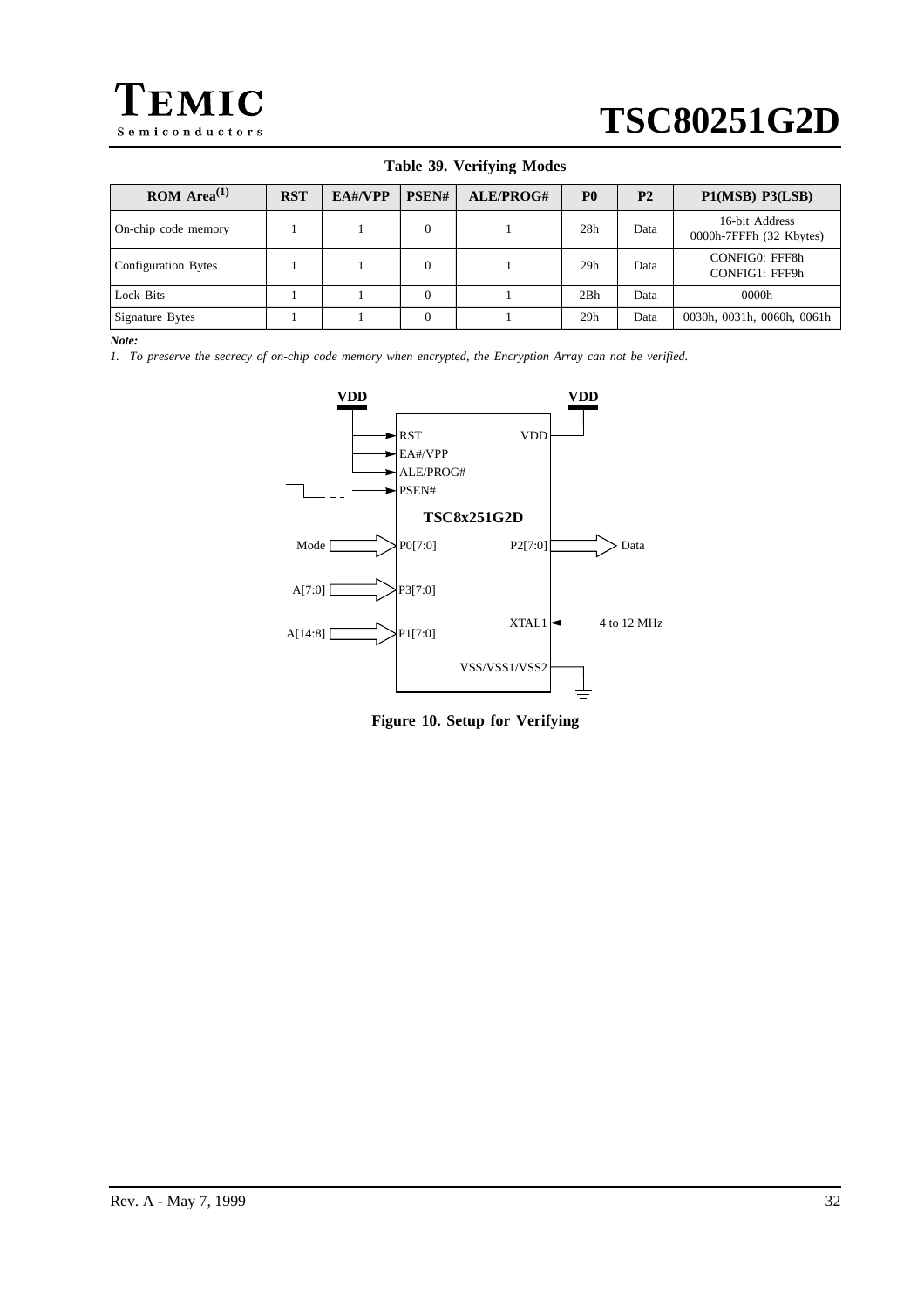



# **9. Absolute Maximum Rating and Operating Conditions**

# **9.1 Absolute Maximum Rating**

## **Table 40. Absolute Maximum Ratings**

| • Voltage on any other Pin to VSS $-0.5$ to $+6.5$ V |  |
|------------------------------------------------------|--|
|                                                      |  |
|                                                      |  |

# **9.2 Operating Conditions**

### **Table 41. Operating Conditions**

|   | • Ambient Temperature Under Bias |  |
|---|----------------------------------|--|
|   |                                  |  |
|   |                                  |  |
| ● | $V_{DD}$                         |  |

#### *Note:*

*Stressing the device beyond the "Absolute Maximum Ratings" may cause permanent damage. These are stress ratings only. Operation beyond the "operating conditions" is not recommended and extended exposure beyond the "Operating Conditions" may affect device reliability.*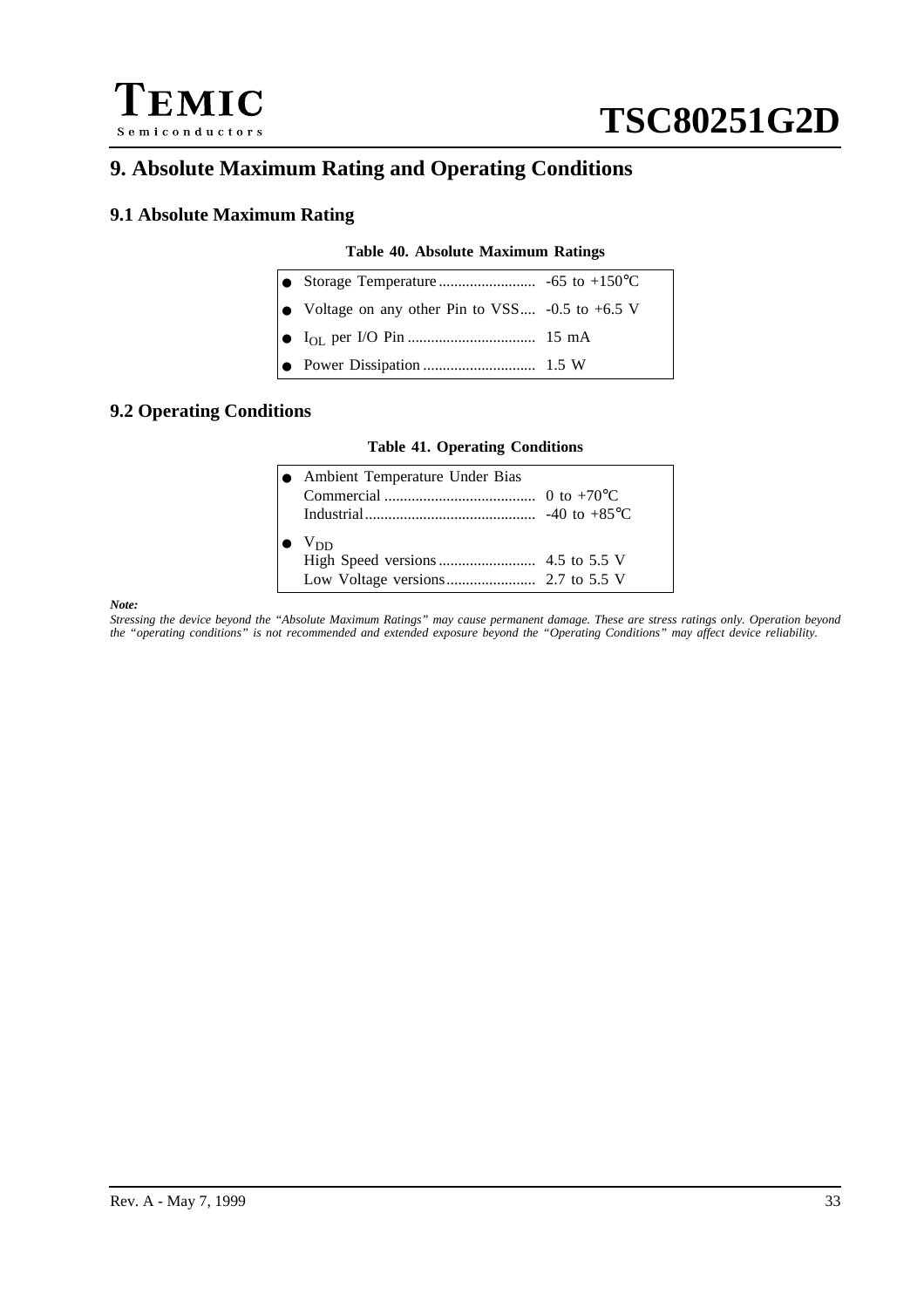# **10. DC Characteristics - Commercial & Industrial**

# **10.1 DC Characteristics: High Speed versions - Commercial & Industrial**

# Table 42. DC Characteristics;  $V_{DD} = 4.5$  to 5.5 V,  $T_A = -40$  to  $+85^{\circ}C$

| <b>Symbol</b>              | Parameter                                                                                           | Min                                                      | Typical <sup>(4)</sup> | <b>Max</b>                 | <b>Units</b> | <b>Test Conditions</b>                                                                                      |
|----------------------------|-----------------------------------------------------------------------------------------------------|----------------------------------------------------------|------------------------|----------------------------|--------------|-------------------------------------------------------------------------------------------------------------|
| $V_{IL}$                   | Input Low Voltage<br>(except EA#, SCL, SDA)                                                         | $-0.5$                                                   |                        | $0.2 \cdot V_{DD} - 0.1$   | V            |                                                                                                             |
| $V_{IL1}^{(5)}$            | Input Low Voltage<br>(SCL, SDA)                                                                     | $-0.5$                                                   |                        | $0.3\cdot V_{DD}$          | V            |                                                                                                             |
| $V_{IL2}$                  | Input Low Voltage<br>(EA#)                                                                          | $\boldsymbol{0}$                                         |                        | $0.2 \text{·}V_{DD}$ - 0.3 | V            |                                                                                                             |
| $V_{IH}$                   | Input high Voltage<br>(except XTAL1, RST, SCL, SDA)                                                 | $0.2 \text{V}_{DD} + 0.9$                                |                        | $V_{DD} + 0.5$             | V            |                                                                                                             |
| $V_{\text{III}}^{(5)}$     | Input high Voltage<br>(XTAL1, RST, SCL, SDA)                                                        | $0.7{\cdot}\rm V_{DD}$                                   |                        | $V_{DD} + 0.5$             | $\mathbf V$  |                                                                                                             |
| $V_{OL}$                   | Output Low Voltage<br>(Ports 1, 2, 3)                                                               |                                                          |                        | 0.3<br>0.45<br>1.0         | V            | $I_{OL} = 100 \mu A^{(1)(2)}$<br>$I_{OL} = 1.6$ mA <sup>(1)(2)</sup><br>$I_{OL} = 3.5$ mA <sup>(1)(2)</sup> |
| $\rm V_{OL1}$              | <b>Output Low Voltage</b><br>(Ports 0, ALE, PSEN#, Port 2 in Page)<br>Mode during External Address) |                                                          |                        | 0.3<br>0.45<br>1.0         | V            | $I_{OL} = 200 \mu A^{(1)(2)}$<br>$I_{OL} = 3.2$ mA <sup>(1)(2)</sup><br>$I_{OL}$ = 7.0 mA <sup>(1)(2)</sup> |
| $\rm{V}_{OH}$              | Output high Voltage<br>(Ports 1, 2, 3, ALE, PSEN#)                                                  | $V_{DD} - 0.3$<br>$V_{DD}$ - 0.7<br>$V_{DD}$ - 1.5       |                        |                            | V            | $I_{OH} = -10 \mu A^{(3)}$<br>$I_{OH}$ = -30 $\mu A^{(3)}$<br>$I_{OH}$ = -60 $\mu A^{(3)}$                  |
| $\rm V_{OH1}$              | Output high Voltage<br>(Port 0, Port 2 in Page Mode during<br>External Address)                     | $\rm V_{DD}$ - $0.3$<br>$V_{DD} - 0.7$<br>$V_{DD} - 1.5$ |                        |                            | V            | $I_{OH}$ = -200 µA<br>$I_{OH} = -3.2$ mA<br>$I_{OH}$ = -7.0 mA                                              |
| $V_{RET}$                  | $V_{DD}$ data retention limit                                                                       |                                                          |                        | 1.8                        | V            |                                                                                                             |
| $I_{II,0}$                 | Logical 0 Input Current<br>(Ports 1, 2, 3)                                                          |                                                          |                        | $-50$                      | μA           | $V_{IN} = 0.45 V$                                                                                           |
| $I_{IL1}$                  | Logical 1 Input Current<br>(NMI)                                                                    |                                                          |                        | $+50$                      | $\mu A$      | $V_{IN} = V_{DD}$                                                                                           |
| $\mathbf{I}_{\text{LI}}$   | Input Leakage Current<br>(Port 0)                                                                   |                                                          |                        | ±10                        | μA           | 0.45 V < $V_{IN}$ < $V_{DD}$                                                                                |
| $I_{TL}$                   | Logical 1-to-0 Transition Current<br>(Ports 1, 2, 3 - AWAIT#)                                       |                                                          |                        | $-650$                     | μA           | $V_{IN} = 2.0 V$                                                                                            |
| $R_{RST}$                  | RST Pull-Down Resistor                                                                              | 40                                                       | 110                    | 225                        | $k\Omega$    |                                                                                                             |
| $C_{IO}$                   | Pin Capacitance                                                                                     |                                                          | 10                     |                            | pF           | $T_A = 25$ °C                                                                                               |
| $\mathbf{I}_{\mathrm{DD}}$ | <b>Operating Current</b>                                                                            |                                                          | 20<br>25<br>35         | 25<br>30<br>40             | mA           | $F_{\text{OSC}} = 12 \text{ MHz}$<br>$F_{\text{OSC}}$ = 16 MHz<br>$FOSC = 24 MHz$                           |
| $I_{DL}$                   | <b>Idle Mode Current</b>                                                                            |                                                          | 5<br>6.5<br>9.5        | 6<br>8<br>12               | mA           | $F_{OSC} = 12 \text{ MHz}$<br>$FOSC = 16 MHz$<br>$F_{\text{OSC}} = 24 \text{ MHz}$                          |
| $I_{PD}$                   | Power-Down Current                                                                                  |                                                          | $\overline{c}$         | 20                         | $\mu A$      | $V_{RET}$ < $V_{DD}$ < 5.5 V                                                                                |
| $\rm V_{PP}$               | Programming supply voltage                                                                          | 12.5                                                     |                        | 13                         | V            | $T_A = 0$ to $+40^{\circ}$ C                                                                                |
| $I_{\rm PP}$               | Programming supply current                                                                          |                                                          |                        | 75                         | mA           | $T_A = 0$ to +40°C                                                                                          |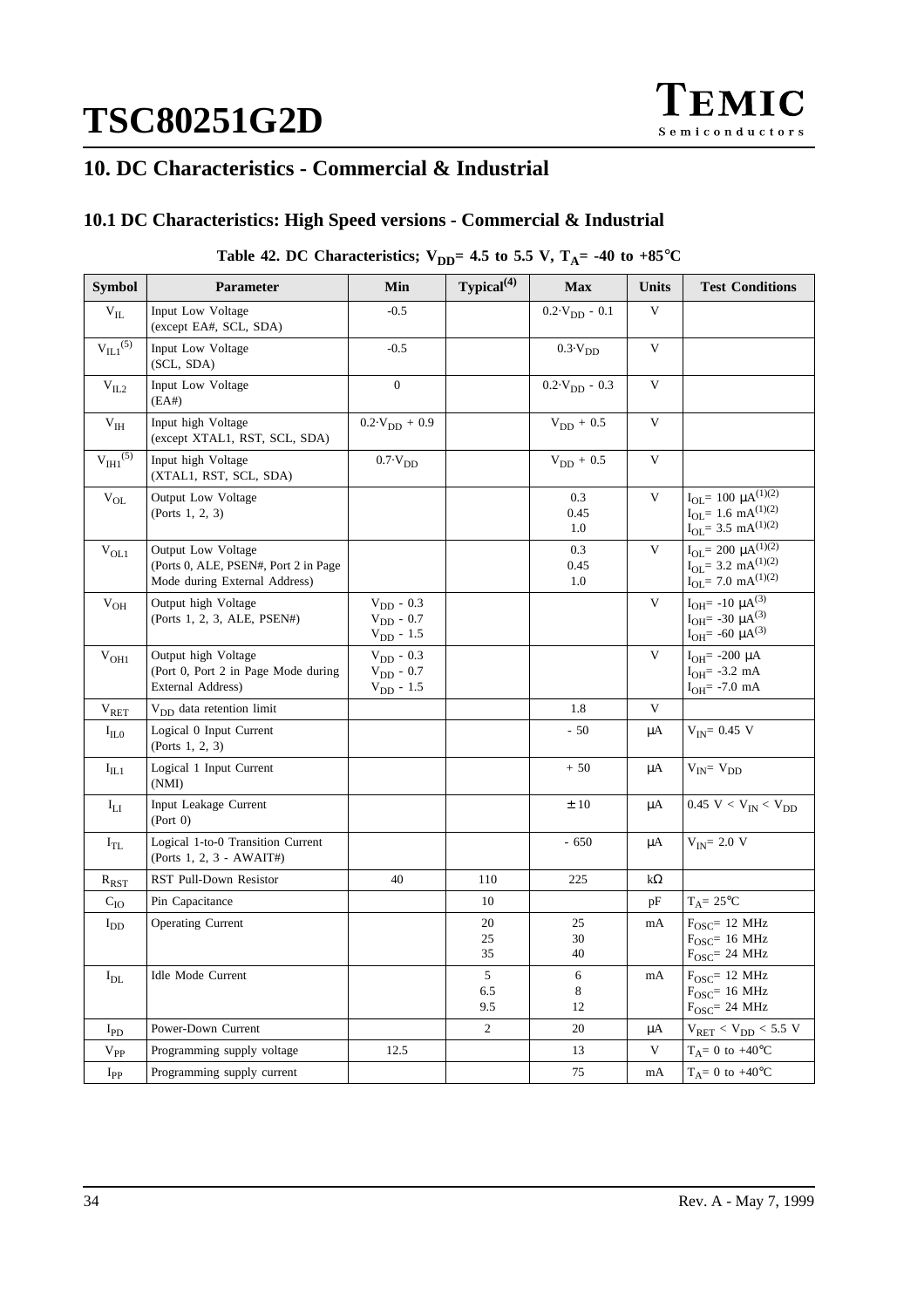# $\in$ MIC Semiconductors

**TSC80251G2D**

#### *Notes:*

|  | 1. Under steady-state (non-transient) conditions, $I_{OL}$ must be externally limited as follows: |  |  |  |  |  |  |  |
|--|---------------------------------------------------------------------------------------------------|--|--|--|--|--|--|--|
|--|---------------------------------------------------------------------------------------------------|--|--|--|--|--|--|--|

| Maximum $I_{OL}$ per 8-bit port: |                    |
|----------------------------------|--------------------|
|                                  |                    |
| Maximum Total $I_{OL}$ for all:  | Output Pins  71 mA |

*If IOL exceeds the test conditions, VOL may exceed the related specification. Pins are not guaranteed to sink current greater than the listed test conditions.*

*2. Capacitive loading on Ports 0 and 2 may cause spurious noise pulses above 0.4 V on the low-level outputs of ALE and Ports 1, 2, and 3. The noise is due to external bus capacitance discharging into the Port 0 and Port 2 pins when these pins change from high to low. In applications where capacitive loading exceeds 100 pF, the noise pulses on these signals may exceed 0.8 V. It may be desirable to qualify ALE or other signals with a Schmitt Trigger or CMOS-level input logic.*

3. Capacitive loading on Ports 0 and 2 causes the V<sub>OH</sub> on ALE and PSEN# to drop below the specification when the address lines are stabilizing.

*4. Typical values are obtained using VDD= 5 V and TA= 25*°*C. They are not tested and there is not guarantee on these values.*

5. The input threshold voltage of SCL and SDA meets the  $I^2C$  specification, so an input voltage below 0.3 $V_{DD}$  will be recognized as a logic *0 while an input voltage above 0.7 V<sub>DD</sub> will be recognized as a logic 1.* 



#### *Note:*

*1. The clock prescaler is not used:*  $F_{OSC} = F_{XTAI}$ .

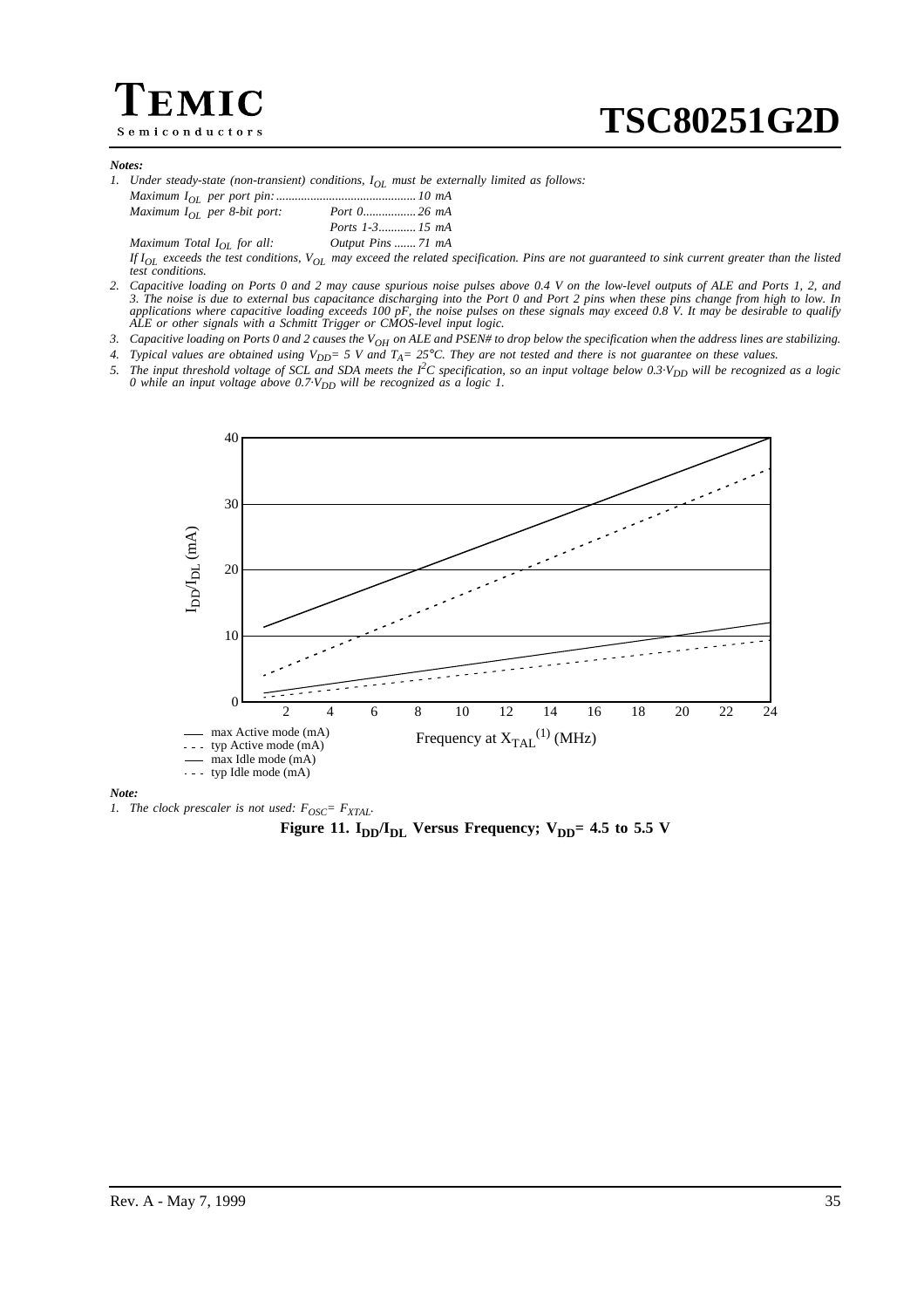# **10.2 DC Characteristics: Low Voltage versions - Commercial & Industrial**

Table 43. DC Characteristics;  $V_{DD} = 2.7$  to 5.5 V,  $T_A = -40$  to  $+85^{\circ}C$ 

| <b>Symbol</b>              | <b>Parameter</b>                                                                            | Min                                           | Typical $(4)$                     | <b>Max</b>                               | Units     | <b>Test Conditions</b>                                                                                                 |
|----------------------------|---------------------------------------------------------------------------------------------|-----------------------------------------------|-----------------------------------|------------------------------------------|-----------|------------------------------------------------------------------------------------------------------------------------|
| $\rm{V_{II}}$              | Input Low Voltage<br>(except EA#, SCL, SDA)                                                 | $-0.5$                                        |                                   | $0.2 \cdot V_{DD} - 0.1$                 | V         |                                                                                                                        |
| $V_{IL1}^{(5)}$            | Input Low Voltage<br>(SCL, SDA)                                                             | $-0.5$                                        |                                   | $0.3\!\cdot\!V_{DD}$                     | V         |                                                                                                                        |
| $\rm{V_{IL2}}$             | Input Low Voltage<br>(EA#)                                                                  | $\overline{0}$                                |                                   | $0.2 \text{V}_{DD} - 0.3$                | V         |                                                                                                                        |
| $\rm V_{IH}$               | Input high Voltage<br>(except XTAL1, RST, SCL, SDA)                                         | $0.2 \cdot V_{DD} + 0.9$                      |                                   | $V_{DD} + 0.5$                           | V         |                                                                                                                        |
| $V_{\text{IH1}}^{(5)}$     | Input high Voltage<br>(XTAL1, RST, SCL, SDA)                                                | $0.7\cdot V_{DD}$                             |                                   | $V_{DD} + 0.5$                           | V         |                                                                                                                        |
| $V_{OL}$                   | Output Low Voltage<br>(Ports 1, 2, 3)                                                       |                                               |                                   | 0.45                                     | V         | $I_{OL} = 0.8$ mA $\sqrt{(1)(2)}$                                                                                      |
| $V_{OL1}$                  | Output Low Voltage<br>(Ports 0, ALE, PSEN#, Port 2 in Page<br>Mode during External Address) |                                               |                                   | 0.45                                     | V         | $I_{OL} = 1.6 \text{ mA}^{(1)(2)}$                                                                                     |
| $\rm V_{OH}$               | Output high Voltage<br>(Ports 1, 2, 3, ALE, PSEN#)                                          | $0.9\mathord{\cdot} \mathrm{V}_{\mathrm{DD}}$ |                                   |                                          | V         | $I_{OH}$ = -10 $\mu A^{(3)}$                                                                                           |
| $V_{OH1}$                  | Output high Voltage<br>(Port 0, Port 2 in Page Mode during<br>External Address)             | $0.9\cdot V_{DD}$                             |                                   |                                          | V         | $I_{OH}$ = -40 $\mu$ A                                                                                                 |
| $V_{RET}$                  | V <sub>DD</sub> data retention limit                                                        |                                               |                                   | 1.8                                      | V         |                                                                                                                        |
| $I_{\text{ILO}}$           | Logical 0 Input Current<br>(Ports 1, 2, 3 - AWAIT#)                                         |                                               |                                   | $-50$                                    | μA        | $V_{IN} = 0.45 V$                                                                                                      |
| $I_{IL1}$                  | Logical 1 Input Current<br>(NMI)                                                            |                                               |                                   | $+50$                                    | μA        | $V_{IN} = V_{DD}$                                                                                                      |
| $I_{LI}$                   | Input Leakage Current<br>(Port 0)                                                           |                                               |                                   | ±10                                      | μA        | 0.45 V < $V_{IN}$ < $V_{DD}$                                                                                           |
| $I_{TL}$                   | Logical 1-to-0 Transition Current<br>(Ports 1, 2, 3)                                        |                                               |                                   | $-650$                                   | μA        | $V_{IN}$ = 2.0 V                                                                                                       |
| $\rm \mathit{R}_{RST}$     | RST Pull-Down Resistor                                                                      | 40                                            | 110                               | 225                                      | $k\Omega$ |                                                                                                                        |
| $C_{IO}$                   | Pin Capacitance                                                                             |                                               | 10                                |                                          | pF        | $T_A = 25$ °C                                                                                                          |
| $I_{DD}$                   | <b>Operating Current</b>                                                                    |                                               | 4<br>8<br>9<br>11                 | 8<br>11<br>12<br>14                      | mA        | 5 MHz, $V_{DD}$ < 3.6 V<br>10 MHz, $V_{DD}$ < 3.6 V<br>12 MHz, $V_{DD}$ < 3.6 V<br>16 MHz, $V_{DD}$ < 3.6 V            |
| $\mathbf{I}_{\rm DL}$      | <b>Idle Mode Current</b>                                                                    |                                               | 0.5<br>1.5<br>$\overline{2}$<br>3 | $\mathbf{1}$<br>$\overline{4}$<br>5<br>7 | mA        | 5 MHz, $V_{DD}$ < 3.6 V<br>10 MHz, $V_{DD}$ < 3.6 V<br>12 MHz, $V_{DD}$ < 3.6 V<br>$16$ MHz, $\mathrm{V_{DD}} < 3.6$ V |
| $\mathbf{I}_{\textrm{PD}}$ | Power-Down Current                                                                          |                                               | $\mathbf{1}$                      | 10                                       | μA        | $\rm V_{RET} < V_{DD} < 3.6~V$                                                                                         |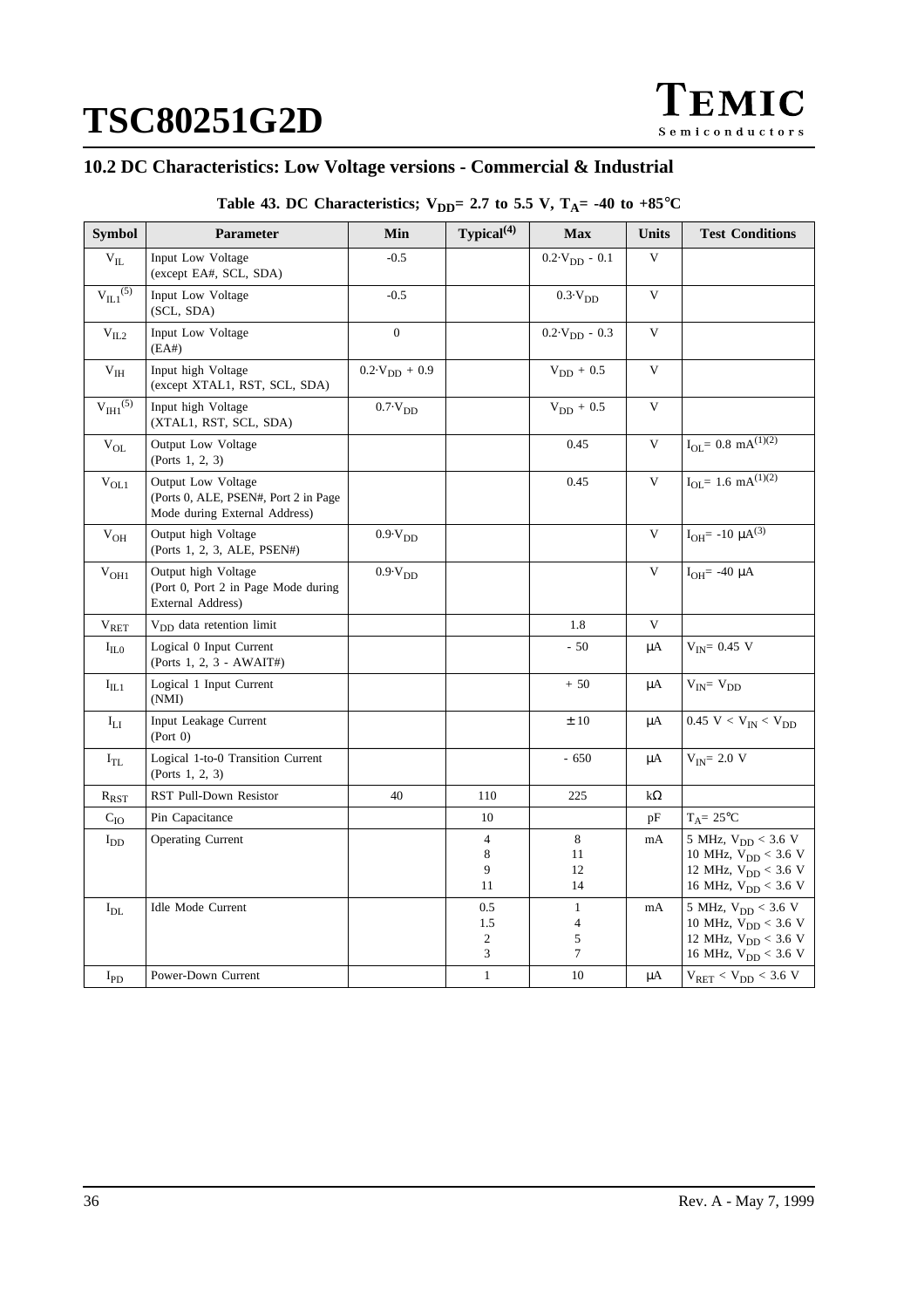# $\mathsf{IIC}$ Semiconductors

#### *Notes:*

|  | 1. Under steady-state (non-transient) conditions, $I_{OL}$ must be externally limited as follows: |  |  |  |  |  |  |  |
|--|---------------------------------------------------------------------------------------------------|--|--|--|--|--|--|--|
|--|---------------------------------------------------------------------------------------------------|--|--|--|--|--|--|--|

| Maximum $I_{OL}$ per 8-bit port: |                    |
|----------------------------------|--------------------|
|                                  |                    |
| Maximum Total $I_{OL}$ for all:  | Output Pins  71 mA |

*If IOL exceeds the test conditions, VOL may exceed the related specification. Pins are not guaranteed to sink current greater than the listed test conditions.*

*2. Capacitive loading on Ports 0 and 2 may cause spurious noise pulses above 0.4 V on the low-level outputs of ALE and Ports 1, 2, and 3. The noise is due to external bus capacitance discharging into the Port 0 and Port 2 pins when these pins change from high to low. In applications where capacitive loading exceeds 100 pF, the noise pulses on these signals may exceed 0.8 V. It may be desirable to qualify ALE or other signals with a Schmitt Trigger or CMOS-level input logic.*

3. Capacitive loading on Ports 0 and 2 causes the V<sub>OH</sub> on ALE and PSEN# to drop below the specification when the address lines are stabilizing.

4. Typical values are obtained using  $V_{DD} = 3$  V and  $T_A = 25^{\circ}$ C. They are not tested and there is not guarantee on these values.

5. The input threshold voltage of SCL and SDA meets the  $I^2C$  specification, so an input voltage below 0.3 $V_{DD}$  will be recognized as a logic *0 while an input voltage above 0.7 V<sub>DD</sub> will be recognized as a logic 1.* 



#### *Note:*

*1. The clock prescaler is not used:*  $F_{OSC} = F_{XTAL}$ .

**Figure 12. I<sub>DD</sub>** $I_{\text{DL}}$  **Versus**  $X_{\text{TAL}}$  **<b>Frequency; V<sub>DD</sub>= 2.7 to 3.6 V**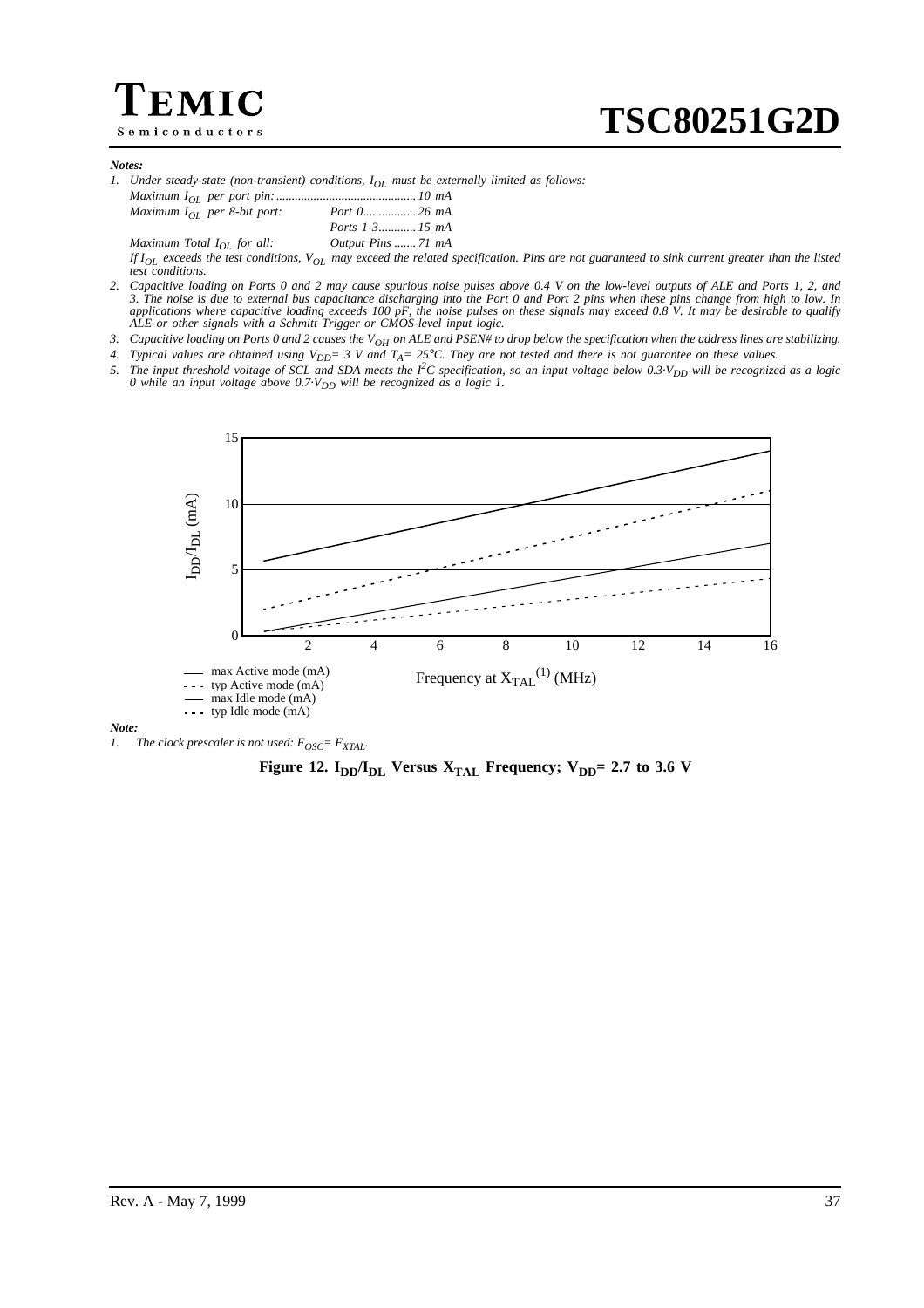

# 10.3 DC Characteristics: I<sub>DD, IDL</sub> and I<sub>PD</sub> Test Conditions







Figure 14. I<sub>DL</sub> Test Condition, Idle Mode



**Figure 15. I<sub>PD</sub> Test Condition, Power-Down Mode**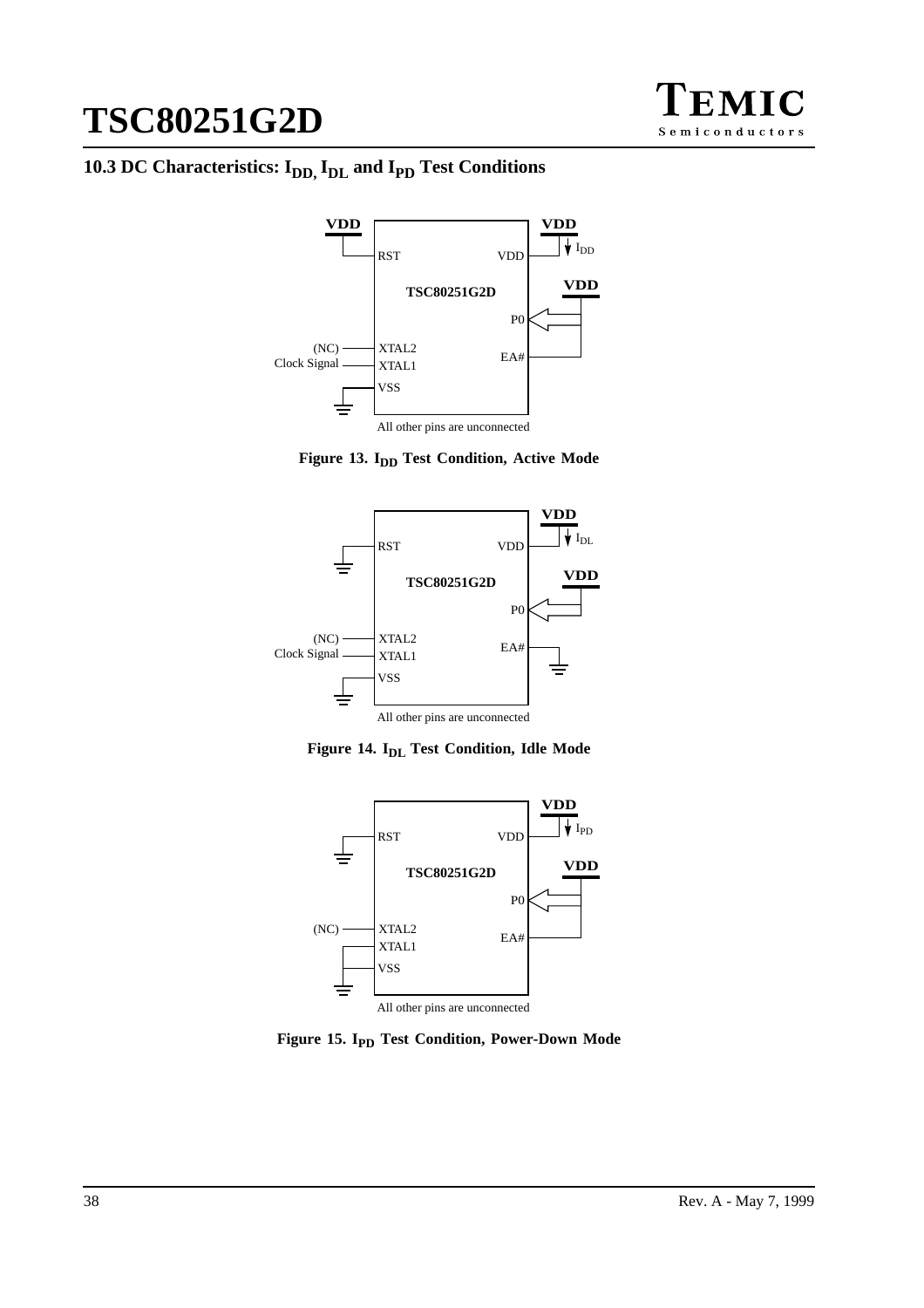

# **11. AC Characteristics - Commercial & Industrial**

# **11.1 AC Characteristics - External Bus Cycles**

## **Definition of symbols**

|              | <b>Signals</b> |   | <b>Conditions</b> |
|--------------|----------------|---|-------------------|
| $\mathbf{A}$ | Address        | Н | High              |
| D            | Data In        | ┻ | Low               |
| L            | ALE            |   | Valid             |
| Q            | Data Out       | X | No Longer Valid   |
| R            | RD#/PSEN#      | Ζ | Floating          |
| W            | WR#            |   |                   |

| <b>Signals</b> | <b>Conditions</b> |                 |  |  |  |
|----------------|-------------------|-----------------|--|--|--|
| dress          | Н                 | High            |  |  |  |
| ta In          | L                 | Low             |  |  |  |
| E              |                   | Valid           |  |  |  |
| ta Out         | X                 | No Longer Valid |  |  |  |
| #/PSEN#        | Ζ                 | Floating        |  |  |  |
|                |                   |                 |  |  |  |

**Table 44. External Bus Cycles Timing Symbol Definitions**

## **Timings**

Test conditions: capacitive load on all pins= 50 pF.

[Table 45](#page-39-0) and [Table 46](#page-40-0) list the AC timing parameters for the TSC80251G2D derivatives with no wait states. External wait states can be added by extending PSEN#/RD#/WR# and or by extending ALE. In these tables, Note 2 marks parameters affected by one ALE wait state, and Note 3 marks parameters affected by PSEN#/RD#/WR# wait states.

[Figure 16](#page-41-0) to [Figure 21 s](#page-43-0)how the bus cycles with the timing parameters.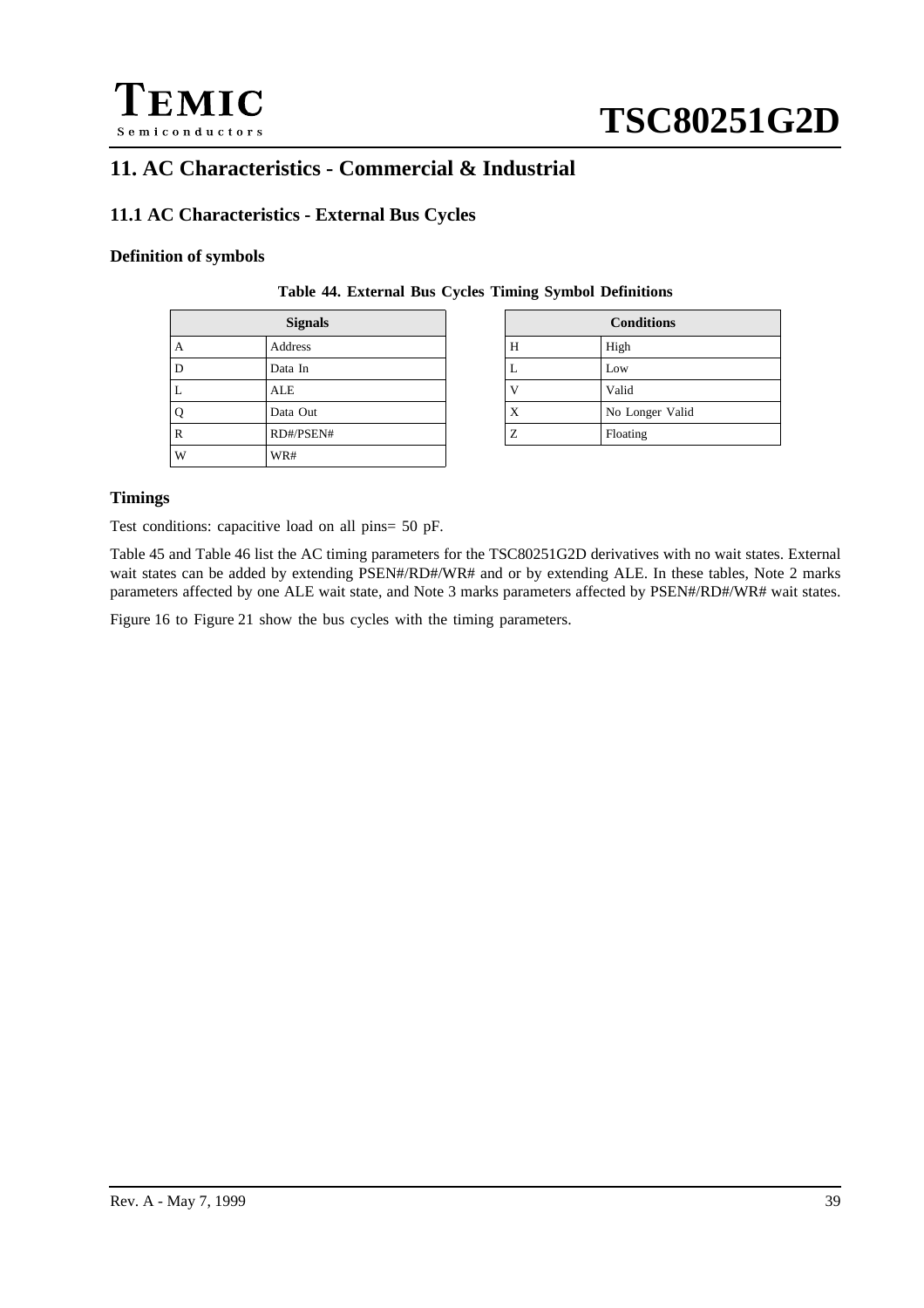TEMIC Semiconductors

<span id="page-39-0"></span>

|                         |                                            | 12 MHz         |            | <b>16 MHz</b> |            | <b>24 MHz</b>  |                |                        |
|-------------------------|--------------------------------------------|----------------|------------|---------------|------------|----------------|----------------|------------------------|
| <b>Symbol</b>           | Parameter                                  | Min            | <b>Max</b> | Min           | <b>Max</b> | Min            | <b>Max</b>     | Unit                   |
| $T_{\rm{OSC}}$          | 1/F <sub>OSC</sub>                         | 83             |            | 62            |            | 41             |                | ns                     |
| $\rm T_{LHLL}$          | ALE Pulse Width                            | 78             |            | 58            |            | 38             |                | ns <sup>(2)</sup>      |
| <b>TAVLL</b>            | Address Valid to ALE Low                   | 78             |            | 58            |            | 37             |                | ns <sup>(2)</sup>      |
| $T_{LLAX}$              | Address hold after ALE Low                 | 19             |            | 11            |            | 3              |                | ns                     |
| $T_{RLRH}^{(1)}$        | RD#/PSEN# Pulse Width                      | 162            |            | 121           |            | 78             |                | $ns^{(3)}$             |
| T <sub>WLWH</sub>       | WR# Pulse Width                            | 165            |            | 124           |            | 81             |                | ns <sup>(3)</sup>      |
| $T_{\text{LLRL}}^{(1)}$ | ALE Low to RD#/PSEN# Low                   | 22             |            | 14            |            | 6              |                | ns                     |
| $T_{LHAX}$              | ALE High to Address Hold                   | 99             |            | 70            |            | 40             |                | ns <sup>(2)</sup>      |
| $T_{RLDV}^{(1)}$        | RD#/PSEN# Low to Valid Data                |                | 146        |               | 104        |                | 61             | ns <sup>(3)</sup>      |
| $T_{RHDX}^{(1)}$        | Data Hold After RD#/PSEN# High             | $\overline{0}$ |            | $\mathbf{0}$  |            | $\theta$       |                | ns                     |
| $T_{RHAX}^{(1)}$        | Address Hold After RD#/PSEN# High          | $\mathbf{0}$   |            | $\mathbf{0}$  |            | $\overline{0}$ |                | ns                     |
| $T_{\rm RLAZ}^{(1)}$    | RD#/PSEN# Low to Address Float             |                | $\Omega$   |               | $\Omega$   |                | $\overline{0}$ | ns                     |
| $T_{\text{RHDZ1}}$      | Instruction Float After RD#/PSEN# High     |                | 45         |               | 40         |                | 30             | ns                     |
| $T_{\text{RHDZ2}}$      | Data Float After RD#/PSEN# High            |                | 215        |               | 165        |                | 115            | ns                     |
| $T_{RHLH1}$             | RD#/PSEN# high to ALE High (Instruction)   | 49             |            | 43            |            | 31             |                | ns                     |
| T <sub>RHLH2</sub>      | RD#/PSEN# high to ALE High (Data)          | 215            |            | 169           |            | 115            |                | ns                     |
| T <sub>WHLH</sub>       | WR# High to ALE High                       | 215            |            | 169           |            | 115            |                | ns                     |
| $T_{AVDV1}$             | Address (P0) Valid to Valid Data In        |                | 250        |               | 175        |                | 105            | $ns^{(2)(3)}$          |
| T <sub>AVDV2</sub>      | Address (P2) Valid to Valid Data In        |                | 306        |               | 223        |                | 140            | $ns^{(2)(3)}$          |
| $T_{AVDV3}$             | Address (P0) Valid to Valid Instruction In |                | 150        |               | 109        |                | 68             | ns <sup>(3)</sup>      |
| $\rm T_{AXDX}$          | Data Hold after Address Hold               | $\Omega$       |            | $\Omega$      |            | $\theta$       |                | ns                     |
| $T_{AVRL}^{(1)}$        | Address Valid to RD# Low                   | 100            |            | 70            |            | 40             |                | ns <sup>(2)</sup>      |
| $T_{AVWLI}$             | Address (P0) Valid to WR# Low              | 100            |            | 70            |            | 40             |                | ns <sup>(2)</sup>      |
| T <sub>AVWL2</sub>      | Address (P2) Valid to WR# Low              | 158            |            | 115           |            | 74             |                | $ns^{(2)}$             |
| T <sub>WHOX</sub>       | Data Hold after WR# High                   | 90             |            | 69            |            | 32             |                | $\mathbf{n}\mathbf{s}$ |
| $T_{\rm QVWH}$          | Data Valid to WR# High                     | 133            |            | 102           |            | 72             |                | ns <sup>(3)</sup>      |
| T <sub>WHAX</sub>       | WR# High to Address Hold                   | 167            |            | 125           |            | 84             |                | ns                     |

*Notes:*

*1. Specification for PSEN# are identical to those for RD#.*

*2. If a wait state is added by extending ALE, add 2·TOSC.*

*3. If wait states are added by extending RD#/PSEN#/WR#, add 2N·T<sub>OSC</sub> (N= 1..3).*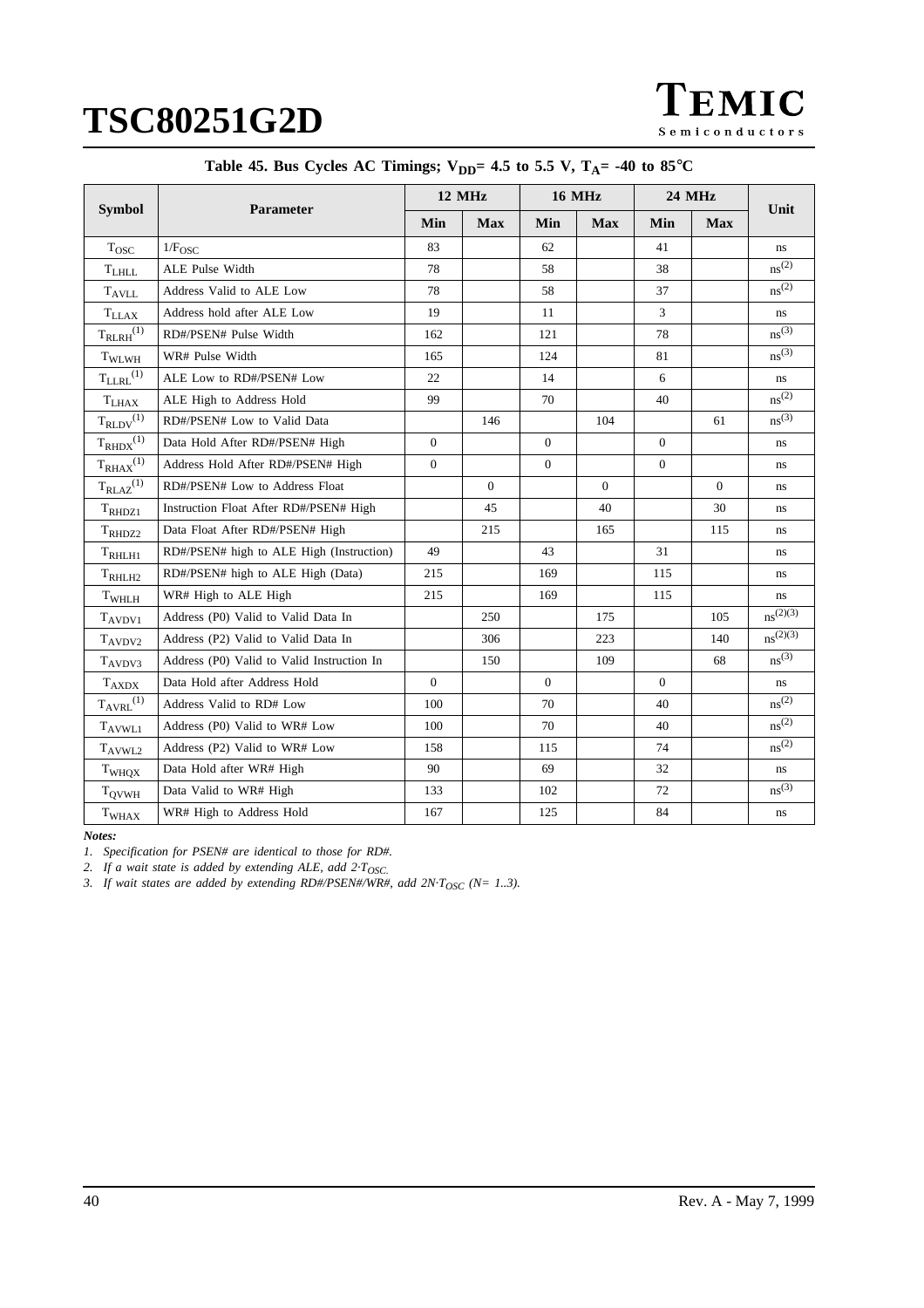<span id="page-40-0"></span>

|                              |                                            |          | 12 MHz     | <b>16 MHz</b>  |                |                   |
|------------------------------|--------------------------------------------|----------|------------|----------------|----------------|-------------------|
| <b>Symbol</b>                | <b>Parameter</b>                           |          | <b>Max</b> | Min            | <b>Max</b>     | Unit              |
| $T_{\rm{OSC}}$               | $1/F_{\rm OSC}$                            | 83       |            | 62             |                | ns.               |
| $T_{LHLL}$                   | ALE Pulse Width                            | 72       |            | 52             |                | ns <sup>(2)</sup> |
| $T_{AVLL}$                   | Address Valid to ALE Low                   | 71       |            | 51             |                | ns <sup>(2)</sup> |
| $T_{LLAX}$                   | Address hold after ALE Low                 | 14       |            | 6              |                | ns                |
| $T_{RLRH}^{(1)}$             | RD#/PSEN# Pulse Width                      | 163      |            | 121            |                | $ns^{(3)}$        |
| $T_{\rm WLWH}$               | WR# Pulse Width                            | 165      |            | 124            |                | ns <sup>(3)</sup> |
| $T_{\text{LLRL}}^{(1)}$      | ALE Low to RD#/PSEN# Low                   | 17       |            | 11             |                | ns                |
| $\mathrm{T}_{\mathrm{LHAX}}$ | ALE High to Address Hold                   | 90       |            | 57             |                | ns <sup>(2)</sup> |
| $T_{\rm RLDV}^{(1)}$         | RD#/PSEN# Low to Valid Data                |          | 133        |                | 92             | ns <sup>(3)</sup> |
| $T_{RHDX}^{(1)}$             | Data Hold After RD#/PSEN# High             | $\Omega$ |            | $\Omega$       |                | ns                |
| $T_{RHAX}^{(1)}$             | Address Hold After RD#/PSEN# High          | $\theta$ |            | $\mathbf{0}$   |                | ns                |
| $T_{RLAZ}^{(1)}$             | RD#/PSEN# Low to Address Float             |          | $\Omega$   |                | $\overline{0}$ | ns                |
| $T_{\text{RHDZ1}}$           | Instruction Float After RD#/PSEN# High     |          | 59         |                | 48             | ns                |
| $T_{\rm RH DZZ}$             | Data Float After RD#/PSEN# High            |          | 225        |                | 175            | ns                |
| $T_{RHLH1}$                  | RD#/PSEN# high to ALE High (Instruction)   | 60       |            | 47             |                | ns                |
| T <sub>RHLH2</sub>           | RD#/PSEN# high to ALE High (Data)          | 226      |            | 172            |                | ns                |
| T <sub>WHLH</sub>            | WR# High to ALE High                       | 226      |            | 172            |                | ns                |
| $T_{AVDV1}$                  | Address (P0) Valid to Valid Data In        |          | 289        |                | 160            | $ns^{(2)(3)}$     |
| $T_{AVDV2}$                  | Address (P2) Valid to Valid Data In        |          | 296        |                | 211            | $ns^{(2)(3)}$     |
| $T_{AVDV3}$                  | Address (P0) Valid to Valid Instruction In |          | 144        |                | 98             | ns <sup>(3)</sup> |
| $T_{AXDX}$                   | Data Hold after Address Hold               | $\theta$ |            | $\overline{0}$ |                | ns                |
| $T_{\rm AVRL}{}^{(1)}$       | Address Valid to RD# Low                   | 111      |            | 64             |                | ns <sup>(2)</sup> |
| $T_{AVWLI}$                  | Address (P0) Valid to WR# Low              | 111      |            | 64             |                | ns <sup>(2)</sup> |
| T <sub>AVWL2</sub>           | Address (P2) Valid to WR# Low              | 158      |            | 116            |                | ns <sup>(2)</sup> |
| T <sub>WHQX</sub>            | Data Hold after WR# High                   | 82       |            | 66             |                | $\bf ns$          |
| $T_{\rm QVWH}$               | Data Valid to WR# High                     | 135      |            | 103            |                | ns <sup>(3)</sup> |
| T <sub>WHAX</sub>            | WR# High to Address Hold                   | 168      |            | 125            |                | ns                |

# Table 46. Bus Cycles AC Timings;  $V_{DD} = 2.7$  to 5.5 V,  $T_A = -40$  to 85°C

*Notes:*

*1. Specification for PSEN# are identical to those for RD#.*

*2. If a wait state is added by extending ALE, add 2·TOSC.*

*3. If wait states are added by extending RD#/PSEN#/WR#, add 2N·T<sub>OSC</sub> (N= 1..3).*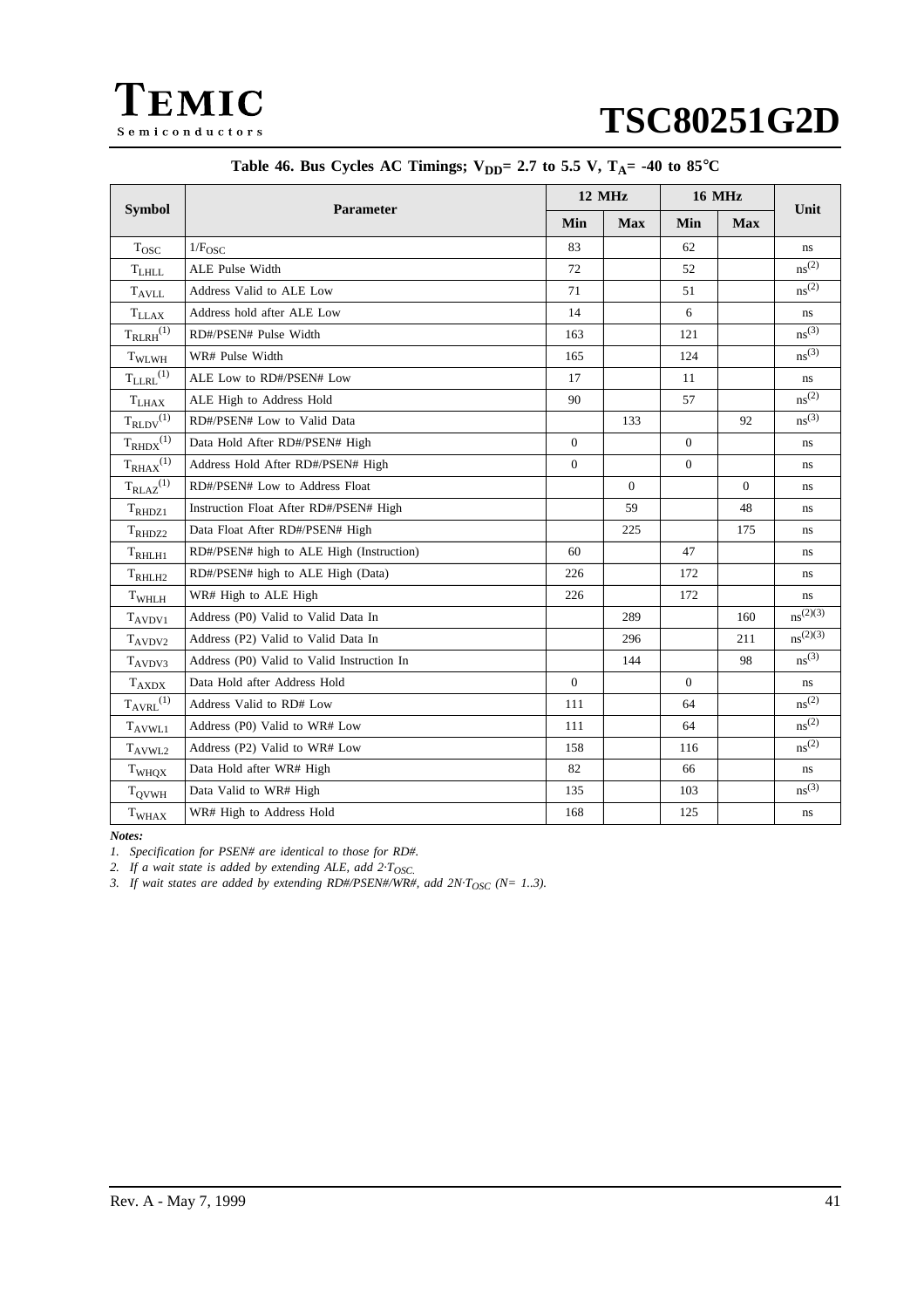

# <span id="page-41-0"></span>**Waveforms in Non-Page Mode**



#### *Note:*

*1. The value of this parameter depends on wait states. See [Table 45](#page-39-0) and [Table 46.](#page-40-0)*





#### *Note:*

*1. The value of this parameter depends on wait states. See [Table 45](#page-39-0) and [Table 46.](#page-40-0)*

**Figure 17. External Bus Cycle: Data Read (Non-Page Mode)**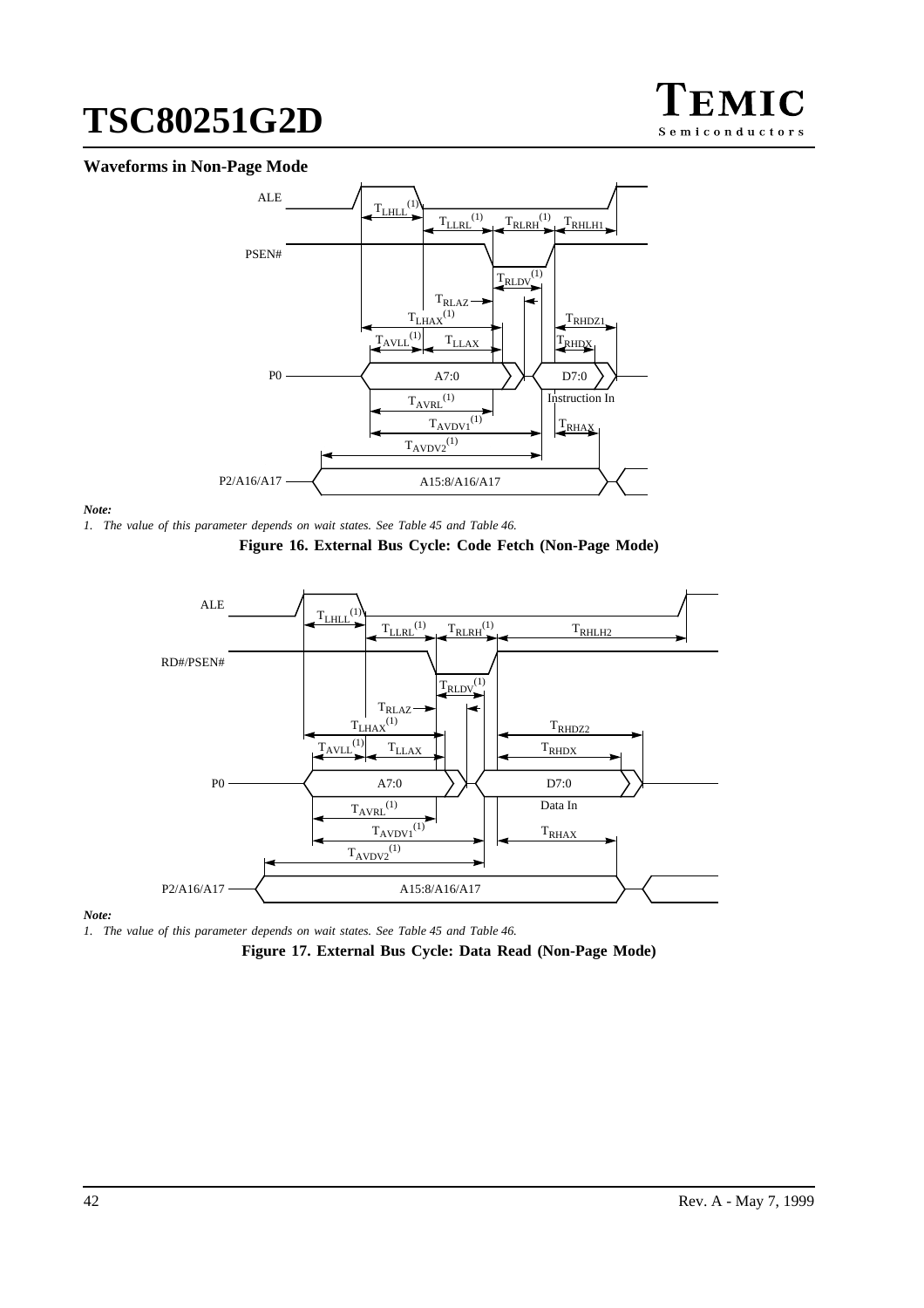



#### *Note:*

*1. The value of this parameter depends on wait states. See [Table 45](#page-39-0) and [Table 46.](#page-40-0)*



### **Waveforms in Page Mode**



#### *Notes:*

*1. The value of this parameter depends on wait states. See [Table 45](#page-39-0) and [Table 46.](#page-40-0)*

2. A page hit (i.e., a code fetch to the same 256-byte "page" as the previous code fetch) requires one state  $(2 \cdot T_{\text{OSC}})$ ; *a page miss requires two states (4·T<sub>OSC</sub>).* 

*3. During a sequence of page hits, PSEN# remains low until the end of the last page-hit cycle.*

**Figure 19. External Bus Cycle: Code Fetch (Page Mode)**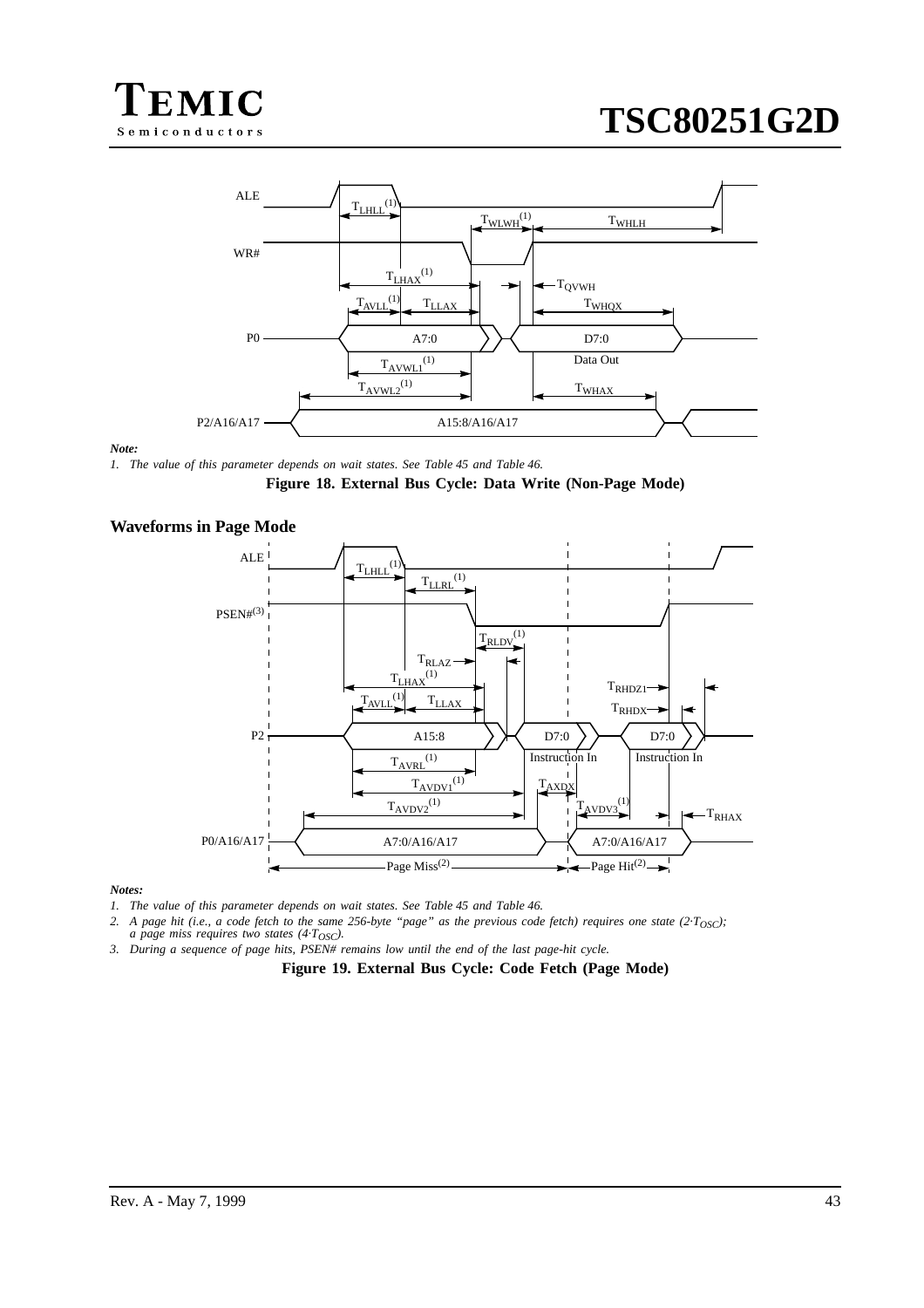

<span id="page-43-0"></span>

#### *Note:*







#### *Note:*

*1. The value of this parameter depends on wait states. See [Table 45](#page-39-0) and [Table 46.](#page-40-0)*

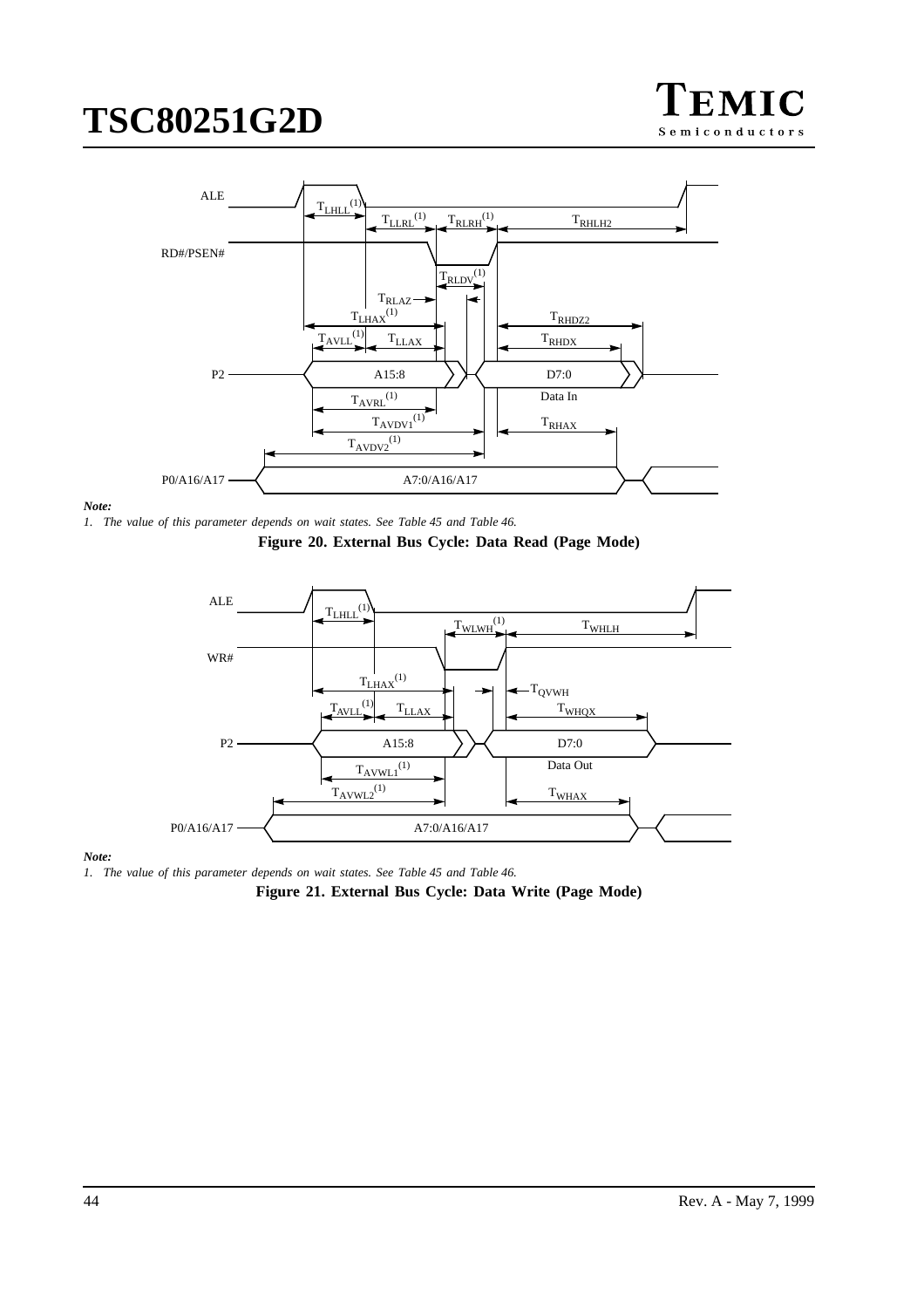

# **11.2 AC Characteristics - Real-Time Synchronous Wait State**

### **Definition of symbols**

### **Table 47. Real-Time Synchronous Wait Timing Symbol Definitions**

| <b>Signals</b> |           |     | <b>Conditions</b> |
|----------------|-----------|-----|-------------------|
|                | WCLK      | . . | Low               |
| R              | RD#/PSEN# |     | Valid             |
| W              | WR#       | Х   | No Longer Valid   |
|                | WAIT#     |     |                   |

| Signals       |           | <b>Conditions</b> |
|---------------|-----------|-------------------|
| ľK            |           | Low               |
| #/PSEN#       |           | Valid             |
| $\frac{4}{3}$ | $\Lambda$ | No Longer Valid   |

## **Timings**

## Table 48. Real-Time Synchronous Wait AC Timings;  $V_{DD}$ = 2.7 to 5.5 V, T<sub>A</sub>= -40 to 85°C

| <b>Symbol</b>     | <b>Parameter</b>               | Min                    | Max                             | Unit |
|-------------------|--------------------------------|------------------------|---------------------------------|------|
| $T_{\rm CLYV}$    | Wait Clock Low to Wait Set-up  | 0                      | $T_{\rm OSC}$ - 20              | ns   |
| $T_{\rm CLYX}$    | Wait Hold after Wait Clock Low | $2W \cdot T_{OSC} + 5$ | $(1+2W)$ · $T_{OSC}$ - 20       | ns   |
| $T_{\rm RLYV}$    | PSEN#/RD# Low to Wait Set-up   |                        | $T_{\rm OSC}$ - 20              | ns   |
| T <sub>RLYX</sub> | Wait Hold after PSEN#/RD# Low  | $2W \cdot T_{OSC} + 5$ | $(1+2W)$ ·T <sub>OSC</sub> - 20 | ns   |
| $T_{WLYV}$        | WR# Low to Wait Set-up         | 0                      | $T_{\rm OSC}$ - 20              | ns   |
| T <sub>WLYX</sub> | Wait Hold after WR# Low        | $2W \cdot T_{OSC}$ + 5 | $(1+2W)$ · $T_{OSC}$ - 20       | ns   |

### **Waveforms**



**Figure 22. Real-time Synchronous Wait State: Code Fetch/Data Read**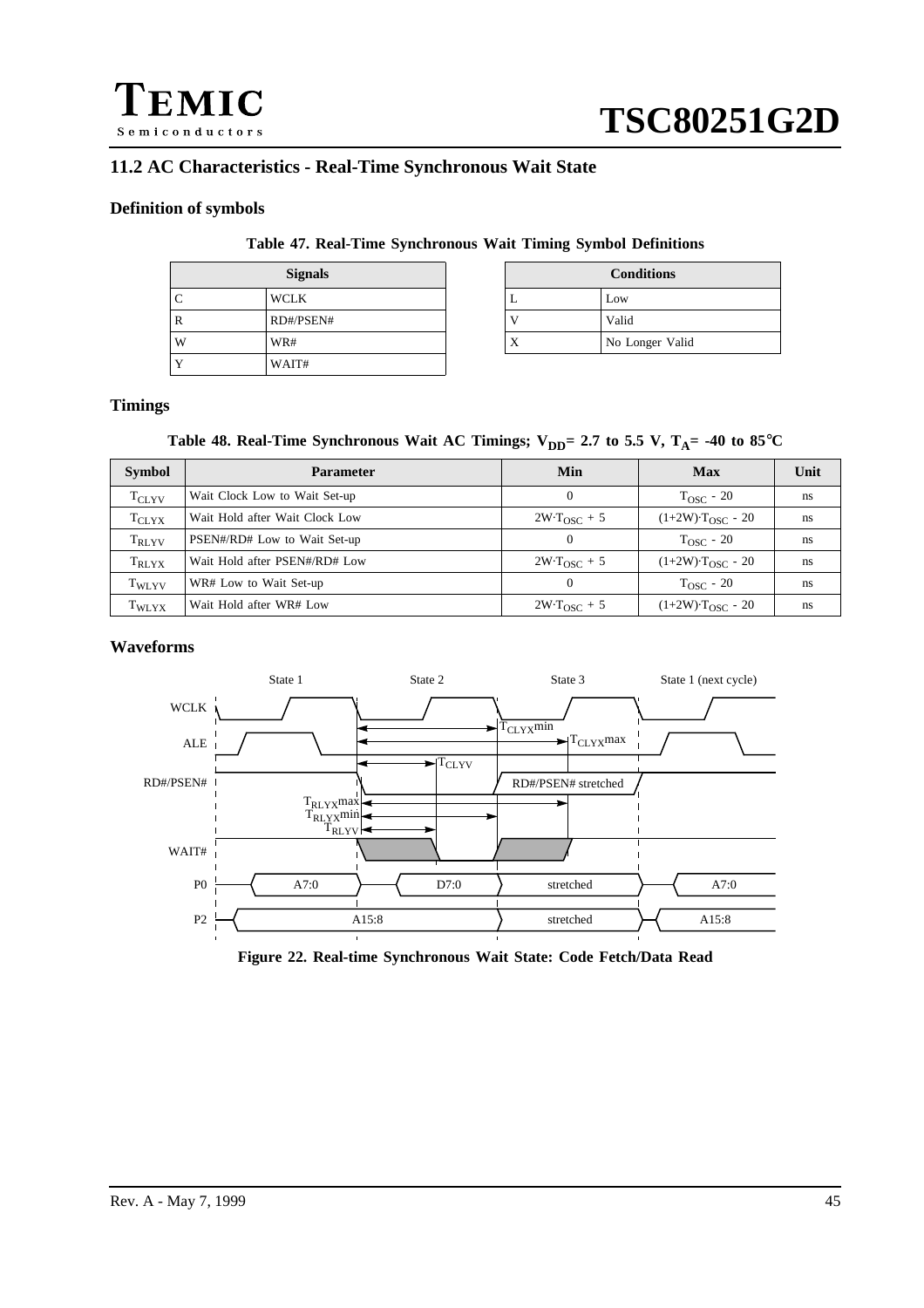



**Figure 23. Real-time Synchronous Wait State: Data Write**

# **11.3 AC Characteristics - Real-Time Asynchronous Wait State**

## **Definition of symbols**

**Table 49. Real-Time Asynchronous Wait Timing Symbol Definitions**

| <b>Signals</b> |               |  | ∠on   |
|----------------|---------------|--|-------|
| ω              | PSEN#/RD#/WR# |  | Low   |
|                | AWAIT#        |  | Valid |

| <b>Signals</b> |   | <b>Conditions</b> |
|----------------|---|-------------------|
| EN#/RD#/WR#    | ⊥ | Low               |
| VAIT#          |   | Valid             |
|                | Х | No Longer Valid   |

# **Timings**

Table 50. Real-Time Asynchronous Wait AC Timings;  $V_{DD} = 2.7$  to 5.5 V,  $T_A = -40$  to 85<sup>°</sup>C

| <b>Symbol</b>     | <b>Parameter</b>                  | Min                     | Max                 | 'Jnit                  |
|-------------------|-----------------------------------|-------------------------|---------------------|------------------------|
| <sup>1</sup> SLYV | PSEN#/RD#/WR# Low to Wait Set-up  |                         | $T_{\rm{OSC}}$ - 10 | ns                     |
| $1$ SLYX          | Wait Hold after PSEN#/RD#/WR# Low | $(2N-1)$ $T_{OSC}$ + 10 |                     | $\mathbf{n}\mathbf{s}$ |

*Note:*

*1. N is the number of wait states added (N*≥ *1).*

# **Waveforms**



**Figure 24. Real-time Asynchronous Wait State Timings**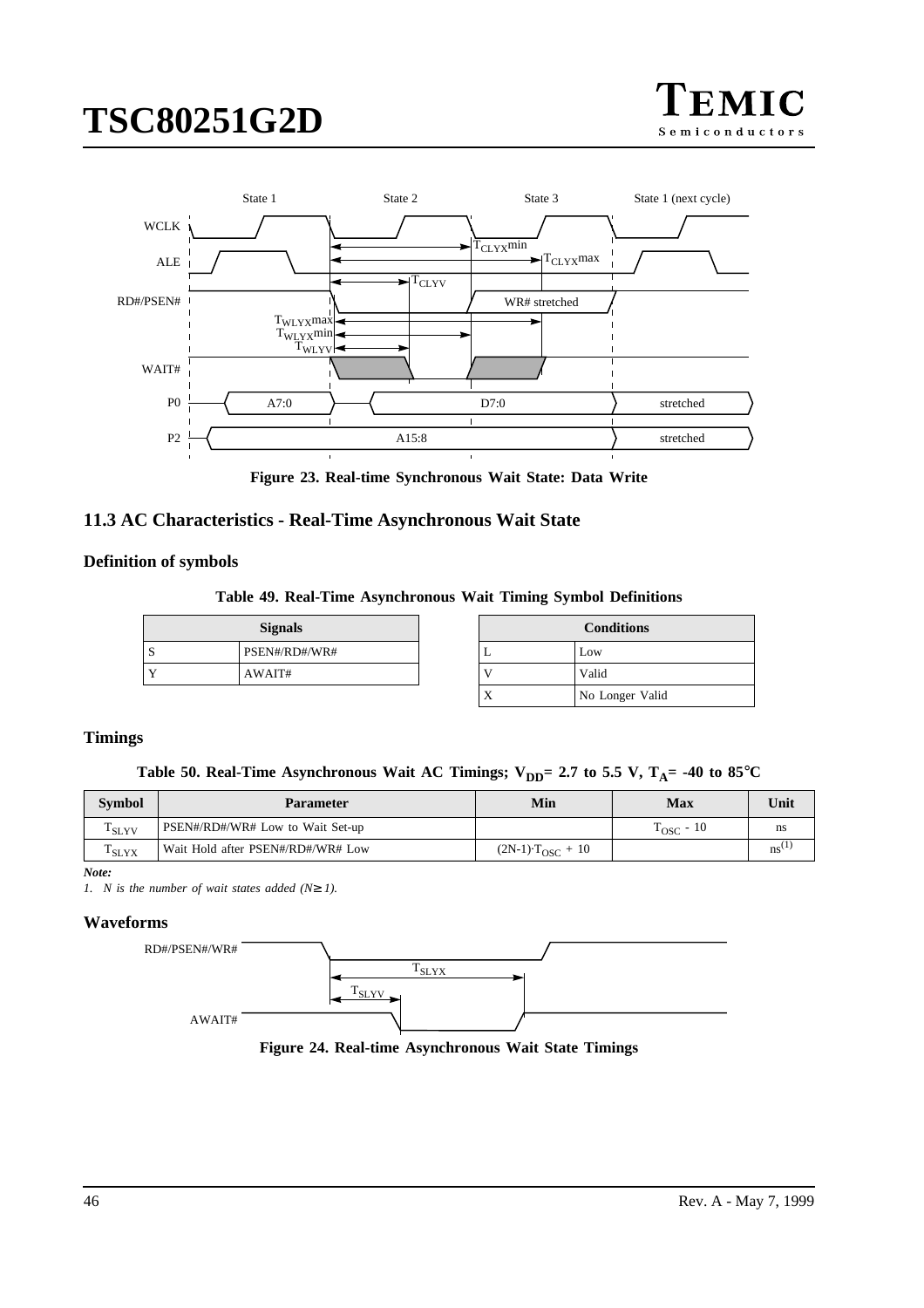

# **11.4 AC Characteristics - Serial Port in Shift Register Mode**

# **Definition of symbols**

### **Table 51. Serial Port Timing Symbol Definitions**

|    | <b>Signals</b> |   | $_{\rm Con}$ |
|----|----------------|---|--------------|
| IJ | Data In        | Н | High         |
|    | Data Out       | ∸ | Low          |
| Χ  | Clock          |   | Valid        |

| <b>Signals</b> |   | <b>Conditions</b> |
|----------------|---|-------------------|
| ta In          | Н | High              |
| ta Out         | ⊥ | Low               |
| сk             |   | Valid             |
|                | X | No Longer Valid   |

# **Timings**

## Table 52. Serial Port AC Timing -Shift Register Mode;  $V_{DD} = 2.7$  to 5.5 V,  $T_A = -40$  to 85°C

| <b>Symbol</b>                | <b>Parameter</b>                         | $12 \text{ MHz}$ |     | <b>16 MHz</b> |            | 24 MHz $^{(1)}$ |            | Unit |
|------------------------------|------------------------------------------|------------------|-----|---------------|------------|-----------------|------------|------|
|                              |                                          | Min              | Max | Min           | <b>Max</b> | Min             | <b>Max</b> |      |
| $T_{\rm{XLXL}}$              | Serial Port Clock Cycle Time             | 998              |     | 749           |            | 500             |            | ns   |
| $T_{\rm OVXH}$               | Output Data Setup to Clock Rising Edge   | 833              |     | 625           |            | 417             |            | ns   |
| <b>T</b> <sub>XHQX</sub>     | Output Data hold after Clock Rising Edge | 165              |     | 124           |            | 82              |            | ns   |
| T <sub>XHDX</sub>            | Input Data Hold after Clock Rising Edge  | $\Omega$         |     | $\Omega$      |            | $\theta$        |            | ns   |
| $\mathrm{T}_{\mathrm{XHDV}}$ | Clock Rising Edge to Input Data Valid    |                  | 974 |               | 732        |                 | 482        | ns   |

*Note:*

*1. For high speed versions only.*

### **Waveforms**



#### *Note:*

*1. TI and RI are set during S1P1 of the peripheral cycle following the shift of the eight bit.*

**Figure 25. Serial Port Waveforms - Shift Register Mode**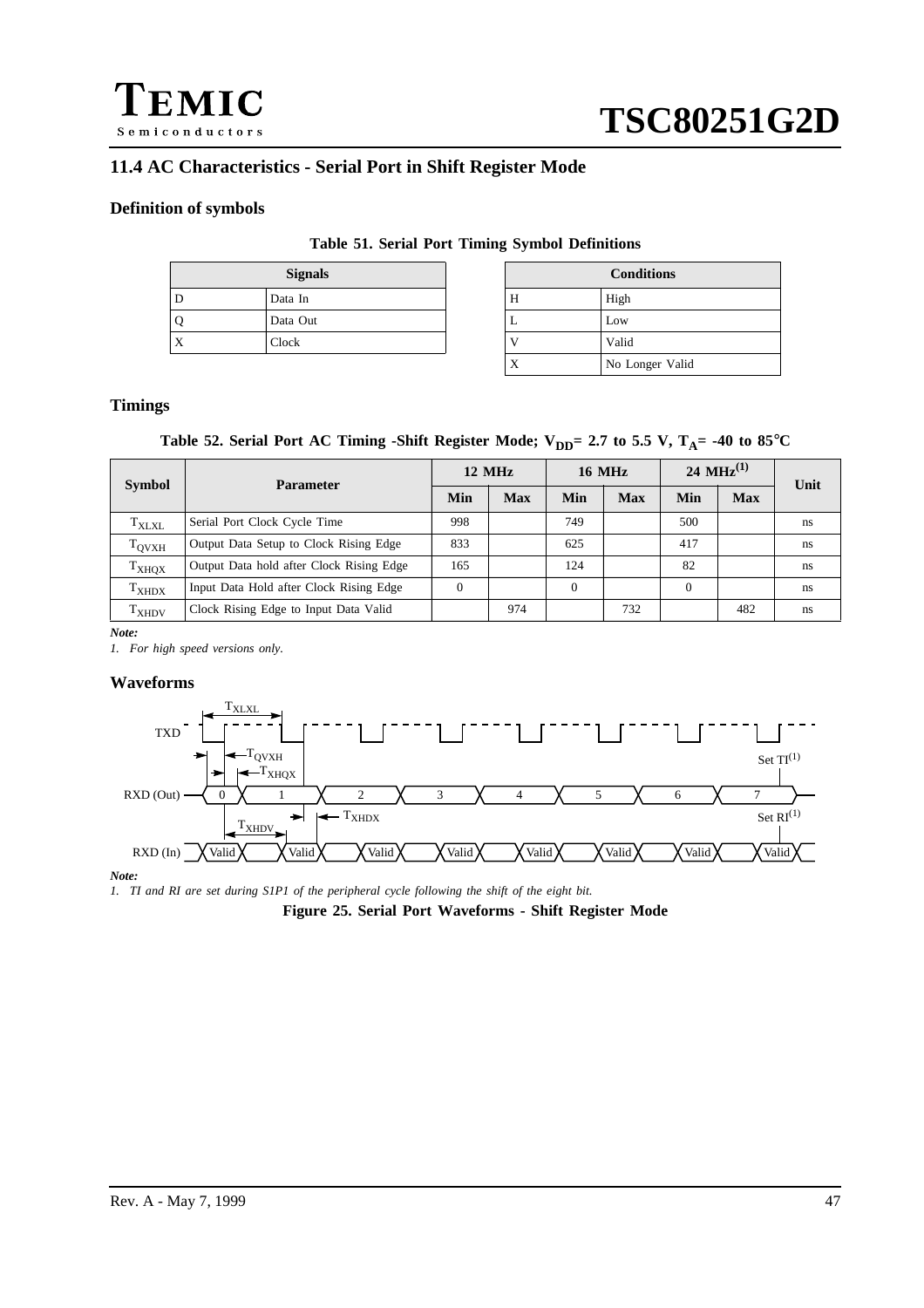

# **11.5 AC Characteristics - SSLC: I2C Interface**

# **Timings**

# Table 53. I<sup>2</sup>C Interface AC Timing;  $V_{DD} = 2.7$  to 5.5 V,  $T_A = -40$  to 85<sup>°</sup>C

| <b>Symbol</b> | <b>Parameter</b>                                  | <b>INPUT</b><br>$Max$   Min<br>Min | <b>OUTPUT</b><br><b>Max</b>     |
|---------------|---------------------------------------------------|------------------------------------|---------------------------------|
| THD; STA      | Start condition hold time                         | $14 \cdot TCLCL(4)$                | 4.0 $\mu$ s <sup>(1)</sup>      |
| <b>TLOW</b>   | SCL low time                                      | $16 \cdot TCLCL^{(4)}$             | 4.7 $\mu s^{(1)}$               |
| THIGH         | SCL high time                                     | $14 \cdot TCLCL^{(4)}$             | 4.0 $\mu s^{(1)}$               |
| <b>TRC</b>    | SCL rise time                                     | $1 \mu s$                          | (2)                             |
| <b>TFC</b>    | SCL fall time                                     | $0.3 \mu s$                        | 0.3 $\mu s^{(3)}$               |
| Tsu; DAT1     | Data set-up time                                  | $250$ ns                           | $20$ ·TCLCL <sup>(4)</sup> -TRD |
| Tsu; DAT2     | SDA set-up time (before repeated START condition) | $250$ ns                           | $1 \mu s^{(1)}$                 |
| Tsu; DAT3     | SDA set-up time (before STOP condition)           | $250$ ns                           | $8 \cdot TCLCL^{(4)}$           |
| THD; DAT      | Data hold time                                    | $0$ ns                             | $8 \cdot TCLCL^{(4)}$ - TFC     |
| TSU; STA      | Repeated START set-up time                        | $14 \cdot TCLCL(4)$                | 4.7 $\mu s^{(1)}$               |
| Tsu; STO      | STOP condition set-up time                        | $14 \cdot TCLCL^{(4)}$             | 4.0 $\mu s^{(1)}$               |
| TBUF          | Bus free time                                     | $14 \cdot TCLCL$ <sup>(4)</sup>    | 4.7 $\mu s^{(1)}$               |
| TRD           | SDA rise time                                     | $1 \mu s$                          | (2)                             |
| <b>TFD</b>    | SDA fall time                                     | $0.3 \mu s$                        | 0.3 $\mu s^{(3)}$               |

*Notes:*

*1. At 100 kbit/s. At other bit-rates this value is inversely proportional to the bit-rate of 100 kbit/s.*

*2. Determined by the external bus-line capacitance and the external bus-line pull-up resistor, this must be < 1* µ*s.*

*3. Spikes on the SDA and SCL lines with a duration of less than 3·TCLCL will be filtered out. Maximum capacitance on bus-lines SDA and SCL= 400 pF.*

*4. TCLCL= TOSC= one oscillator clock period.*

# **Waveforms**



**Figure 26. I2C Waveforms**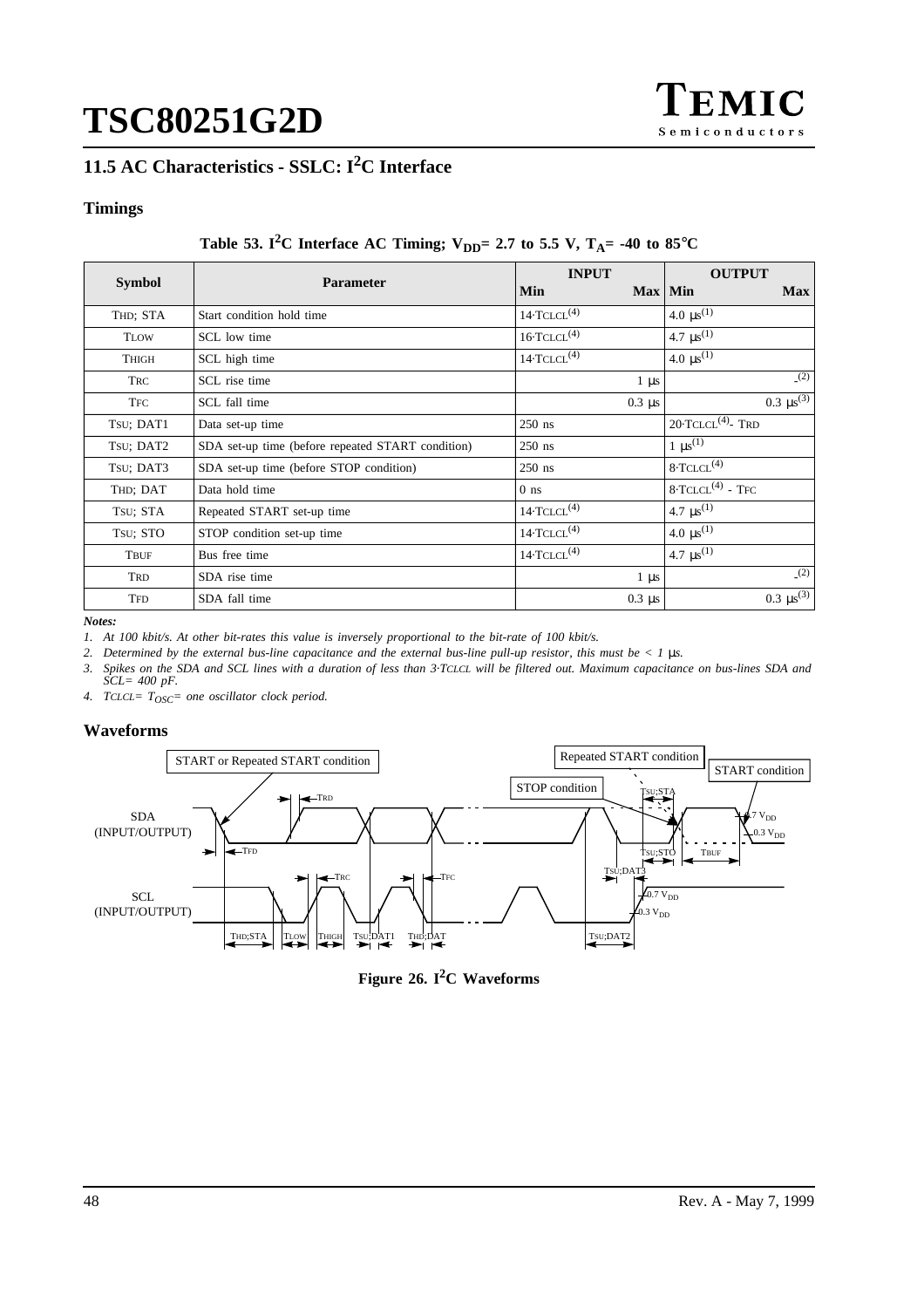

# **11.6 AC Characteristics - SSLC: SPI Interface**

# **Definition of symbols**

## **Table 54. SPI Interface Timing Symbol Definitions**

| <b>Signals</b> |          |   | <b>Conditions</b> |
|----------------|----------|---|-------------------|
| C              | Clock    | Н | High              |
|                | Data In  | ⊥ | Low               |
| $\mathcal{L}$  | Data Out |   | Valid             |
| C              | SS#      | A | No Longer Valid   |

| <b>Signals</b> |   | <b>Conditions</b> |
|----------------|---|-------------------|
| сk             | Н | High              |
| ta In          | L | Low               |
| ta Out         |   | Valid             |
| 7              | X | No Longer Valid   |
|                | Z | Floating          |

# **Timings**

# Table 55. SPI Interface AC Timing;  $V_{DD} = 2.7$  to 5.5 V,  $T_A = -40$  to 85°C

| <b>Symbol</b>                         | <b>Parameter</b>                       | Min            | <b>Max</b>     | Unit           |
|---------------------------------------|----------------------------------------|----------------|----------------|----------------|
| Slave $mode^{(1)}$                    |                                        |                |                |                |
| $\textit{T}_{\textit{CHCH}}$          | Clock Period                           | 8              |                | $\rm T_{OSC}$  |
| T <sub>CHCX</sub>                     | Clock High Time                        | 3.2            |                | $T_{\rm{OSC}}$ |
| $\text{T}_{\text{CLCX}}$              | Clock Low Time                         | 3.2            |                | $T_{\rm{OSC}}$ |
| $T_{S L C H}$ , $T_{S L C L}$         | SS# Low to Clock edge                  | 200            |                | ns.            |
| T <sub>IVCL</sub> , T <sub>IVCH</sub> | Input Data Valid to Clock Edge         | 100            |                | ns.            |
| $TCLIX$ , $TCHIX$                     | Input Data Hold after Clock Edge       | 100            |                | ns.            |
| T <sub>CLOV</sub> , T <sub>CHOV</sub> | Output Data Valid after Clock Edge     |                | 100            | ns.            |
| $TCLOX$ , $TCHOX$                     | Output Data Hold Time after Clock Edge | $\Omega$       |                | ns.            |
| $T_{CLSH}$ , $T_{CHSH}$               | SS# High after Clock Edge              | $\overline{0}$ |                | ns.            |
| $T_{\text{IVCL}}$ , $T_{\text{IVCH}}$ | Input Data Valid to Clock Edge         | 100            |                | ns             |
| $TCLIX$ , $TCHIX$                     | Input Data Hold after Clock Edge       | 100            |                | ns.            |
| $\rm T_{SLOV}$                        | SS# Low to Output Data Valid           |                | 130            | ns.            |
| T <sub>SHOX</sub>                     | Output Data Hold after SS# High        |                | 130            | ns.            |
| $\rm T_{SHSL}$                        | SS# High to SS# Low                    | (2)            |                |                |
| $\rm T_{II,III}$                      | Input Rise Time                        |                | $\overline{2}$ | $\mu s$        |
| T <sub>HHL</sub>                      | Input Fall Time                        |                | 2              | $\mu s$        |
| $T_{OLOH}$                            | Output Rise time                       |                | 100            | ns.            |
| $\rm T_{OHOL}$                        | Output Fall Time                       |                | 100            | ns.            |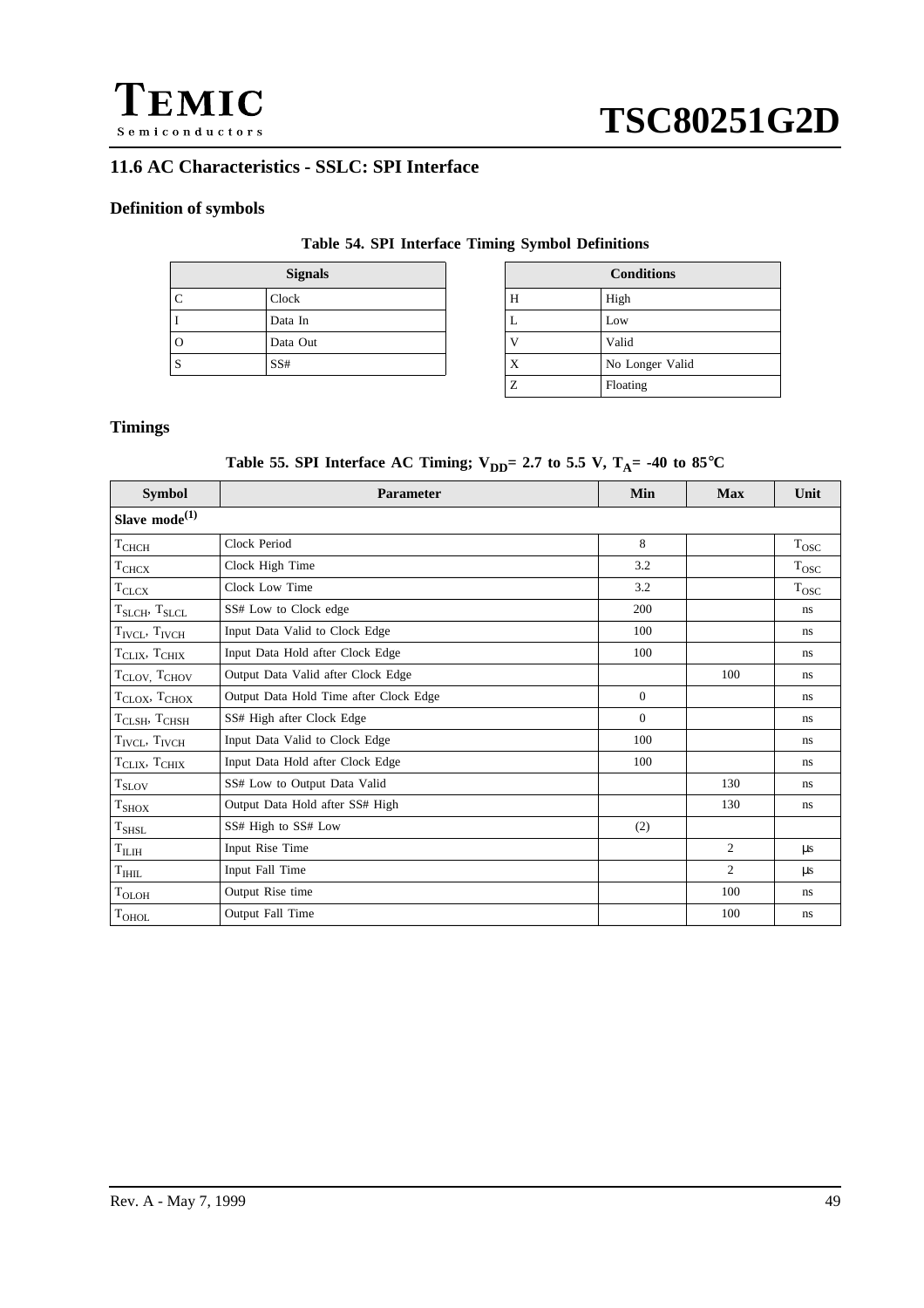EMIC Semiconductors

| <b>Symbol</b>                         | <b>Parameter</b>                       | Min            | <b>Max</b>     | Unit           |  |  |
|---------------------------------------|----------------------------------------|----------------|----------------|----------------|--|--|
| Master mode <sup>(3)</sup>            |                                        |                |                |                |  |  |
| T <sub>CHCH</sub>                     | Clock Period                           | $\overline{4}$ |                | $T_{\rm{OSC}}$ |  |  |
| T <sub>CHCX</sub>                     | Clock High Time                        | 1.6            |                | $T_{\rm{OSC}}$ |  |  |
| <b>T</b> CLCX                         | Clock Low Time                         | 1.6            |                | $T_{\rm{OSC}}$ |  |  |
| $T_{\text{IVCI}}$ , $T_{\text{IVCH}}$ | Input Data Valid to Clock Edge         | 50             |                | ns             |  |  |
| $T_{CLIX}$ , $T_{CHIX}$               | Input Data Hold after Clock Edge       | 50             |                | ns             |  |  |
| T <sub>CLOV</sub> , T <sub>CHOV</sub> | Output Data Valid after Clock Edge     |                | 65             | ns.            |  |  |
| $T_{\text{CLOX}}$ , $T_{\text{CHOX}}$ | Output Data Hold Time after Clock Edge | $\theta$       |                | ns.            |  |  |
| T <sub>ILIH</sub>                     | Input Data Rise Time                   |                | $\overline{c}$ | $\mu$ s        |  |  |
| T <sub>HHL</sub>                      | Input Data Fall Time                   |                | $\overline{c}$ | μs             |  |  |
| $T_{OLOH}$                            | Output Data Rise time                  |                | 50             | ns.            |  |  |
| $T_{OHOL}$                            | Output Data Fall Time                  |                | 50             | ns.            |  |  |

*Notes:*

*1. Capacitive load on all pins= 200 pF in slave mode.*

*2. The value of this parameter depends on software.*

*3. Capacitive load on all pins= 100 pF in master mode.*

# **Waveforms**



#### *Note:*

*1. SS# handled by software.*

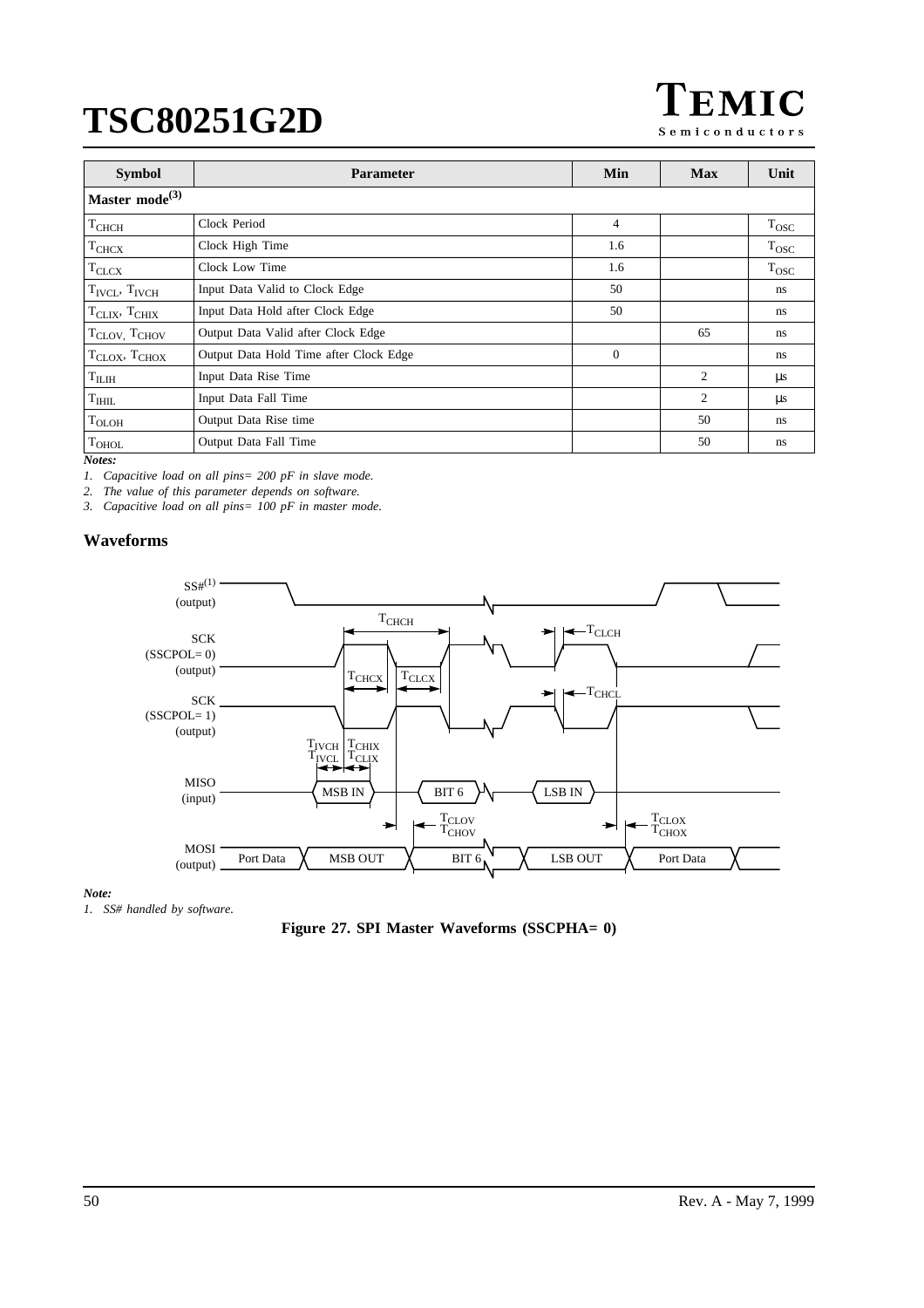



#### *Note:*

*1. SS# handled by software.*





#### *Note:*

*1. Not Defined but normally MSB of character just received.*

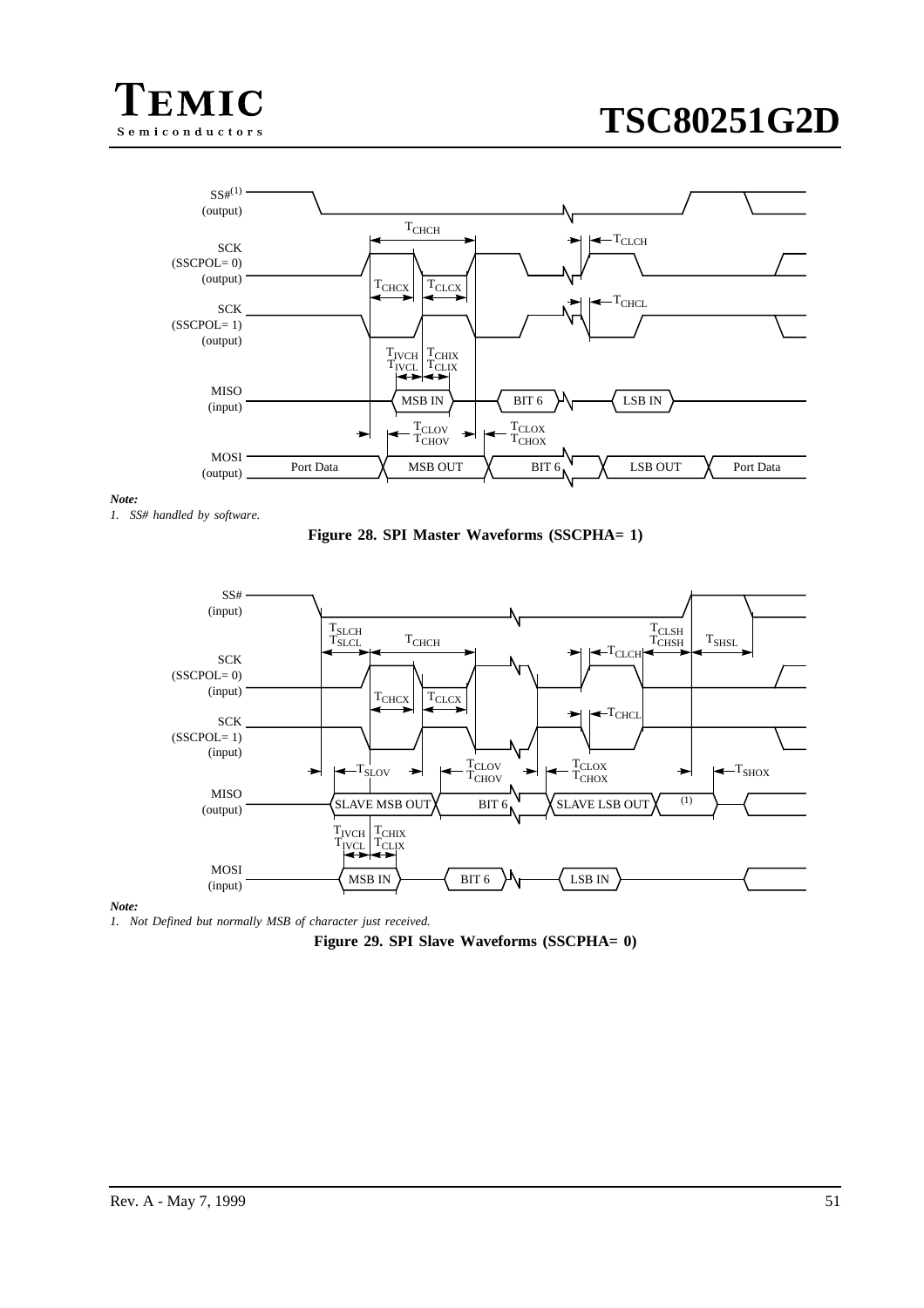





*1. Not Defined but generally the LSB of the character which has just been received.*

**Figure 30. SPI Slave Waveforms (SSCPHA= 1)**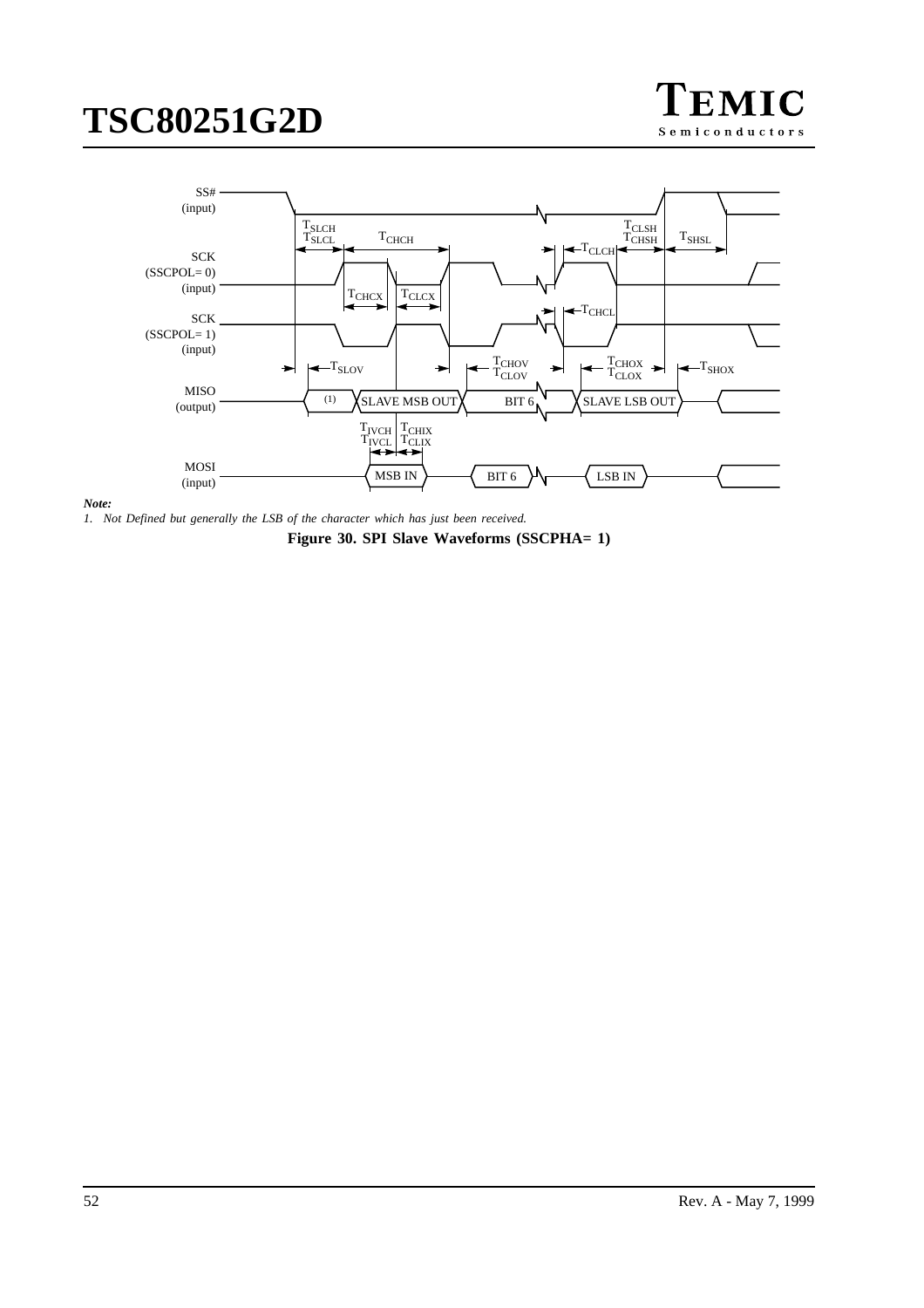

# **11.7 AC Characteristics - EPROM Programming and Verifying**

# **Definition of symbols**

|   | <b>Signals</b>             |   | <b>Conditions</b> |
|---|----------------------------|---|-------------------|
| А | Address                    | Н | High              |
| E | Enable: mode set on Port 0 |   | Low               |
| G | Program                    |   | Valid             |
|   | Data Out                   | X | No Longer Valid   |
|   | Supply $(V_{\text{pp}})$   | Z | Floating          |

| <b>Signals</b>           | <b>Conditions</b> |                 |  |
|--------------------------|-------------------|-----------------|--|
| dress                    | Н                 | High            |  |
| able: mode set on Port 0 | L                 | Low             |  |
| gram                     |                   | Valid           |  |
| ta Out                   | X                 | No Longer Valid |  |
| ply (V <sub>PP</sub> )   | Z                 | Floating        |  |

# **Timings**

Table 57. EPROM Programming AC timings;  $V_{DD}$ = 4.5 to 5.5 V, T<sub>A</sub>= 0 to 40<sup>o</sup>C

| Symbol              | <b>Parameter</b>                   | Min      | <b>Max</b> | Unit           |
|---------------------|------------------------------------|----------|------------|----------------|
| $T_{\rm{OSC}}$      | XTAL1 Period                       | 83.5     | 250        | ns.            |
| $T_{AVGL}$          | Address Setup to PROG# low         | 48       |            | $T_{\rm{OSC}}$ |
| $T_{\rm GHAX}$      | Address Hold after PROG# low       | 48       |            | $T_{\rm{OSC}}$ |
| T <sub>DVGL</sub>   | Data Setup to PROG# low            | 48       |            | $T_{\rm{OSC}}$ |
| $\mathrm{T_{GHDX}}$ | Data Hold after PROG#              | 48       |            | $T_{\rm{OSC}}$ |
| $T_{\rm ELSH}$      | ENABLE High to V <sub>PP</sub>     | 48       |            | $T_{\rm{OSC}}$ |
| $T_{\rm SHGL}$      | V <sub>PP</sub> Setup to PROG# low | 10       |            | $\mu s$        |
| $T_{\rm GHSL}$      | $V_{\rm pp}$ Hold after PROG#      | 10       |            | $\mu s$        |
| $T_{\rm SLEH}$      | ENABLE Hold after V <sub>PP</sub>  | $\theta$ |            | ns.            |
| $T_{\rm GLGH}$      | PROG# Width                        | 90       | 110        | $\mu$ s        |

# Table 58. EPROM Verifying AC timings;  $V_{DD} = 4.5$  to 5.5 V,  $V_{DD} = 2.7$  to 5.5 V,  $T_A = 0$  to 40<sup>o</sup>C

| <b>Symbol</b>     | <b>Parameter</b>                | Min      | <b>Max</b> | Unit           |
|-------------------|---------------------------------|----------|------------|----------------|
| $T_{\rm{OSC}}$    | XTAL1 Period                    | 83.5     | 250        | ns             |
| <b>TAVOV</b>      | Address to Data Valid           |          | 48         | $T_{\rm{OSC}}$ |
| T <sub>AXQX</sub> | Address to Data Invalid         | $\theta$ |            | ns             |
| <b>TELQV</b>      | <b>ENABLE</b> low to Data Valid |          | 48         | $T_{\rm{OSC}}$ |
| T <sub>EHQZ</sub> | Data Float after ENABLE         |          | 48         | $T_{\rm{OSC}}$ |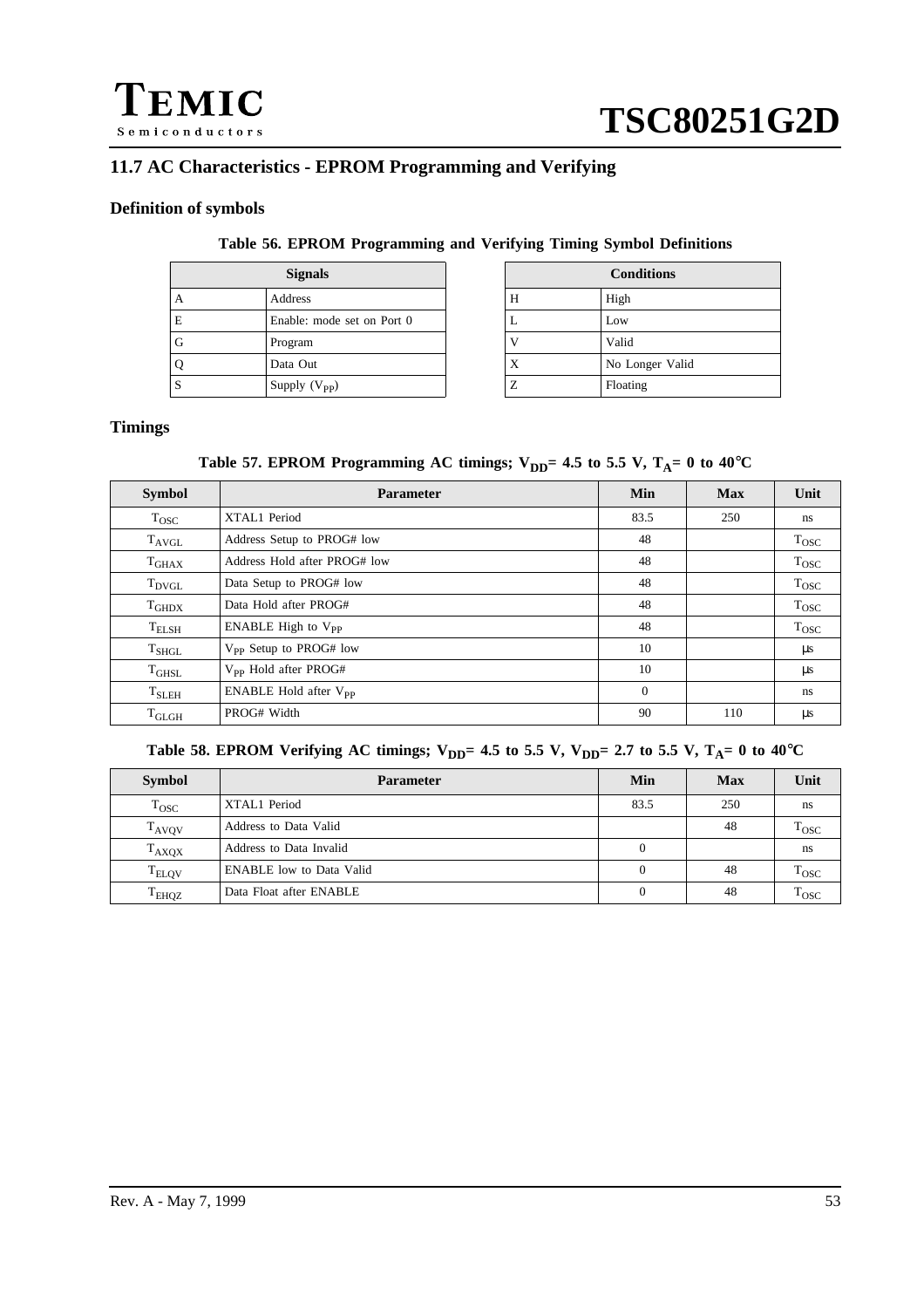

## <span id="page-53-0"></span>**Waveforms**



**Figure 31. EPROM Programming Waveforms**



**Figure 32. EPROM Verifying Waveforms**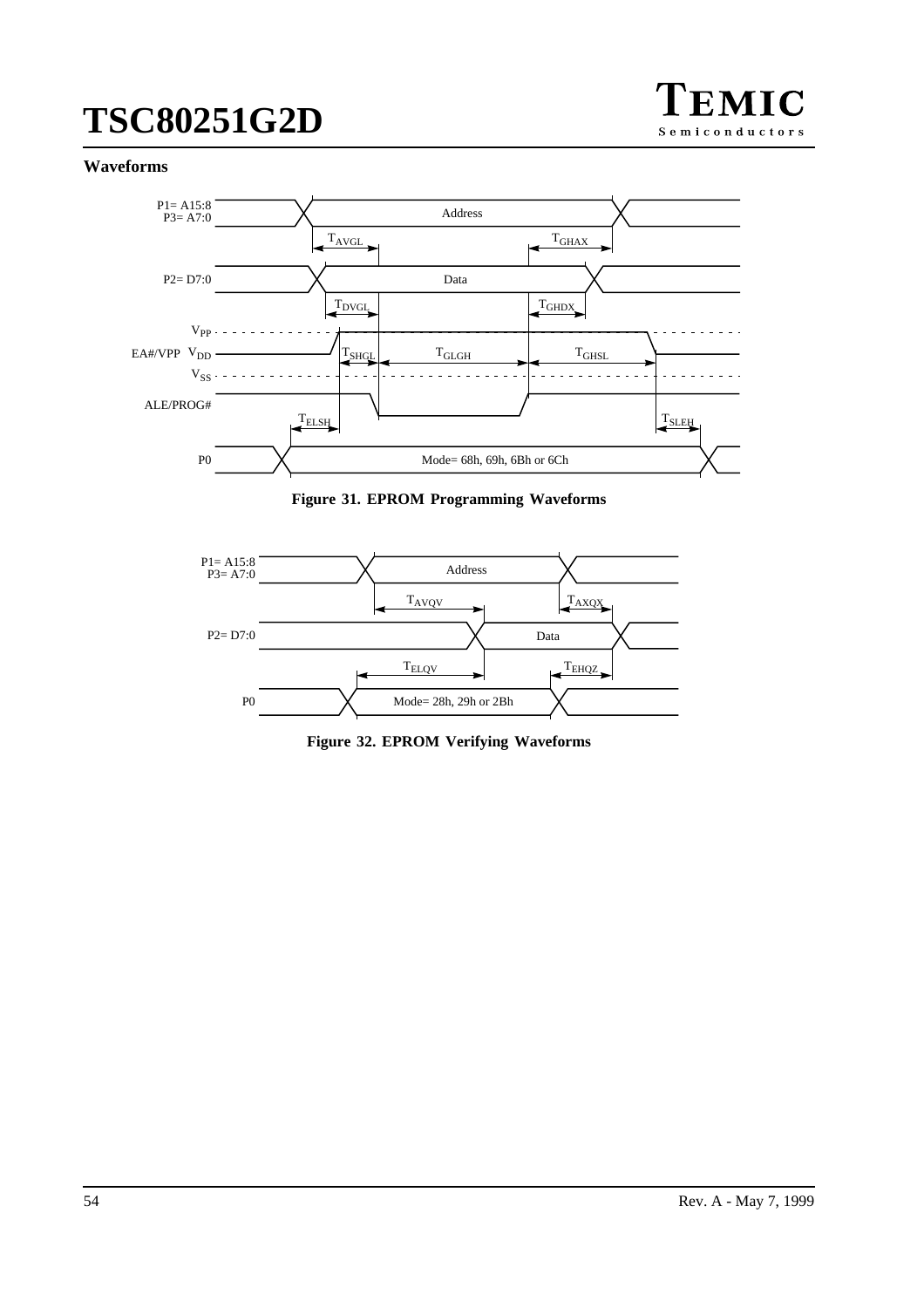

# **11.8 AC Characteristics - External Clock Drive and Logic Level References**

### **Definition of symbols**

### **Table 59. External Clock Timing Symbol Definitions**

|  | <b>Signals</b> |    | ĴОI |
|--|----------------|----|-----|
|  | Clock          | ** |     |
|  |                |    |     |

| <b>Signals</b> | <b>Conditions</b> |                 |  |
|----------------|-------------------|-----------------|--|
| сk             | Н                 | High            |  |
|                | ∸                 | Low             |  |
|                | $\Lambda$         | No Longer Valid |  |

### **Timings**

## Table 60. External Clock AC Timings;  $V_{DD} = 4.5$  to 5.5 V,  $T_A = -40$  to  $+85^{\circ}C$

| <b>Symbol</b>     | <b>Parameter</b>            | Min                     | <b>Max</b> | Unit       |
|-------------------|-----------------------------|-------------------------|------------|------------|
| $\rm F_{OSC}$     | <b>Oscillator Frequency</b> |                         | 24         | <b>MHz</b> |
| T <sub>CHCX</sub> | High Time                   | 10                      |            | ns         |
| $T_{CLCX}$        | Low Time                    | 10                      |            | ns         |
| $T_{CLCH}$        | Rise Time                   | 3                       |            | ns         |
| $T_{CHCL}$        | Fall Time                   | $\overline{\mathbf{c}}$ |            | ns         |

### **Waveforms**



**Figure 33. External Clock Waveform**



*Note:*

*During AC testing, all inputs are driven at V<sub>DD</sub> -0.5 V for a logic 1 and 0.45 V for a logic 0. Timing measurements are made on all outputs at V<sub>IH</sub> min for a logic 1 and V<sub>IL</sub> max for a logic 0.* 

**Figure 34. AC Testing Input/Output Waveforms**



#### *Note:*

*For timing purposes, a port pin is no longer floating when a 100 mV change from load voltage occurs and begins to float when a 100 mV change from the loading*  $V_{OH}V_{OL}$  *level occurs with*  $I_{OL}/I_{OH}$  *=*  $\pm 20$  *mA.* 

**Figure 35. Float Waveforms**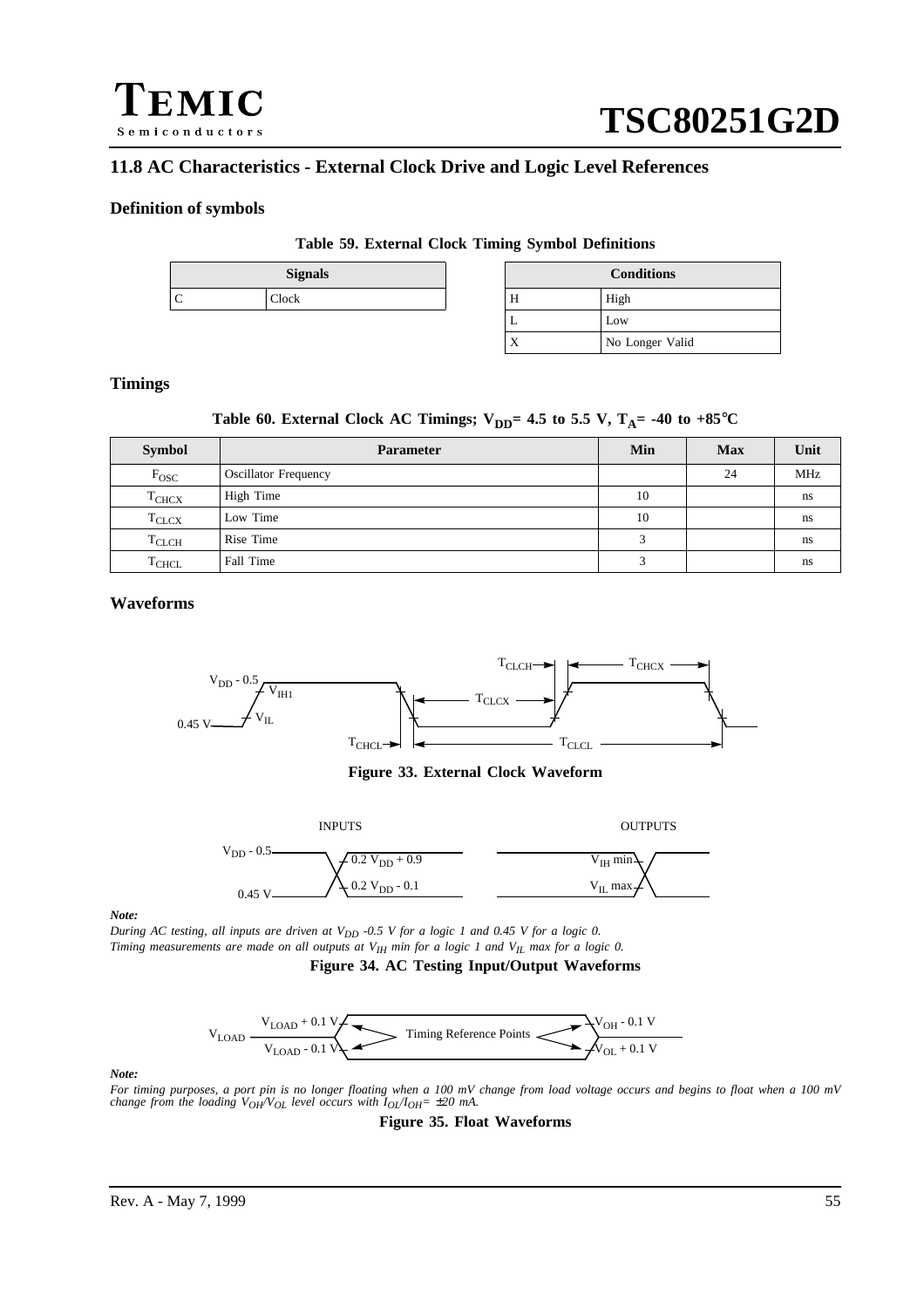

# **12.1 List of Packages**

- PDIL 40
- CDIL 40 with window
- PLCC 44
- CQPJ 44 with window
- $\bullet$  VQFP 44 (10x10)

# **12.2 PDIL 40 - Mechanical Outline**



**Figure 36. Plastic Dual In Line**

**Table 61. PDIL Package Size**

|              | <b>MM</b>                |                          | <b>INCH</b>              |                          |
|--------------|--------------------------|--------------------------|--------------------------|--------------------------|
|              | Min                      | <b>Max</b>               | Min                      | <b>Max</b>               |
| $\mathbf{A}$ | $\overline{\phantom{a}}$ | 5.08                     | $\overline{\phantom{a}}$ | .200                     |
| A1           | 0.38                     | $\sim$                   | .015                     | $\overline{\phantom{a}}$ |
| A2           | 3.18                     | 4.95                     | .125                     | .195                     |
| $\mathbf B$  | 0.36                     | 0.56                     | .014                     | .022                     |
| B1           | 0.76                     | 1.78                     | .030                     | .070                     |
| $\mathbf C$  | 0.20                     | 0.38                     | .008                     | .015                     |
| D            | 50.29                    | 53.21                    | 1.980                    | 2.095                    |
| $\mathbf E$  | 15.24                    | 15.87                    | .600                     | .625                     |
| E1           | 12.32                    | 14.73                    | .485                     | .580                     |
| e            | 2.54 B.S.C.              |                          | .100 B.S.C.              |                          |
| eA           | 15.24 B.S.C.             |                          | .600 B.S.C.              |                          |
| $\rm eB$     | $\overline{\phantom{a}}$ | 17.78                    | $\overline{\phantom{a}}$ | .700                     |
| L            | 2.93                     | 3.81                     | .115                     | .150                     |
| D1           | 0.13                     | $\overline{\phantom{a}}$ | .005                     | $\overline{\phantom{a}}$ |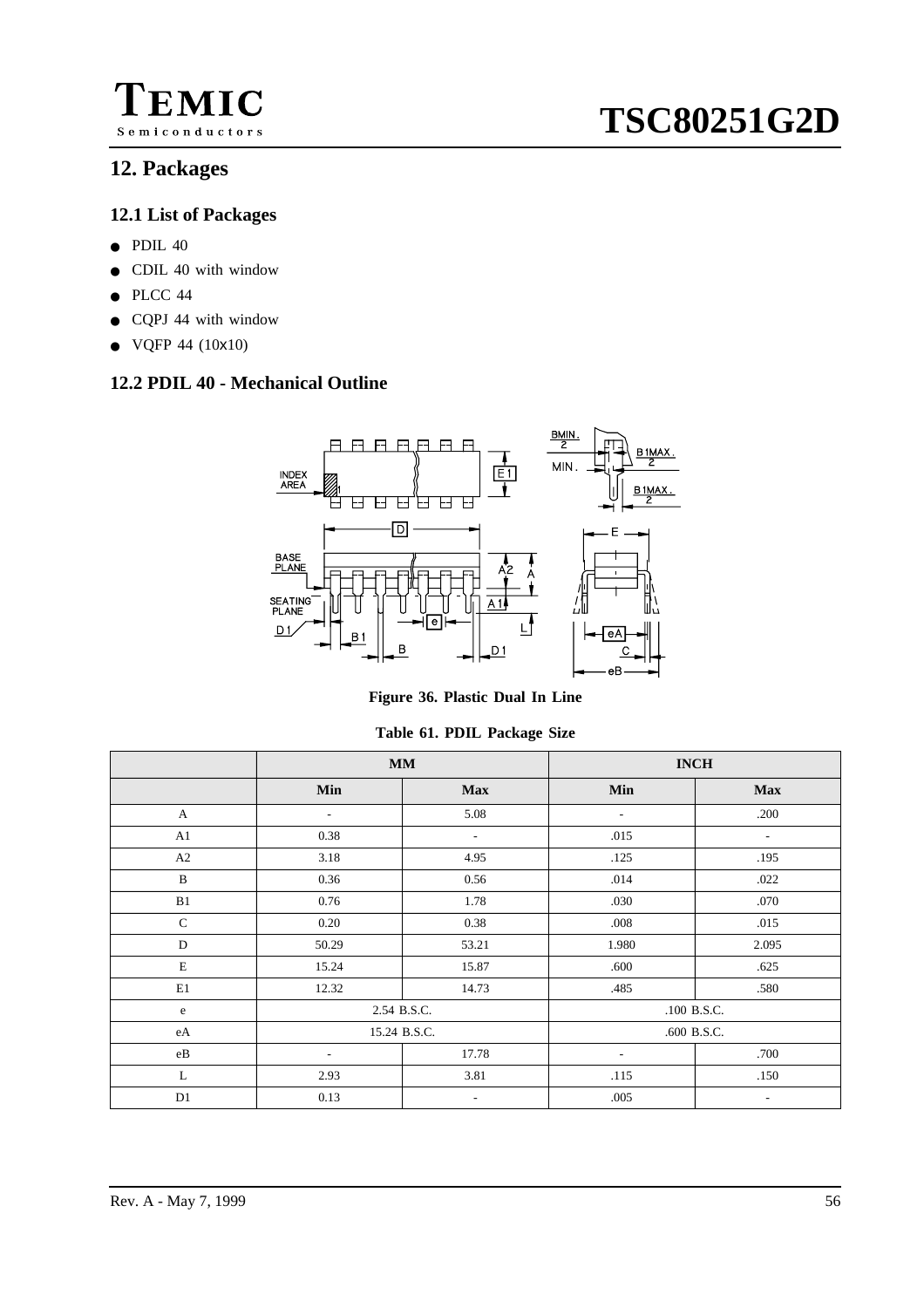

# **12.3 CDIL 40 with Window - Mechanical Outline**



**Figure 37. Ceramic Dual In Line**

|  |  |  | Table 62. CDIL Package Size |  |
|--|--|--|-----------------------------|--|
|--|--|--|-----------------------------|--|

|                | $\mathbf{M}\mathbf{M}$   |                          |                          | <b>INCH</b>              |
|----------------|--------------------------|--------------------------|--------------------------|--------------------------|
|                | Min                      | <b>Max</b>               | Min                      | <b>Max</b>               |
| A              | $\overline{\phantom{a}}$ | 5.71                     | $\overline{\phantom{a}}$ | .225                     |
| $\mathbf b$    | 0.36                     | 0.58                     | .014                     | .023                     |
| b2             | 1.14                     | 1.65                     | .045                     | .065                     |
| $\mathbf c$    | 0.20                     | 0.38                     | .008                     | .015                     |
| D              | $\overline{\phantom{a}}$ | 53.47                    | $\overline{\phantom{a}}$ | 2.105                    |
| $\mathbf E$    | 13.06                    | 15.37                    | .514                     | .605                     |
| e              | 2.54 B.S.C.              |                          |                          | .100 B.S.C.              |
| $\rm eA$       | 15.24 B.S.C.             |                          |                          | .600 B.S.C.              |
| L              | 3.18                     | 5.08                     | .125                     | .200                     |
| $\bf Q$        | 0.38                     | 1.40                     | .015                     | .055                     |
| S <sub>1</sub> | 0.13                     | $\overline{\phantom{a}}$ | .005                     | $\overline{\phantom{a}}$ |
| $\rm{a}$       | $0 - 15$<br>$0 - 15$     |                          |                          |                          |
| $\mathbf N$    | 40                       |                          |                          |                          |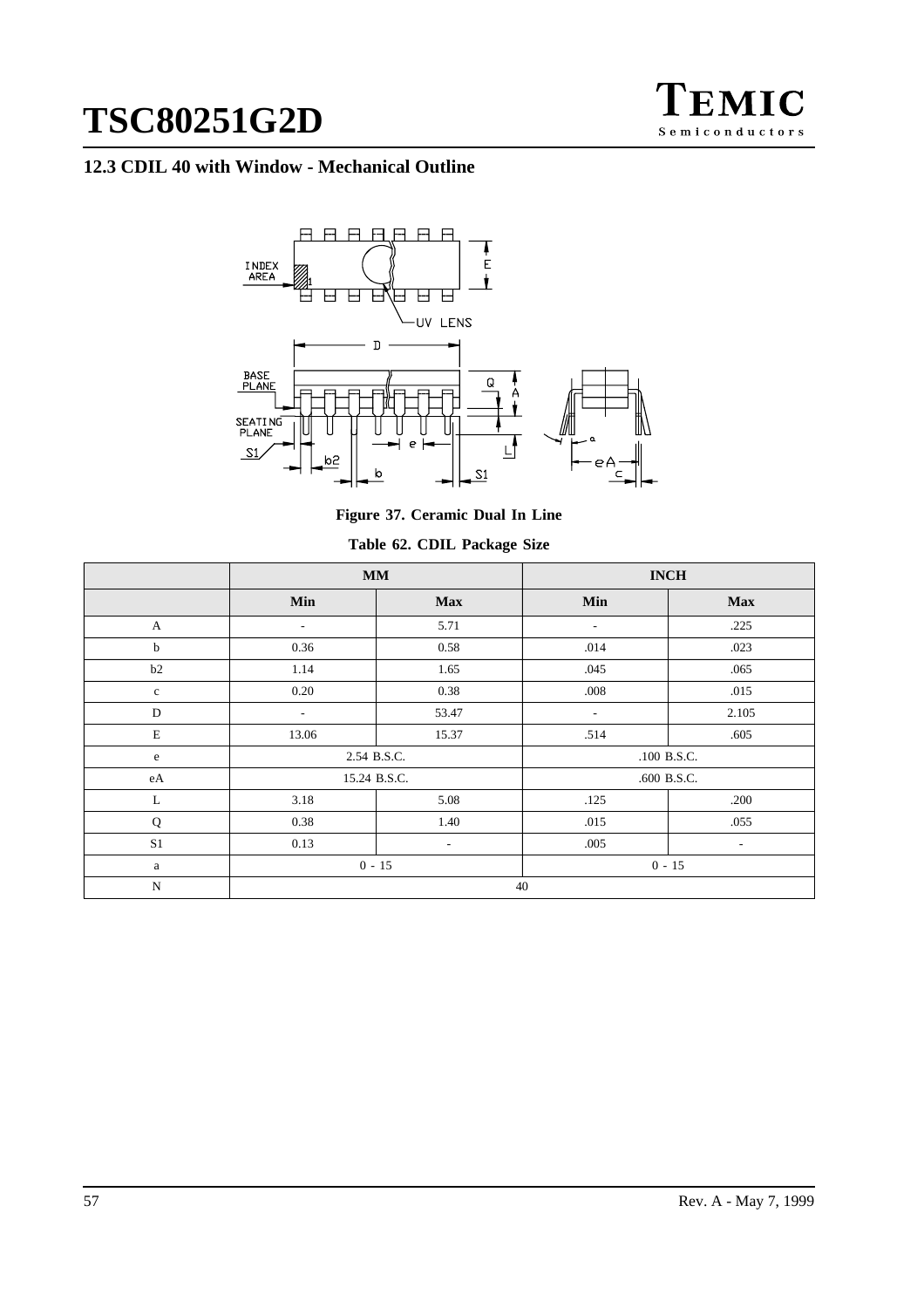

# **12.4 PLCC 44 - Mechanical Outline**



**Figure 38. Plastic Lead Chip Carrier**

| Table 63. PLCC Package Size |  |
|-----------------------------|--|
|-----------------------------|--|

|              | $\mathbf{M}\mathbf{M}$ |            |      | $\mathbf{INCH}$          |
|--------------|------------------------|------------|------|--------------------------|
|              | Min                    | <b>Max</b> | Min  | <b>Max</b>               |
| $\mathbf{A}$ | 4.20                   | 4.57       | .165 | .180                     |
| A1           | 2.29                   | 3.04       | .090 | .120                     |
| $\mathbf D$  | 17.40                  | 17.65      | .685 | .695                     |
| D1           | 16.44                  | 16.66      | .647 | .656                     |
| D2           | 14.99                  | 16.00      | .590 | .630                     |
| $\mathbf E$  | 17.40                  | 17.65      | .685 | .695                     |
| E1           | 16.44                  | 16.66      | .647 | .656                     |
| E2           | 14.99                  | 16.00      | .590 | .630                     |
| $\rm e$      | 1.27 BSC               |            |      | .050 BSC                 |
| $\mathbf G$  | $1.07\,$               | 1.22       | .042 | .048                     |
| H            | 1.07                   | 1.42       | .042 | .056                     |
| J            | 0.51                   | $\sim$     | .020 | $\overline{\phantom{a}}$ |
| $\rm K$      | 0.33                   | 0.53       | .013 | .021                     |
| Nd           | 11                     |            | 11   |                          |
| Ne           | 11                     |            | 11   |                          |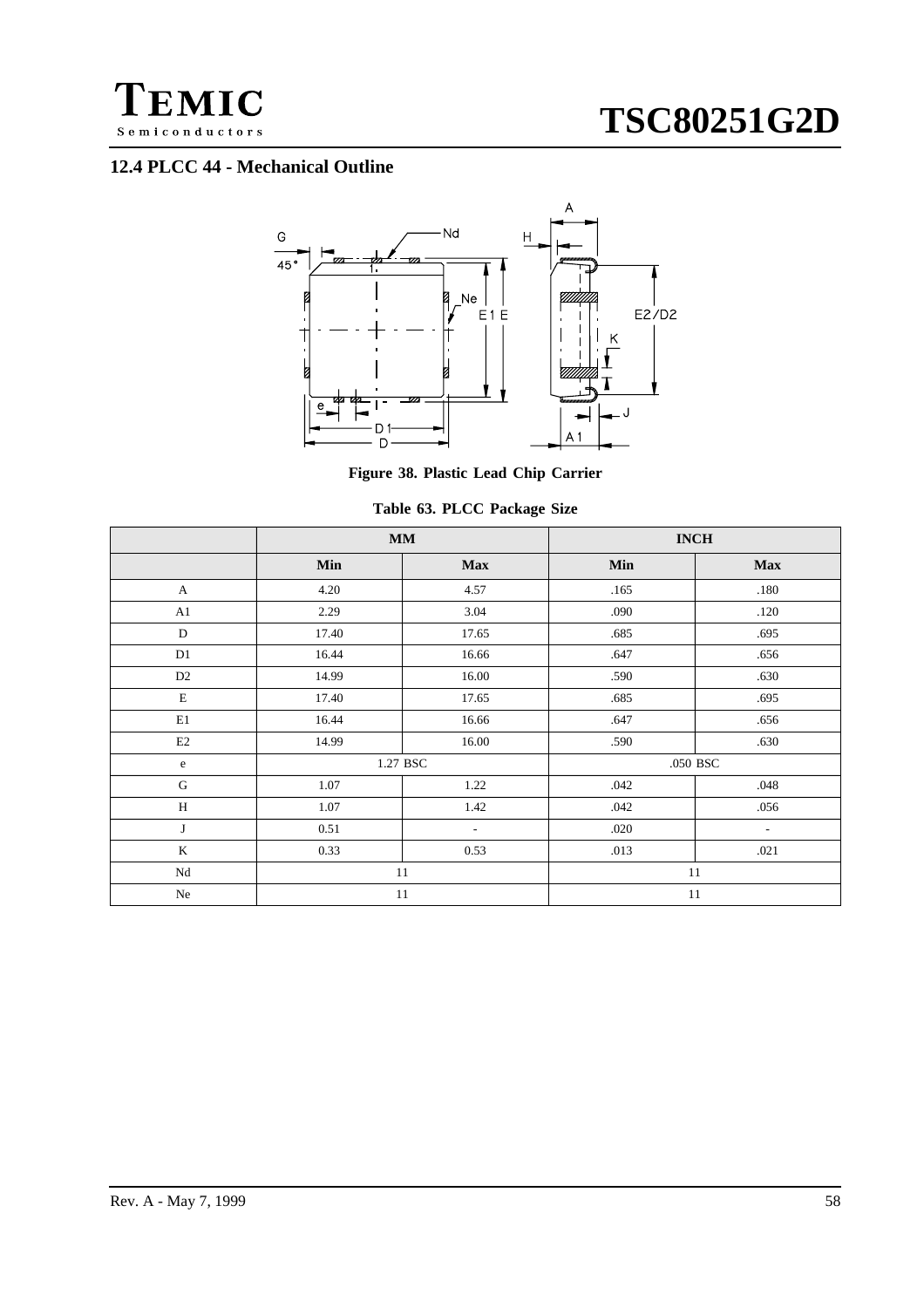

# **12.5 CQPJ 44 with Window - Mechanical Outline**



**Figure 39. Ceramic Quad Pack J**

| Table 64. CQPJ Package size |  |  |  |
|-----------------------------|--|--|--|
|-----------------------------|--|--|--|

|               | $\mathbf{M}\mathbf{M}$   |            |                          | <b>INCH</b> |
|---------------|--------------------------|------------|--------------------------|-------------|
|               | Min                      | <b>Max</b> | Min                      | <b>Max</b>  |
| A             | $\overline{\phantom{a}}$ | 4.90       | $\overline{\phantom{a}}$ | .193        |
| $\mathcal{C}$ | 0.15                     | 0.25       | .006                     | .010        |
| $D - E$       | 17.40                    | 17.55      | .685                     | .691        |
| $D1 - E1$     | 16.36                    | 16.66      | .644                     | .656        |
| e             | 1.27 TYP                 |            |                          | .050 TYP    |
| f             | 0.43                     | 0.53       | .017                     | .021        |
| J             | 0.86                     | 1.12       | .034                     | .044        |
| Q             | 15.49                    | 16.00      | .610                     | .630        |
| $\mathbb{R}$  | 0.86 TYP                 |            |                          | .034 TYP    |
| N1            | 11                       |            | 11                       |             |
| N2            | 11                       |            | 11                       |             |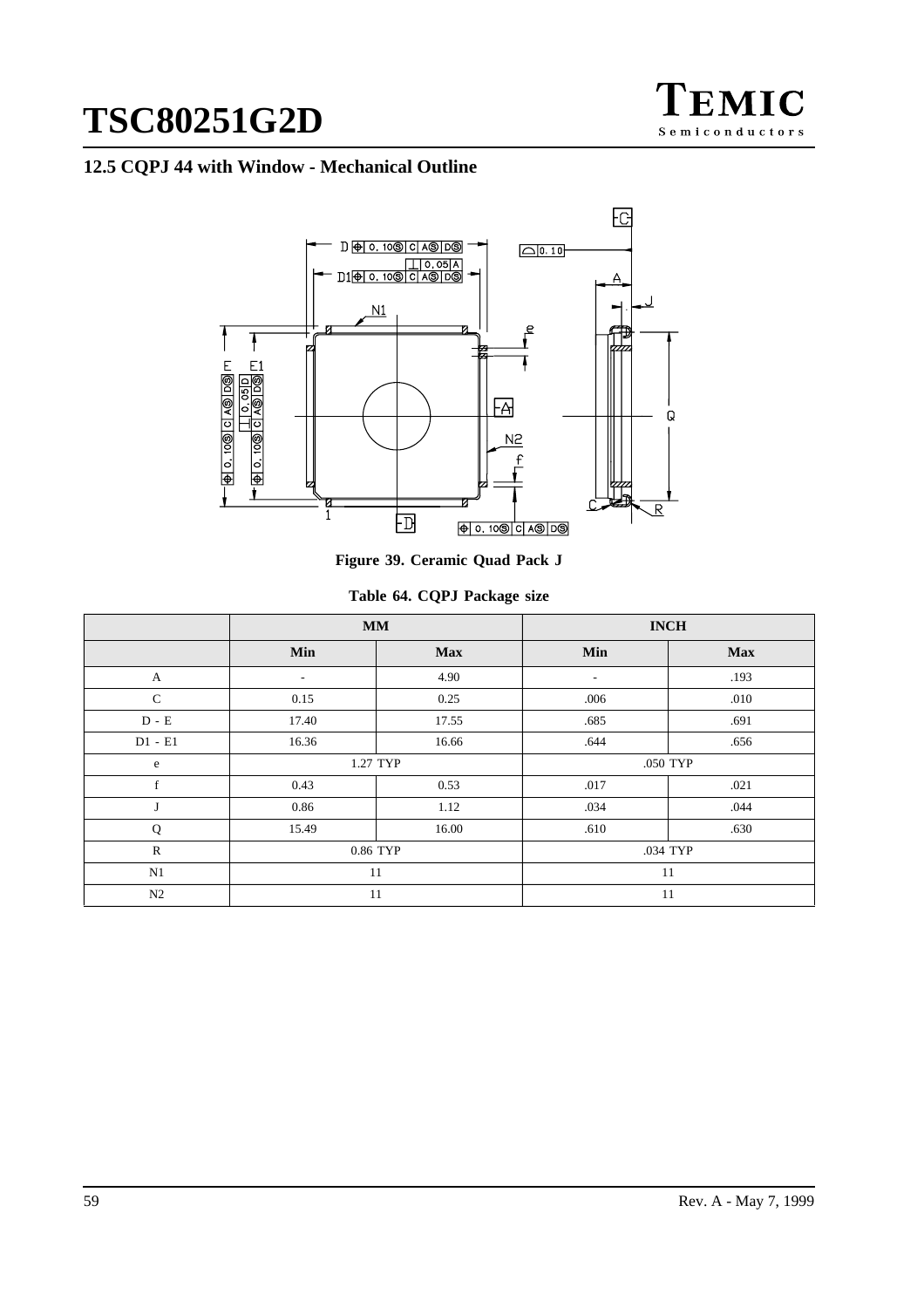

# **12.6 VQFP 44 (10x10) - Mechanical Outline**



**Figure 40. Shrink Quad Flat Pack (Plastic)**

|  | Table 65. VQFP Package Size |  |
|--|-----------------------------|--|
|  |                             |  |

|              | $\mathbf{M}\mathbf{M}$   |            | <b>INCH</b> |            |
|--------------|--------------------------|------------|-------------|------------|
|              | Min                      | <b>Max</b> | Min         | <b>Max</b> |
| $\mathbf{A}$ | $\overline{\phantom{a}}$ | 1.60       | ٠           | .063       |
| A1           |                          | 0.64 REF   |             | .025 REF   |
| A2           |                          | 0.64 REF   |             | .025REF    |
| A3           | 1.35                     | 1.45       | .053        | .057       |
| D            | 11.90                    | 12.10      | .468        | .476       |
| D1           | 9.90                     | 10.10      | .390        | .398       |
| $\mathbf E$  | 11.90                    | 12.10      | .468        | .476       |
| E1           | 9.90                     | 10.10      | .390        | .398       |
| J            | 0.05                     | ۰.         | .002        | 6          |
| L            | 0.45                     | 0.75       | .018        | .030       |
| e            | 0.80 BSC                 |            |             | .0315 BSC  |
| f            | 0.35 BSC                 |            |             | .014 BSC   |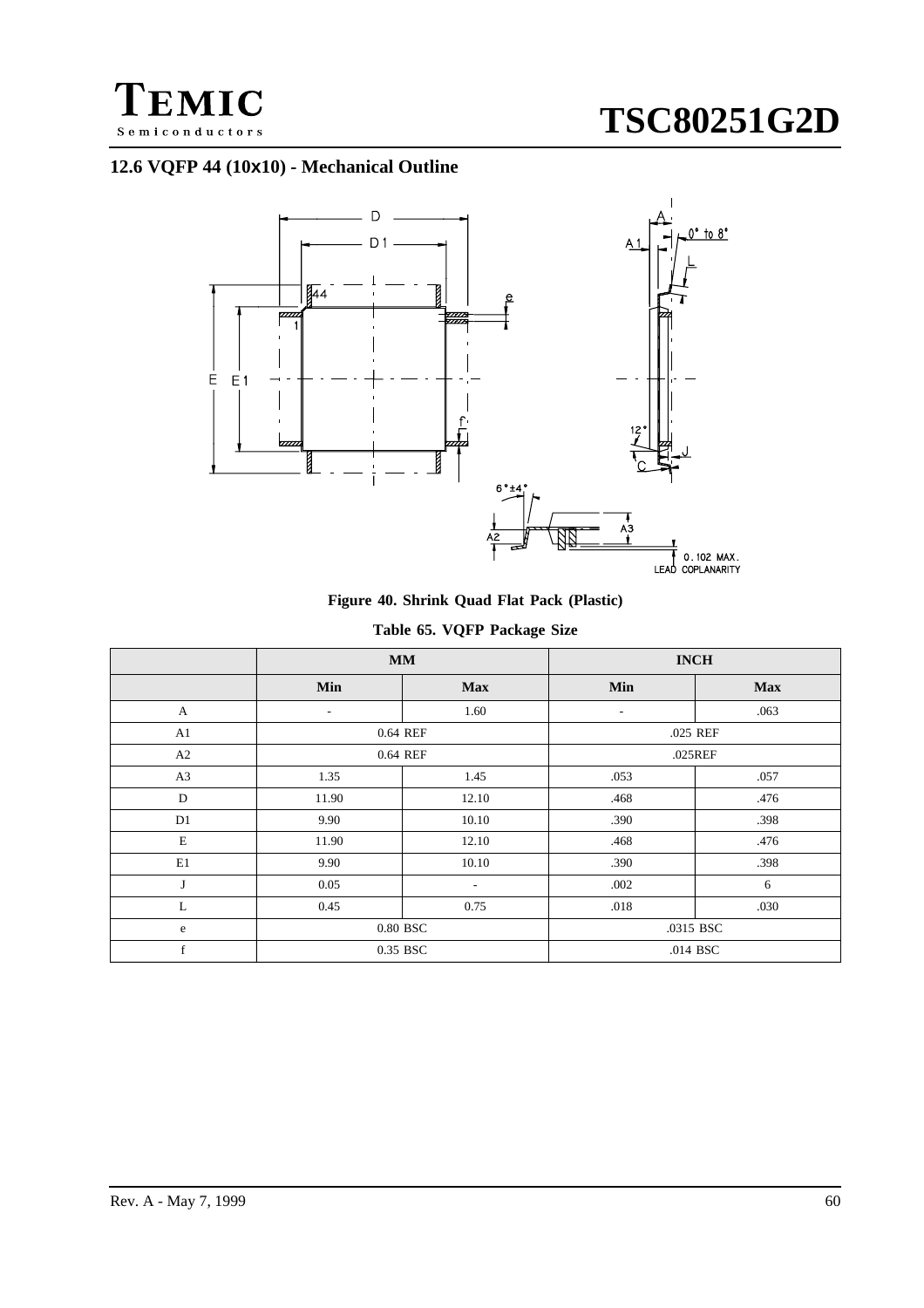

# **13. Ordering Information**

# **13.1 TSC80251G2D ROMless**

| <b>TEMIC Part Number</b>                                    | <b>ROM</b>      | <b>Description</b>                                                       |  |
|-------------------------------------------------------------|-----------------|--------------------------------------------------------------------------|--|
| High Speed Versions 4.5 to 5.5 V, Commercial and Industrial |                 |                                                                          |  |
| TSC80251G2D-16CB                                            | <b>ROM</b> less | 16 MHz, Commercial $0^{\circ}$ to 70 $^{\circ}$ C, PLCC 44               |  |
| TSC80251G2D-24CB                                            | <b>ROMIess</b>  | 24 MHz, Commercial 0° to 70°C, PLCC 44                                   |  |
| TSC80251G2D-24CED                                           | <b>ROMIess</b>  | 24 MHz, Commercial $0^{\circ}$ to 70°C, VQFP 44, Dry pack <sup>(1)</sup> |  |
| TSC80251G2D-24IA                                            | <b>ROM</b> less | 24 MHz, Industrial -40 $\degree$ to 85 $\degree$ C, PDIL 40              |  |
| TSC80251G2D-24IB                                            | <b>ROM</b> less | 24 MHz, Industrial -40 $\degree$ to 85 $\degree$ C, PLCC 44              |  |
| Low Voltage Versions 2.7 to 5.5 V, Commercial               |                 |                                                                          |  |
| TSC80251G2D-L16CB                                           | <b>ROMless</b>  | 16 MHz, Commercial, PLCC 44                                              |  |
| TSC80251G2D-L16CED                                          | <b>ROM</b> less | 16 MHz, Commercial, VQFP 44, Dry pack <sup>(1)</sup>                     |  |

*Note:*

*1. Dry Pack mandatory for VQFP package.*

# **13.2 TSC83251G1D 16 Kbytes Mask ROM**

| <b>TEMIC Part Number</b> <sup>(2)</sup>                     | <b>ROM</b>  | <b>Description</b>                                                       |  |
|-------------------------------------------------------------|-------------|--------------------------------------------------------------------------|--|
| High Speed Versions 4.5 to 5.5 V, Commercial and Industrial |             |                                                                          |  |
| <b>TSC251G1Dxxx-16CB</b>                                    | 16K MaskROM | 16 MHz, Commercial 0° to 70°C, PLCC 44                                   |  |
| <b>TSC251G1Dxxx-24CB</b>                                    | 16K MaskROM | 24 MHz, Commercial $0^{\circ}$ to 70 $^{\circ}$ C, PLCC 44               |  |
| TSC251G1Dxxx-24CED                                          | 16K MaskROM | 24 MHz, Commercial $0^{\circ}$ to 70°C, VQFP 44, Dry pack <sup>(1)</sup> |  |
| $TSC251G1Dxxx-24IA$                                         | 16K MaskROM | 24 MHz, Industrial -40 $\degree$ to 85 $\degree$ C, PDIL 40              |  |
| <b>TSC251G1Dxxx-24IB</b>                                    | 16K MaskROM | 24 MHz, Industrial $-40^{\circ}$ to 85 $^{\circ}$ C, PLCC 44             |  |
| Low Voltage Versions 2.7 to 5.5 V, Commercial               |             |                                                                          |  |
| <b>TSC251G1Dxxx-L16CB</b>                                   | 16K MaskROM | 16 MHz, Commercial 0° to 70°C, PLCC 44                                   |  |
| TSC251G1Dxxx-L16CED                                         | 16K MaskROM | 16 MHz, Commercial $0^{\circ}$ to 70°C, VQFP 44, Dry pack <sup>(1)</sup> |  |

*Notes:*

*1. Dry Pack mandatory for VQFP package.*

*2. xxx: means ROM code, is Cxxx in case of encrypted code.*

# **13.3 TSC83251G2D 32 Kbytes MaskROM**

| <b>TEMIC Part Number</b> <sup>(2)</sup>                     | <b>ROM</b>  | <b>Description</b>                                                       |  |
|-------------------------------------------------------------|-------------|--------------------------------------------------------------------------|--|
| High Speed Versions 4.5 to 5.5 V, Commercial and Industrial |             |                                                                          |  |
| TSC251G2Dxxx-16CB                                           | 32K MaskROM | 16 MHz, Commercial 0° to 70°C, PLCC 44                                   |  |
| TSC251G2Dxxx-24CB                                           | 32K MaskROM | 24 MHz, Commercial $0^{\circ}$ to 70 $^{\circ}$ C, PLCC 44               |  |
| TSC251G2Dxxx-24CED                                          | 32K MaskROM | 24 MHz, Commercial $0^{\circ}$ to 70°C, VQFP 44, Dry pack <sup>(1)</sup> |  |
| TSC251G2Dxxx-24IA                                           | 32K MaskROM | 24 MHz, Industrial -40 $\degree$ to 85 $\degree$ C, PDIL 40              |  |
| TSC251G2Dxxx-24IB                                           | 32K MaskROM | 24 MHz, Industrial -40 $\degree$ to 85 $\degree$ C, PLCC 44              |  |
| Low Voltage Versions 2.7 to 5.5 V, Commercial               |             |                                                                          |  |
| TSC251G2Dxxx-L16CB                                          | 32K MaskROM | 16 MHz, Commercial 0° to 70°C, PLCC 44                                   |  |
| TSC251G2Dxxx-L16CED                                         | 32K MaskROM | 16 MHz, Commercial $0^{\circ}$ to 70°C, VQFP 44, Dry pack <sup>(1)</sup> |  |

*Notes:*

*1. Dry Pack mandatory for VQFP package.*

*2. xxx: means ROM code, is Cxxx in case of encrypted code.*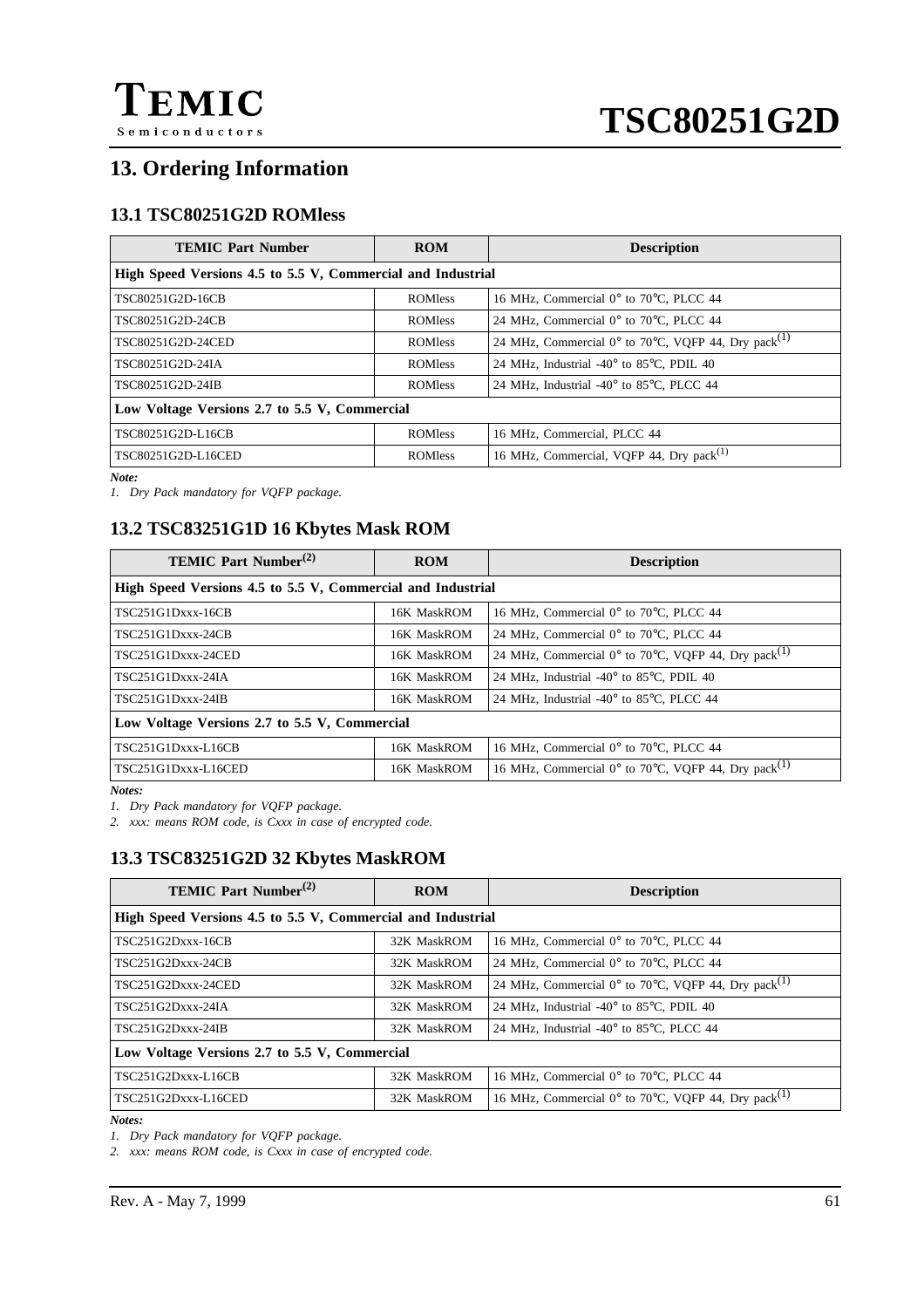# **13.4 TSC87251G2D OTPROM**

| <b>TEMIC Part Number</b>                                    | <b>ROM</b> | <b>Description</b>                                                       |  |
|-------------------------------------------------------------|------------|--------------------------------------------------------------------------|--|
| High Speed Versions 4.5 to 5.5 V, Commercial and Industrial |            |                                                                          |  |
| TSC87251G2D-16CB                                            | 32K OTPROM | 16 MHz, Commercial 0° to 70°C, PLCC 44                                   |  |
| TSC87251G2D-24CB                                            | 32K OTPROM | 24 MHz, Commercial $0^{\circ}$ to 70 $^{\circ}$ C, PLCC 44               |  |
| TSC87251G2D-24CED                                           | 32K OTPROM | 24 MHz, Commercial $0^{\circ}$ to 70°C, VQFP 44, Dry pack <sup>(1)</sup> |  |
| TSC87251G2D-24IA                                            | 32K OTPROM | 24 MHz, Industrial -40 $\degree$ to 85 $\degree$ C, PDIL 40              |  |
| TSC87251G2D-24IB                                            | 32K OTPROM | 24 MHz, Industrial -40 $\degree$ to 85 $\degree$ C, PLCC 44              |  |
| Low Voltage Versions 2.7 to 5.5 V, Commercial               |            |                                                                          |  |
| TSC87251G2D-L16CB                                           | 32K OTPROM | 16 MHz, Commercial 0° to 70°C, PLCC 44                                   |  |
| TSC87251G2D-L16CED                                          | 32K OTPROM | 16 MHz, Commercial $0^{\circ}$ to 70°C, VQFP 44, Dry pack <sup>(1)</sup> |  |

*Note:*

*1. Dry Pack mandatory for VQFP package.*

# **13.5 TSC87251G2D EPROM - UV Window package**

| <b>TEMIC Part Number</b>                      | <b>ROM</b> | <b>Description</b>                                                   |  |
|-----------------------------------------------|------------|----------------------------------------------------------------------|--|
| High Speed Versions 4.5 to 5.5 V, Industrial  |            |                                                                      |  |
| TSC87251G2D-24IC                              | 32K EPROM  | 24 MHz, Industrial -40 $\degree$ to 85 $\degree$ C, window COPJ 44   |  |
| TSC87251G2D-24LJ                              | 32K EPROM  | 24 MHz, Industrial -40 $^{\circ}$ to 85 $^{\circ}$ C, window CDIL 40 |  |
| Low Voltage Versions 2.7 to 5.5 V, Industrial |            |                                                                      |  |
| TSC87251G2D-L16IC                             | 32K EPROM  | 16 MHz, Commercial -40° to 85°C, window CQPJ 44                      |  |

# **13.6 Options (Please consult TEMIC sales)**

- ROM code encryption
- Tape & Real or Dry Pack
- Known good dice
- Ceramic packages
- Extended temperature range: -55°C to +125°C

# **13.7 Starter Kit**

| <b>TEMIC Part Number</b> | <b>Description</b>   |
|--------------------------|----------------------|
| TSC80251-SK              | TSC80251 Starter Kit |

# **13.8 Products Marking**

| <b>ROM</b> ess versions          | Mask ROM versions    | <b>OTP</b> versions       |
|----------------------------------|----------------------|---------------------------|
| <b>TEMIC</b>                     | <b>TEMIC</b>         | <b>TEMIC</b>              |
| Temic Part number <sup>(1)</sup> | Customer Part number | Temic Part number $(1)$   |
|                                  | Temic Part number    |                           |
| $@@$ INTEL'97                    | $@@$ INTEL'97        | $  \circledcirc$ INTEL'97 |
| YYWW. Lot Number                 | YYWW. Lot Number     | YYWW. Lot Number          |

*Note:*

*1. Dry Pack letter (D) not included in the marking.*